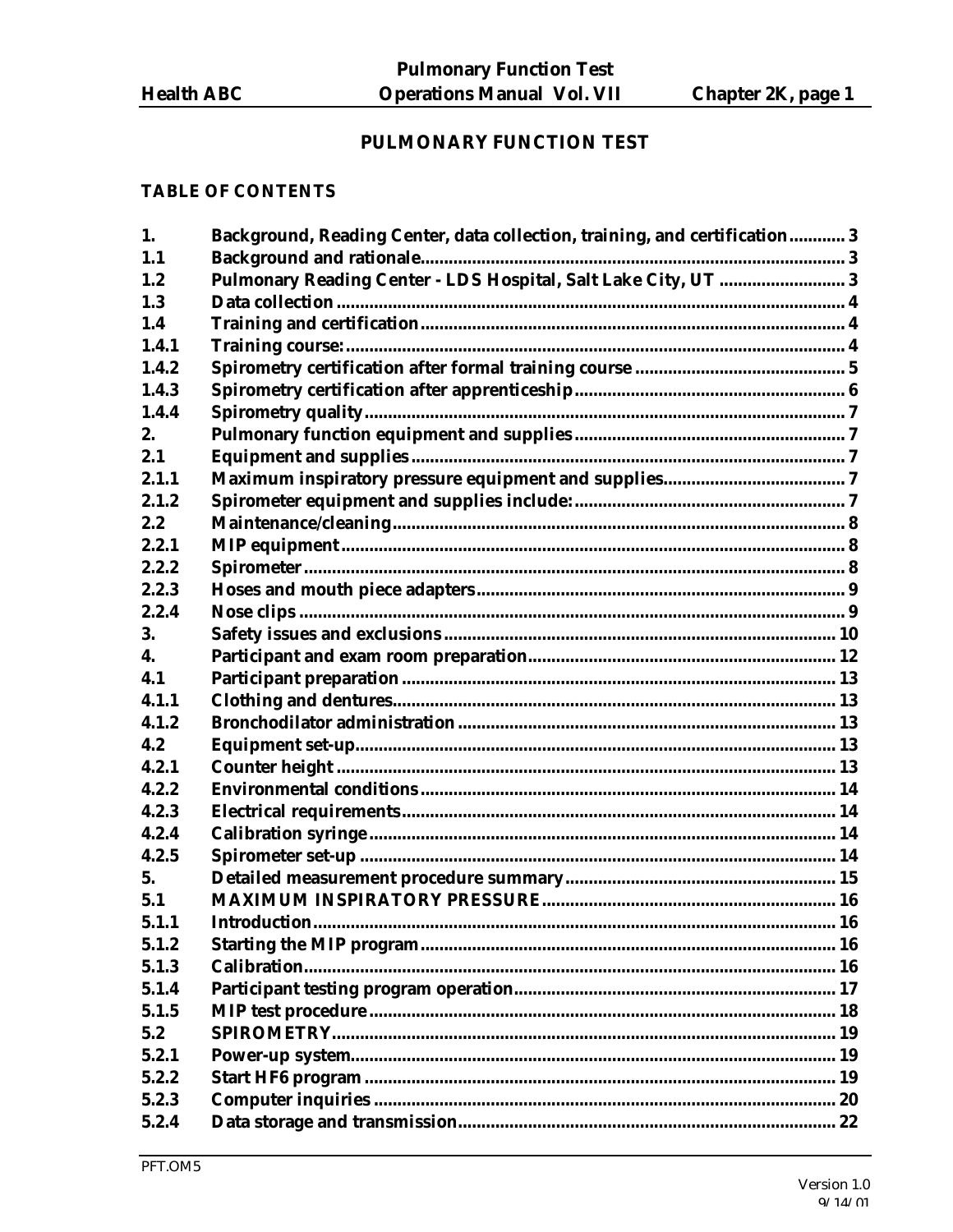**Pulmonary Function Test Operations Manual Vol. VII** 

| 5.2.4.2   |                                                                              |  |
|-----------|------------------------------------------------------------------------------|--|
| 5.2.4.3   | Transfer of copies of data to the Pulmonary Reading Center 23                |  |
| 5.2.4.3.1 | Keep the original disks and Participant Logs in a secure, cool, dry place 24 |  |
| 5.2.5     |                                                                              |  |
| 5.2.6     |                                                                              |  |
| 5.2.7     |                                                                              |  |
| 5.2.8     |                                                                              |  |
| 6.        |                                                                              |  |
| 6.1       |                                                                              |  |
| 6.2       |                                                                              |  |
| 7.        |                                                                              |  |
| 7.1       |                                                                              |  |
| 7.2       |                                                                              |  |
| 7.3       |                                                                              |  |
| 7.4       |                                                                              |  |
| 7.5       |                                                                              |  |
| 8.        |                                                                              |  |
| 9.        |                                                                              |  |
| 9.1       |                                                                              |  |
| 9.2       |                                                                              |  |
| 9.3       |                                                                              |  |
|           |                                                                              |  |
|           |                                                                              |  |
|           |                                                                              |  |
|           |                                                                              |  |
|           |                                                                              |  |
|           |                                                                              |  |
|           |                                                                              |  |
|           |                                                                              |  |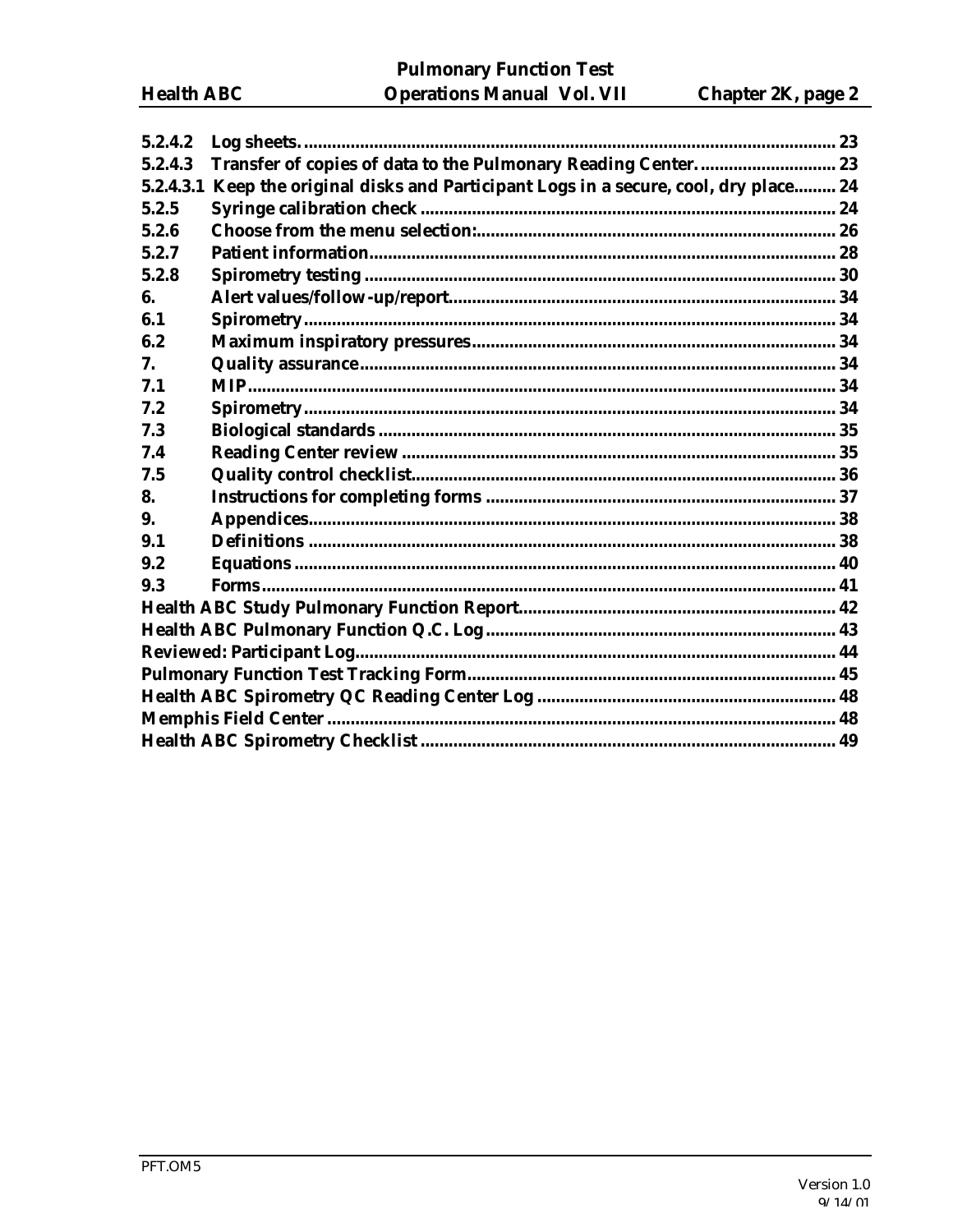#### **1. Background, Reading Center, data collection, training, and certification**

#### **1.1 Background and rationale**

Population based studies have shown an association between reduced measures of lung function such as vital capacity and FEV1 and increased mortality. The increase in mortality includes deaths from respiratory disease, cardiovascular disease and "all cause" mortality. Respiratory measures are also associated with respiratory muscle strength.

Some of the questions we will be evaluating are (a) whether lean body mass or isometric or isokinetic measurements of muscle strength are associated with spirometric measures and respiratory muscle strength independent of smoking status and (b) whether changes in lean body mass are associated with spirometric measures such as FVC and FEV1 and respiratory muscle strength measured as maximum inspiratory pressure. Maximum inspiratory pressure has been shown to decline with age in several but not all cross sectional studies and longitudinal studies evaluating change in maximum inspiratory pressure with age are not available.

## **1.2 Pulmonary Reading Center - LDS Hospital, Salt Lake City, UT**

Robert Crapo, M.D., Robert Jensen, Ph.D. and the Pulmonary Lab at LDS Hospital will provide centralized evaluation and analysis of all spirometry and maximum inspiratory pressure measurements obtained for the Health ABC protocol. The Pulmonary Reading Center will

- Collect, analyze and store pulmonary function data
- Provide quality assurance and quality control of pulmonary function data collection

— Provide technical and logistical support for issues pertaining to pulmonary function tests

- Transmit data to Data Coordinating Center (DCC) at specified intervals
- Participate in protocol development and publication of results

The information and methods used to acquire data must be consistent to allow uniform analysis. A standard technique for acquiring and collecting pulmonary function data will allow comparison of serial measurements of pulmonary function.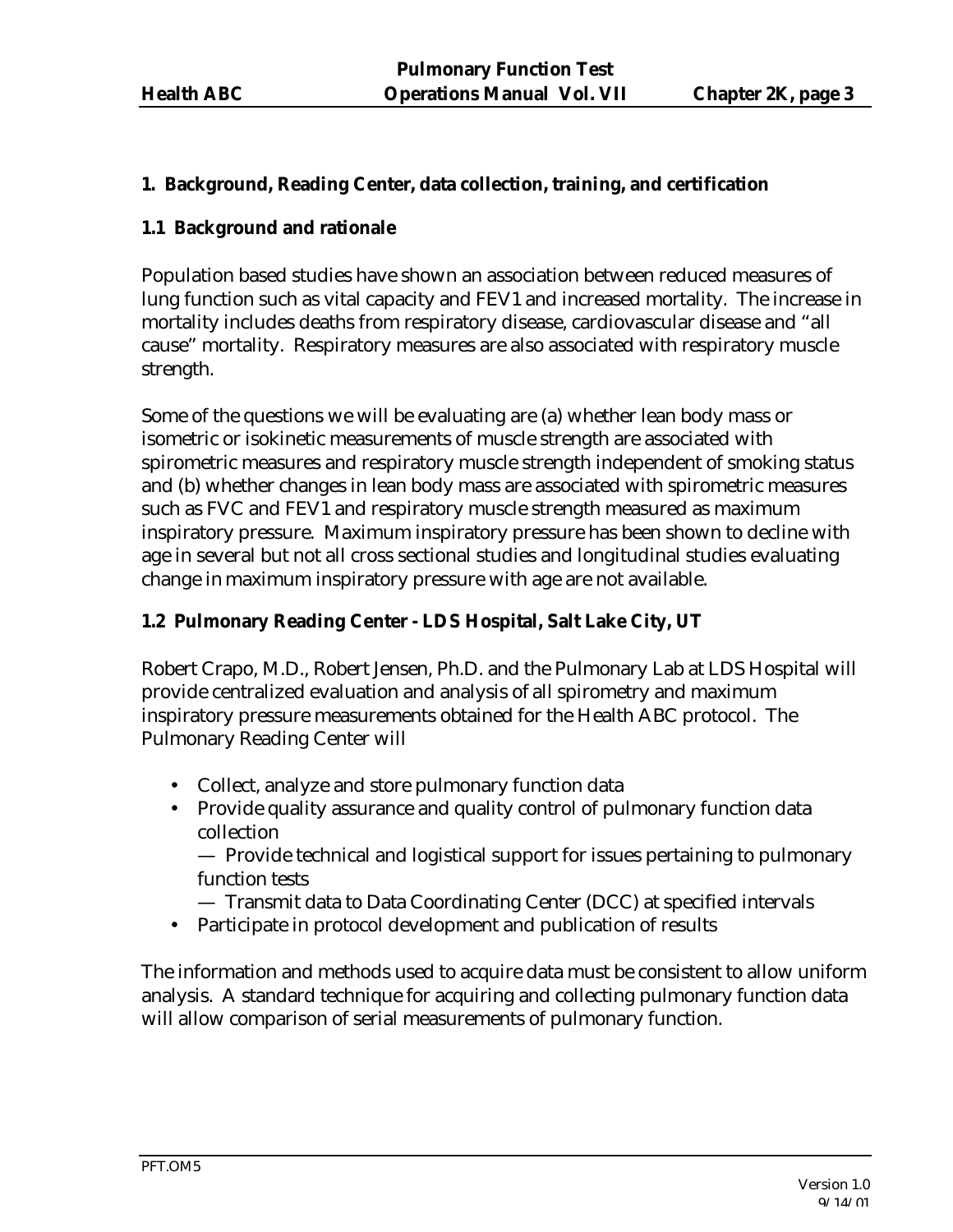### **1.3 Data collection**

Pulmonary function tests will be done at the Memphis and Pittsburgh Field Centers. Tests on each participant will include:

- Maximum inspiratory pressure (MIP)
- Forced expiratory spirometry
- Slow vital capacity (only if a participant cannot perform the forced maneuver)

## **1.4 Training and certification**

## **1.4.1 Training course:**

A 1-1/2 day training session for pulmonary function technicians will be held. Technicians will be certified based on a practical examination. The outline of the training course follows:

- 1. Introduction Description of course
- 2. Lecture: Brief review of spirometry testing
- 3. Practicum: Spirometry demonstration Demonstration of set up and calibration of equipment Test one trainee: (FVC maneuver, slow vital capacity maneuver, MIP)
- 4. Lecture: Spirometry procedures Spirometry standards - instrument and procedural Spirometer accuracy testing Acceptability and reproducibility criteria Health ABC measurement procedures
- 5. Practicum: Spirometry and MIP testing Guide each trainee through complete testing 1-2 people
- 6. Lecture: Practical issues Calibration of equipment BTPS corrections Temperature and barometric pressure issues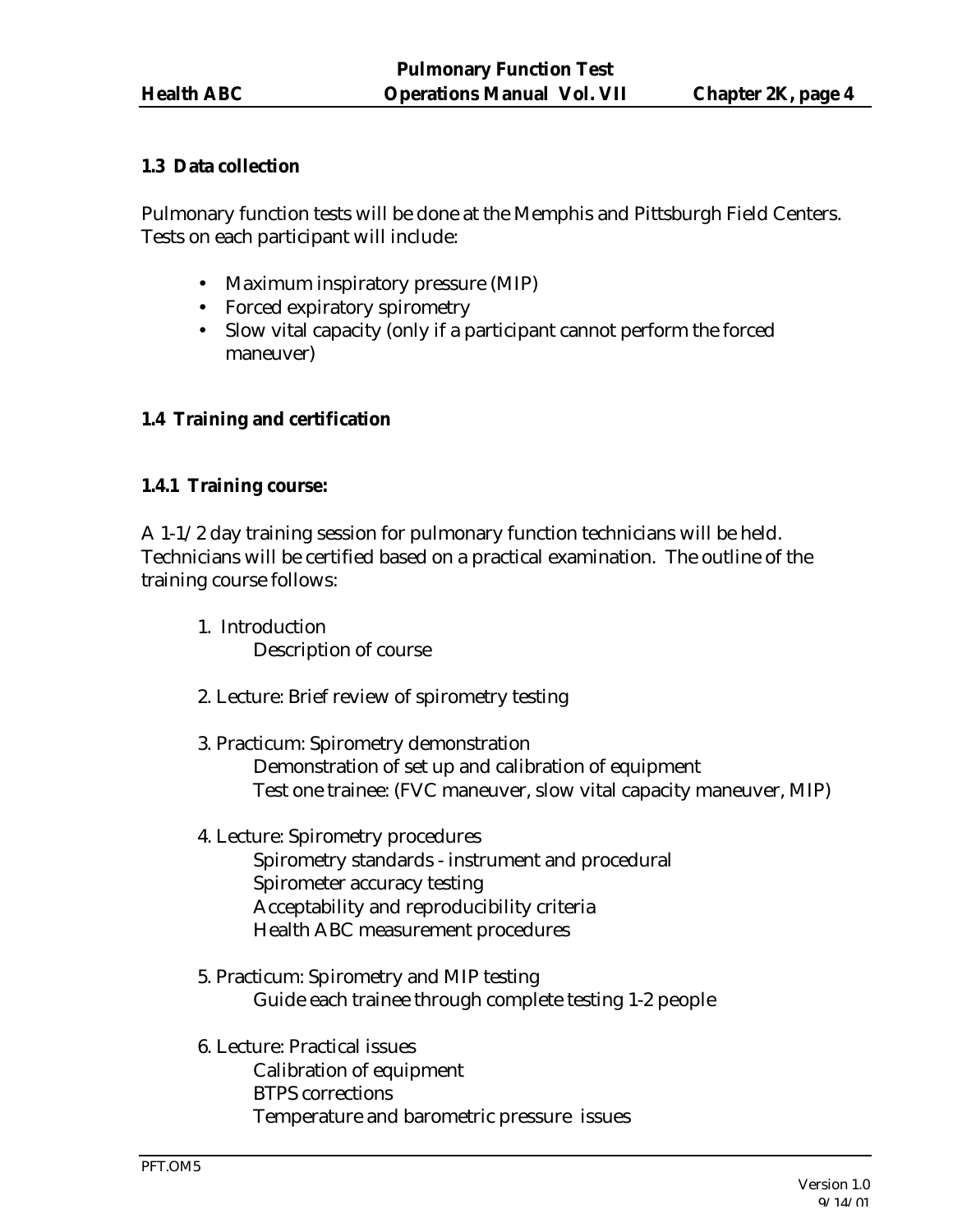Other environmental issues Participant body positioning for spirometry testing Quality control logs

- 7. Practicum: Spirometry and MIP testing Guide each trainee through complete testing 1-2 people
- 8. Lecture: Safety & Hygiene Issues: Robert Crapo Exclusion criteria for participants Universal precautions Gloves and eye protection Cleaning Spirometer and MIP equipment
- 9. Practicum: Cleaning & more spirometry testing Spirometer disassembly Cleaning the spirometer and spirometer Calibration of spirometer and MIP equipment by each trainee
- 10. Lecture: Record keeping and data transfer Logs Labeling and storing floppy disks Sending floppy disks to Pulmonary Reading Center Evaluation of Q.C. reports
- 11. Practicum: Practice Testing Calibration of equipment Testing participants (spirometry and MIP) Storing data to floppy disks Copying floppy disks

#### **1.4.2 Spirometry certification after formal training course**

There are two formal spirometry training courses: Health ABC and NIOSH approved courses.

Spirometry certification requirements for individuals who have attended a formal training course in spirometry are as follows:

1) Final certification for trainees who attended the initial Health ABC training session will be given when they have submitted 10 sequential participant studies to the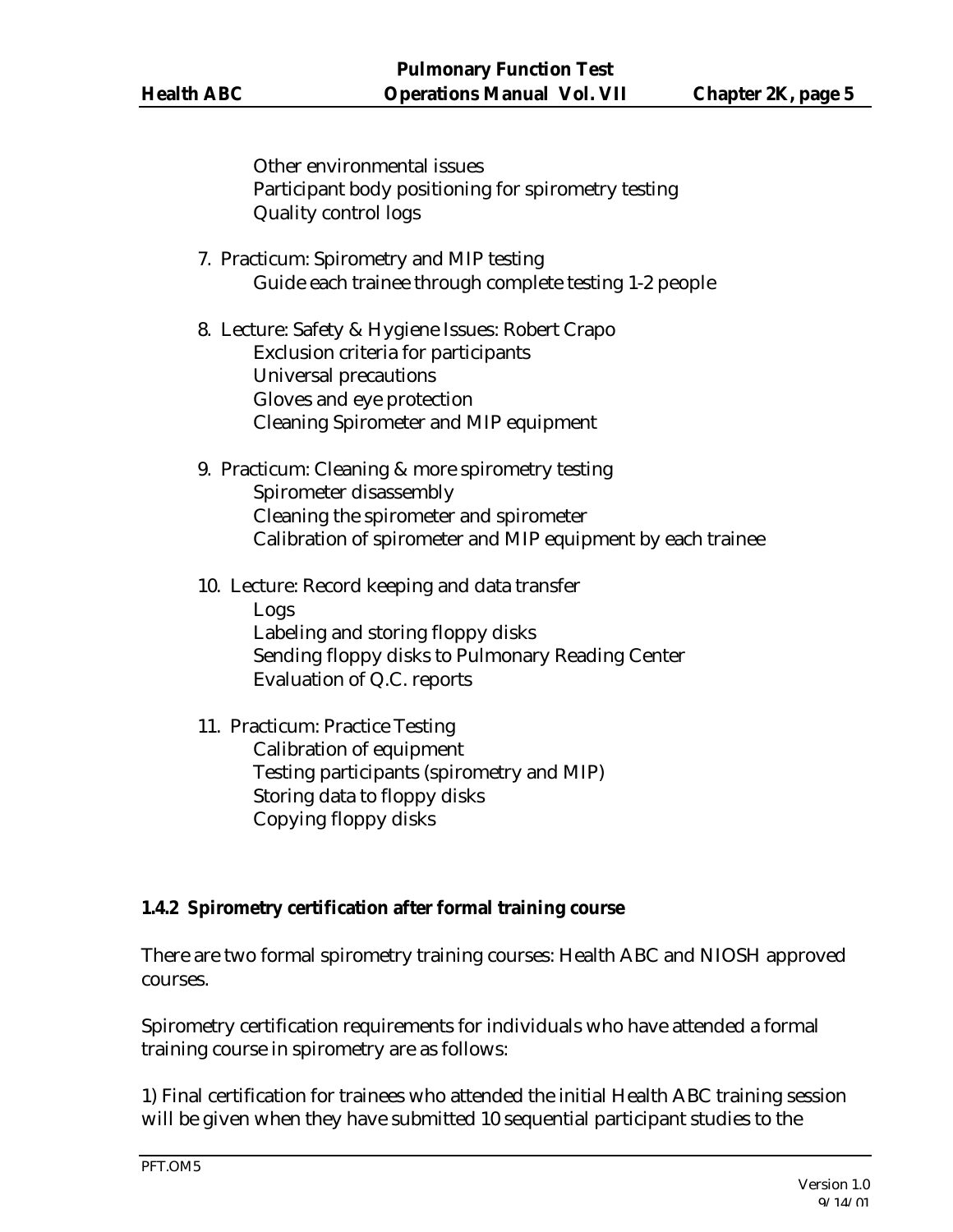pulmonary Reading Center with an average quality score of 3.5 for both flow and volume. (Scoring is graded like academic grades, A = 4.0, etc.)

2) Trainees who have attended a NIOSH certified spirometry training course must serve a brief apprenticeship with certified Health ABC technicians until they understand:

- 1. The mechanics of operating the Health ABC spirometry system
- 2. The measurement of MIP
- 3. The quality control requirements

They must be observed to successfully perform 5 tests. Once their supervisor has certified that they successfully completed this apprenticeship, they may independently submit spirograms to the Pulmonary Reading Center for evaluation. They will be formally certified when they have submitted 10 sequential participant studies to the Pulmonary Reading Center and have an average quality score of 3.5 for both flow and volume. (Scoring is graded like academic grades, A = 4.0, etc.)

## **1.4.3 Spirometry certification after apprenticeship**

Candidates for spirometry certification who have not attended a formal training course must serve an apprenticeship with certified Health ABC technicians until they understand:

- 1. The mechanics of operating the Health ABC spirometry system
- 2. The procedural elements of performing spirometry
- 3. The measurement of MIP
- 4. The quality control requirements

They also must be observed by their supervisor to have performed 10 sequential tests with average scores of 3.5 or greater. Once their supervisor has certified that they have completed this apprenticeship, they may independently submit spirograms to the Pulmonary Reading Center for evaluation. They will be formally certified when they have submitted 10 sequential participant studies to the Pulmonary Reading Center and have an average quality score of 3.5 for both flow and volume.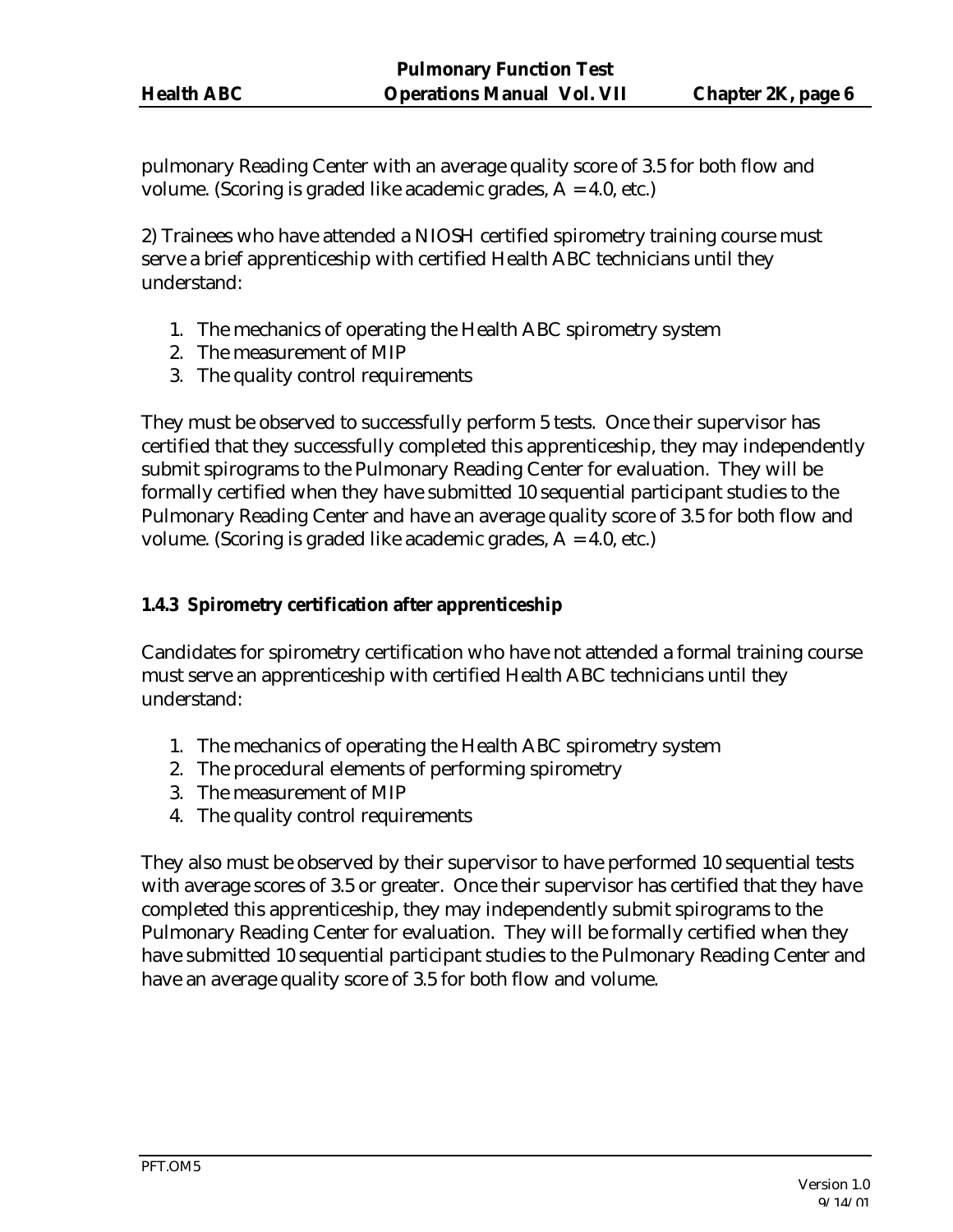## **1.4.4 Spirometry quality**

Spirometry quality will be monitored by the Pulmonary Reading Center. Grades for spirometry quality will be returned to the Field Centers within one week of receipt at the Reading Center.

## **2. Pulmonary function equipment and supplies**

We will be using an HF6 Spirometer, featuring a SensorMedics rolling seal spirometer, computer with Industry Standard Architecture (IBM compatible), and the optional use of a Hewlett Packard Laserjet II compatible, or dot matrix printer. The system utilizes automated calibration and operation, computerized assessments of the participant's performance of spirometric curves, and a real-time display of flow volume curves.

The HF6 spirometer measures volume by means of an optical encoder used to accurately measure the displacement of the piston, which moves when air is exhaled into the spirometer. This signal is then used to calculate other values. The HF6 system is easy to transport and has been found to be very accurate and reliable.

Maximum inspiratory pressures will be measured with the MRP-1 instrument and software from S & M Instruments, Inc.

## **2.1 Equipment and supplies**

#### **2.1.1 Maximum inspiratory pressure equipment and supplies**

- A/D Board from S & M Instruments
- MRP-1 Pressure Gauge
- S & M Software for MIP measurement
- 60 cc plastic syringe
- Plastic tubing to connect the syringe to the pressure transducer
- Disposable or washable mouthpieces or filters

#### **2.1.2 Spirometer equipment and supplies include:**

- Rolling seal spirometer (SensorMedics Corporation)
- Maximum inspiratory pressure system (S & M Instruments)
- Computer with monitor
- Printer
- 3 1/2 inch diskettes (labeled)
- 3 liter calibration syringe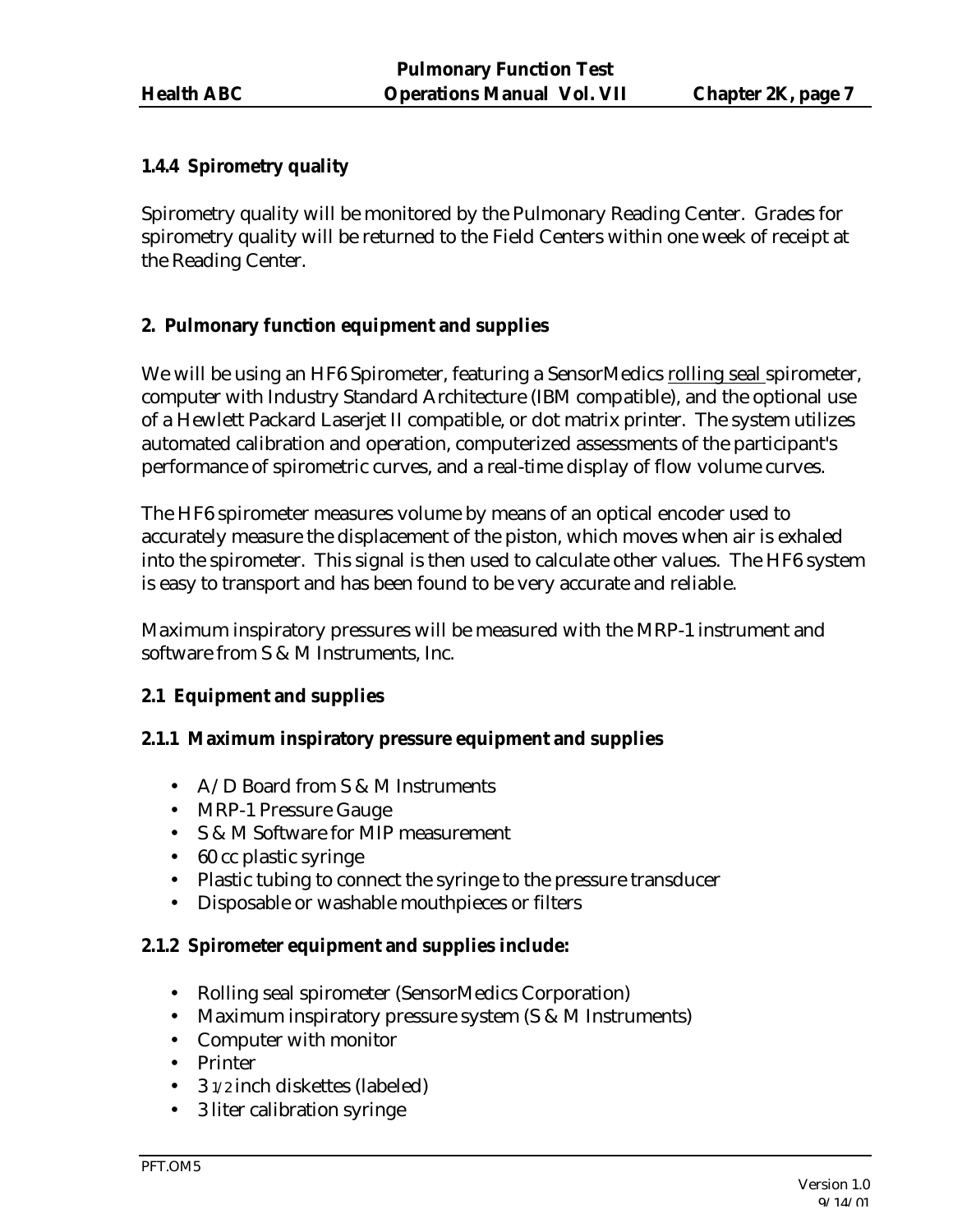- Silicone based lubricant
- 3 Spirometry hoses with mouthpiece adapters
- Filter/Mouthpieces for performing spirometry
- Disposable nose clips
- Thermometer to measure room temperature (preferably in degrees C)
- Isopropyl Alcohol
- Standard bleach (5.25% Sodium Hypochlorite)
- Disposable latex gloves
- General cleaning supplies
- Separate, clearly labeled, containers for storing clean and dirty equipment (preferably different colors)
- Power strip with surge protection
- Gauze Pads
- Facial Tissue
- HF6 manual
- MRP-1 Manual
- SensorMedics 922 Operator's Manual

## **2.2 Maintenance/cleaning**

Cleaning and disinfection of the spirometer and breathing tubes should be done in accordance with the established procedures in your institution. One satisfactory method is given below. Other methods are likely to be acceptable. If your institution uses another method, clear it with the Pulmonary Reading Center before use.

#### **2.2.1 MIP equipment**

- a. Between participants, wipe the mouthpiece holder with an alcohol swab and air dry.
- b. At the end of each day, wash mouthpiece holder with warm soapy water to remove surface dirt. Rinse with clear water, soak in the 1:10 bleach solution for 10 minutes, rinse with clear water and air dry.
- c. To make sure the port for the pressure measurements is not blocked, place a gauze 4x4 on one side and gently tap the mouthpiece holders to remove any water that may be blocking the port.

## **2.2.2 Spirometer**

Clean the spirometer at the end of each month in which participants are tested, working from the front of the spirometer only. Disposable gloves should be worn when cleaning. Eye protection should also be worn when handling the dilute bleach solution.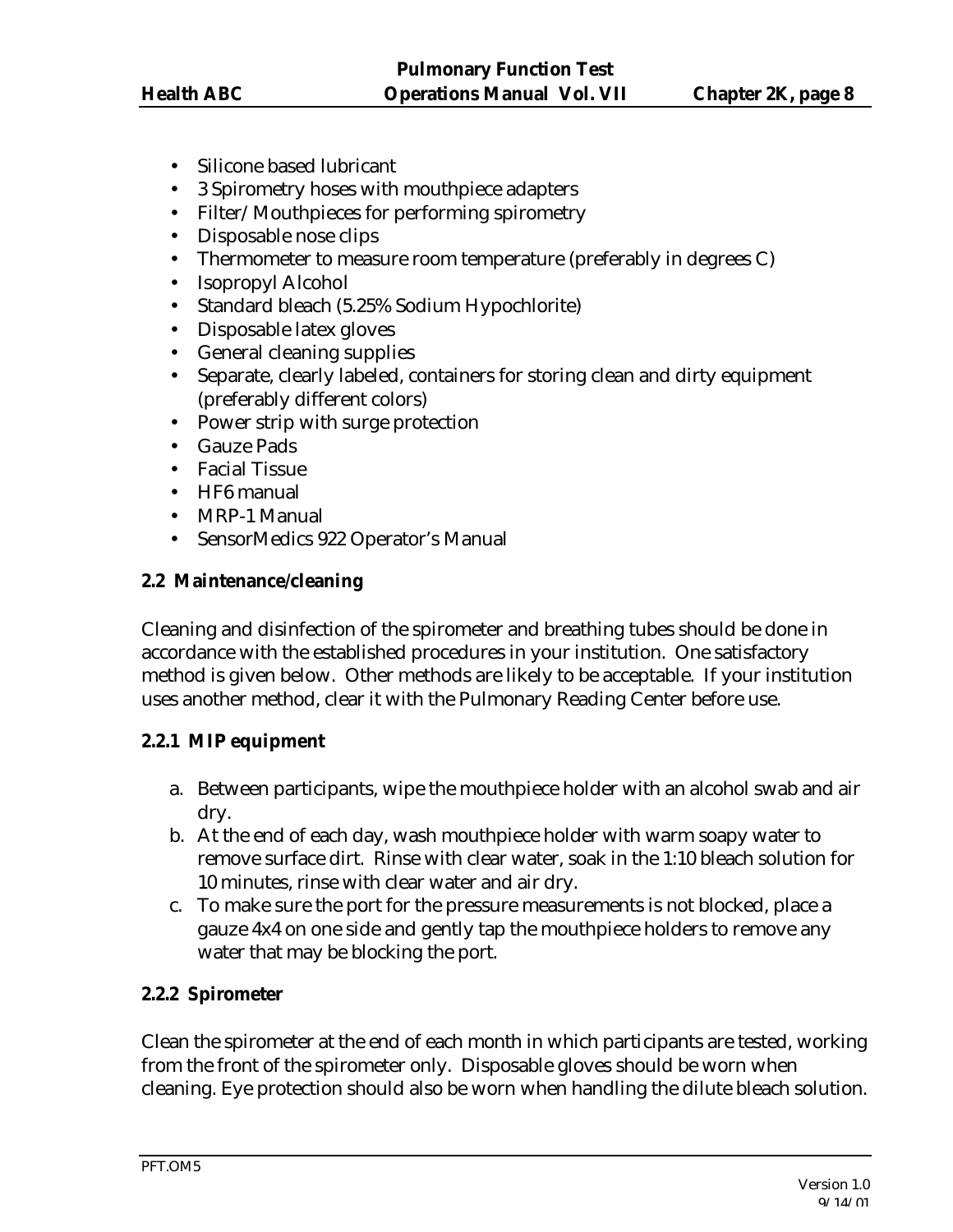The disinfectant used will be standard commercial liquid bleach (5.25% sodium hypochlorite) diluted 1:10 with water (1 part bleach to 9 parts water).

- a. Unplug the power cord before cleaning or servicing the spirometer. Remove any electrical connections to external devices.
- b. Clean the external surface with a solution of mild detergent and warm water; rinse and wipe dry with a soft cloth.
- c. Disconnect the auto-return negator (See section 4.2 in the SensorMedics 922 Spirometer Operator's Manual). Loosen the three thumb screws on the front of the spirometer and remove the face plate and lift the snout plate free of the housing. Carefully reach inside the spirometer and push the piston back to its maximum volume position.
- d. Wipe the inside of the snout plate and the inside of the spirometer with 1:10 bleach solution (use a light touch inside of the spirometer). **Warning: do not clean or touch the joint of the rolling seal.** Thoroughly wipe the spirometer using a moistened cloth to remove the bleach solution and dry with a soft cloth.
- e. To reattach face plate to front of the spirometer, put the "O" ring back in the face plate groove and grease "O" ring with a very small amount of silicone-based lubricant. If too much lubricant is applied to the "O" ring, the ring can create a leak. Mount face plate with "O" ring to front of spirometer and tighten screws uniformly (Section 4-6 in the spirometer manual). Screws should be tightened gradually, one turn (each) at a time so that the plate is secured evenly to the spirometer housing. **The screws should be only finger tight--this is the most common place where a leak occurs**.

#### **2.2.3 Hoses and mouth piece adapters**

- a. Dirty equipment should be stored in separate, clearly labeled containers such as plastic bags or plastic-lined containers.
- b. Flush the hoses and mouth piece adapters with warm soapy water (dishwashing soap) for 1 to 2 minutes or soak hoses in lukewarm soapy water for about 3 minutes.
- c. Thoroughly rinse soap from hoses and reducers.
- d. Soak hoses and reducers for 10 minutes in a 1:10 bleach solution. Use rubber gloves to protect hands. Ventilate the area.
- e. Thoroughly rinse hoses and mouth piece adapters in clear water to remove bleach odor.
- f. Dry hoses and mouth piece adapters thoroughly before use.
- g. Store clean equipment in a separate, labeled container

#### **2.2.4 Nose clips**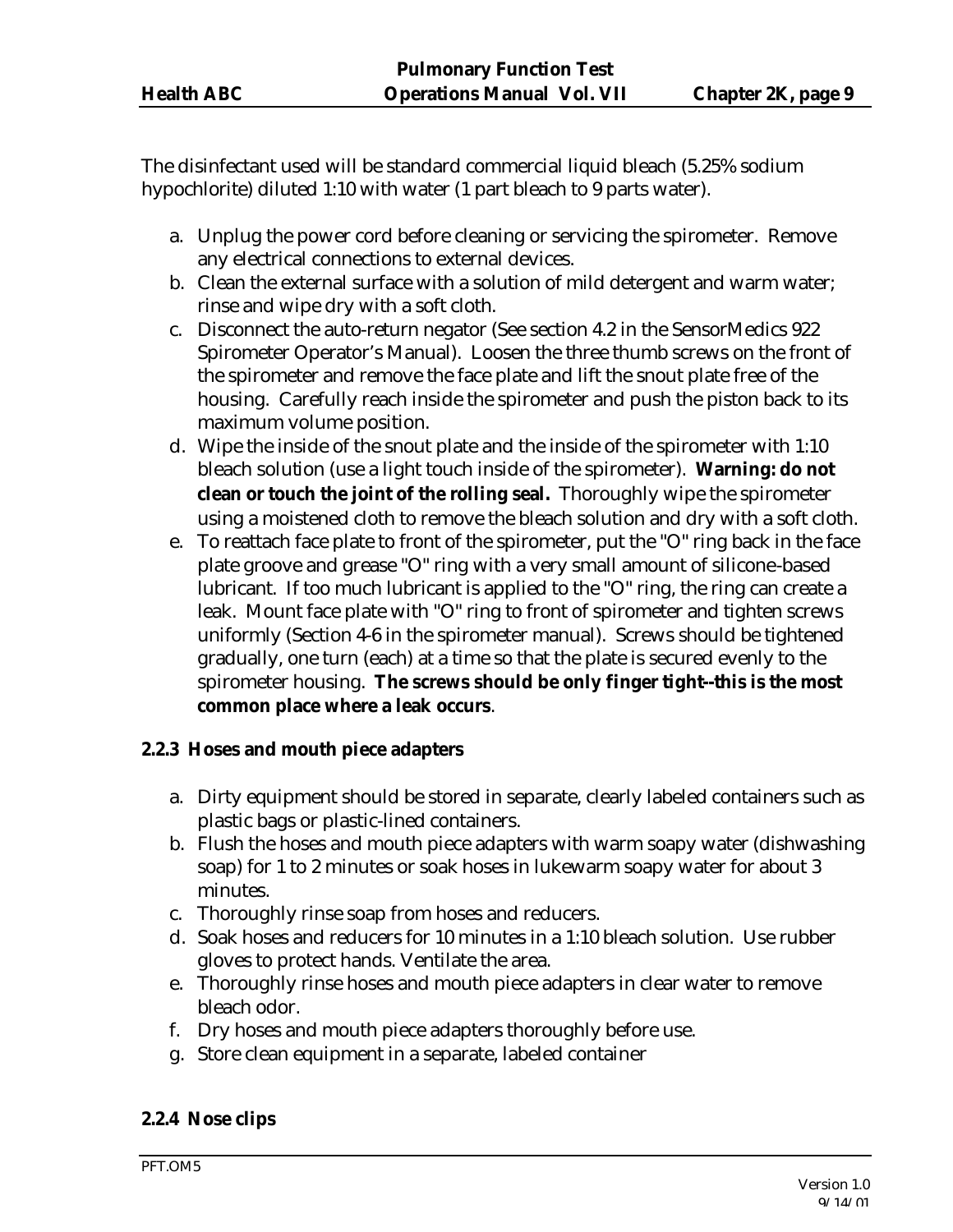Change nose clips after each person. If nondisposable nose clips are used, clean them as follows:

- a. Wash nose clip pads with cloth or brush and warm soapy water (dishwashing soap) to remove surface dirt.
- b. Thoroughly rinse soap from noseclips.
- c. Soak noseclips for 10 minutes in a 1:10 bleach solution, rinse in clear water and dry. Careful rinsing is necessary to remove bleach odor.
- e. Dry noseclips before use.

## **3. Safety issues and exclusions**

Participants should be excluded from performing the pulmonary function test if they have a systolic blood pressure greater than 199 mm Hg or a diastolic blood pressure greater than 109 mm Hg. Before administering the pulmonary function test, check the seated blood pressure measurement that has been recorded in the Year 5 Clinic Visit Workbook. If the systolic blood pressure exceeds 199 mm Hg or the diastolic blood pressure exceeds 109 mm Hg, do not administer the pulmonary function test. Go to the Year 5 Clinic Visit Workbook, Pulmonary Function Test Tracking form, Question #8, "Was the MIP test completed?" mark "No" and choose "Participant medically excluded" as the reason, answering the question "Why wasn't the MIP test completed?;" then go to Question #9 and ask: "Was the spirometry test completed?" mark "No" and choose "Participant medically excluded" as the reason, answering the question "Why wasn't the spirometry test completed?."

Other exclusion criteria and criteria that should be noted on the form titled: **Pulmonary Function Test Tracking** (page 26 in the Year 5 Clinic Visit Workbook), are as follows:

- Thoracic, intra-abdominal, eye or heart surgery within two months
- Myocardial infarction within 2 months
- Presence of any heart problem or condition for which the participant was hospitalized within the past month
- Presence of a detached retina at the time of testing. (If a participant has a detached retina at the time of testing or has had a detached retina in the past and is unsure whether or not they have recovered, do not test them.)

To determine whether or not any of the above exclusions exist, read the questions that are on the Pulmonary Function Test Tracking form.

*1. Have you had any surgery on your chest or abdomen in the past 2 months?*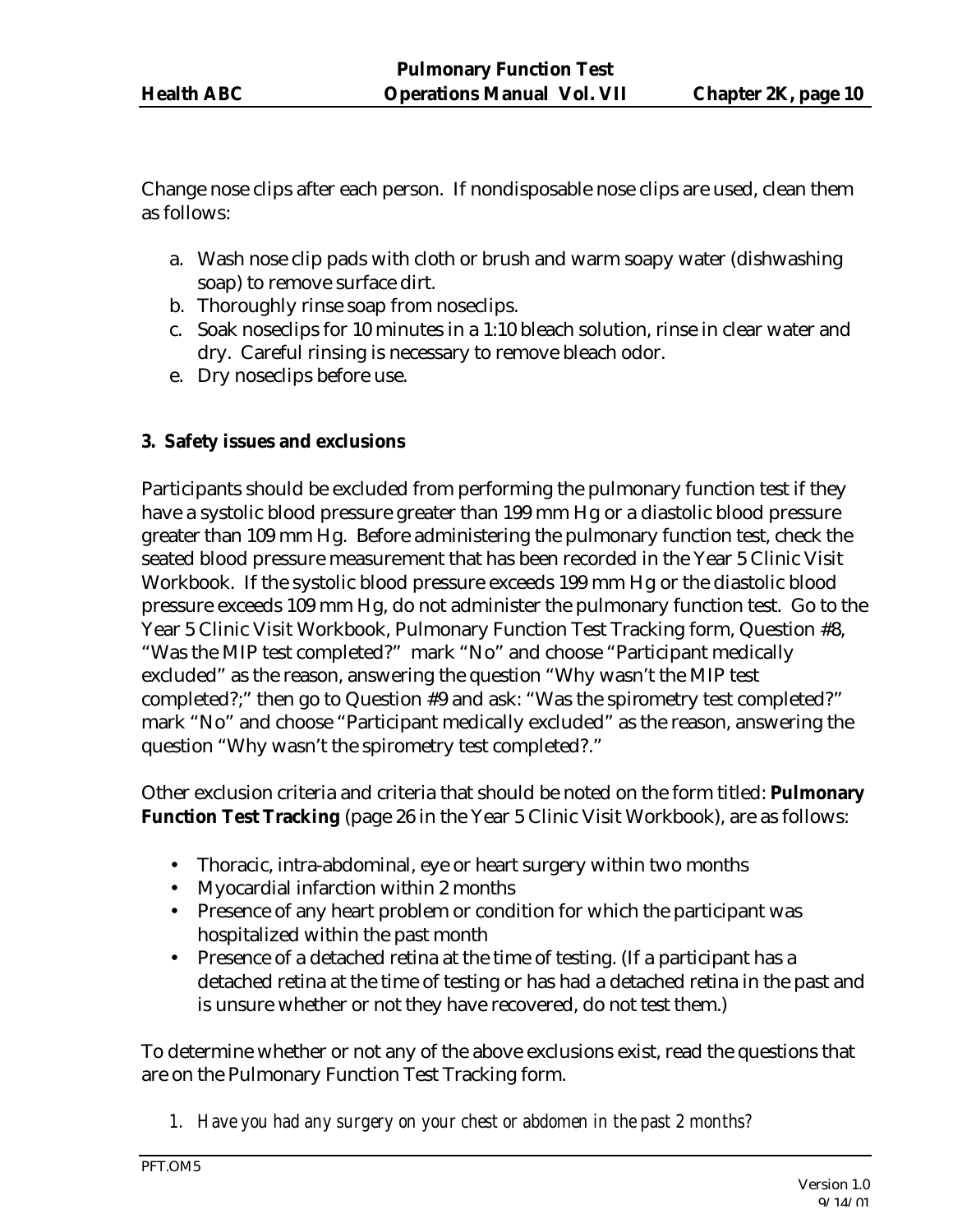- *2. Have you had a heart attack in the past 2 months?*
- *3. Have you been hospitalized for any other heart problem in the past month?*
- *4. Do you have a detached retina or have you had eye surgery in the past 2 months?*

If participants are regularly using short acting beta-agonist bronchodilators for treatment of lung disease, they should use their bronchodilators before testing. To determine whether or not they use beta-agonist inhalers, refer to the Medication Inventory Form if it has been completed, look in the sack of medications that the participant is carrying, or, if you need to, ask the participant if they use an inhaler, and what it is called. A list of common beta agonist inhalers is on the Pulmonary Function Tracking form and section 4.1.2 of the operations manual. Refer to section 4.1.2 for detailed instructions.

If participants answer yes to the question on the Pulmonary Function Test Tracking form concerning an upper respiratory tract infection, make sure the appropriate box is marked and proceed with testing.

## *Have you had symptoms of a cold or respiratory infection within the past 2 weeks?*

Infection control. While there have been no well-documented cases of infection from pulmonary function testing equipment, the procedures do involve potential contact with saliva and respiratory secretions. Pulmonary function instruments, tubing, and mouthpieces are, therefore, a potential source of infection for both technicians and participants. The following guidelines are therefore recommended.

**3.1** Clean, disinfected spirometry tubing and mouthpiece connectors should be used to start each testing day. They should be replaced with new disinfected tubing and mouthpiece connectors halfway through each day's testing. Use sterile disposable filters and clean disposable nose clips for each participant.

**3.2** The instrument cleaning instructions in this manual will help guard against crosspatient infection.

**3.3** Our procedures call for the participant to only exhale into the spirometer.

**3.4** Universal precautions should be followed whenever there is a potential contact with blood, body fluids, or tissues. Universal precautions should be used during every test. You may encounter a situation where a participant voluntarily tells you they have an infectious illness that you consider to be dangerous. Universal precautions should be sufficient to protect study participants. If you are concerned that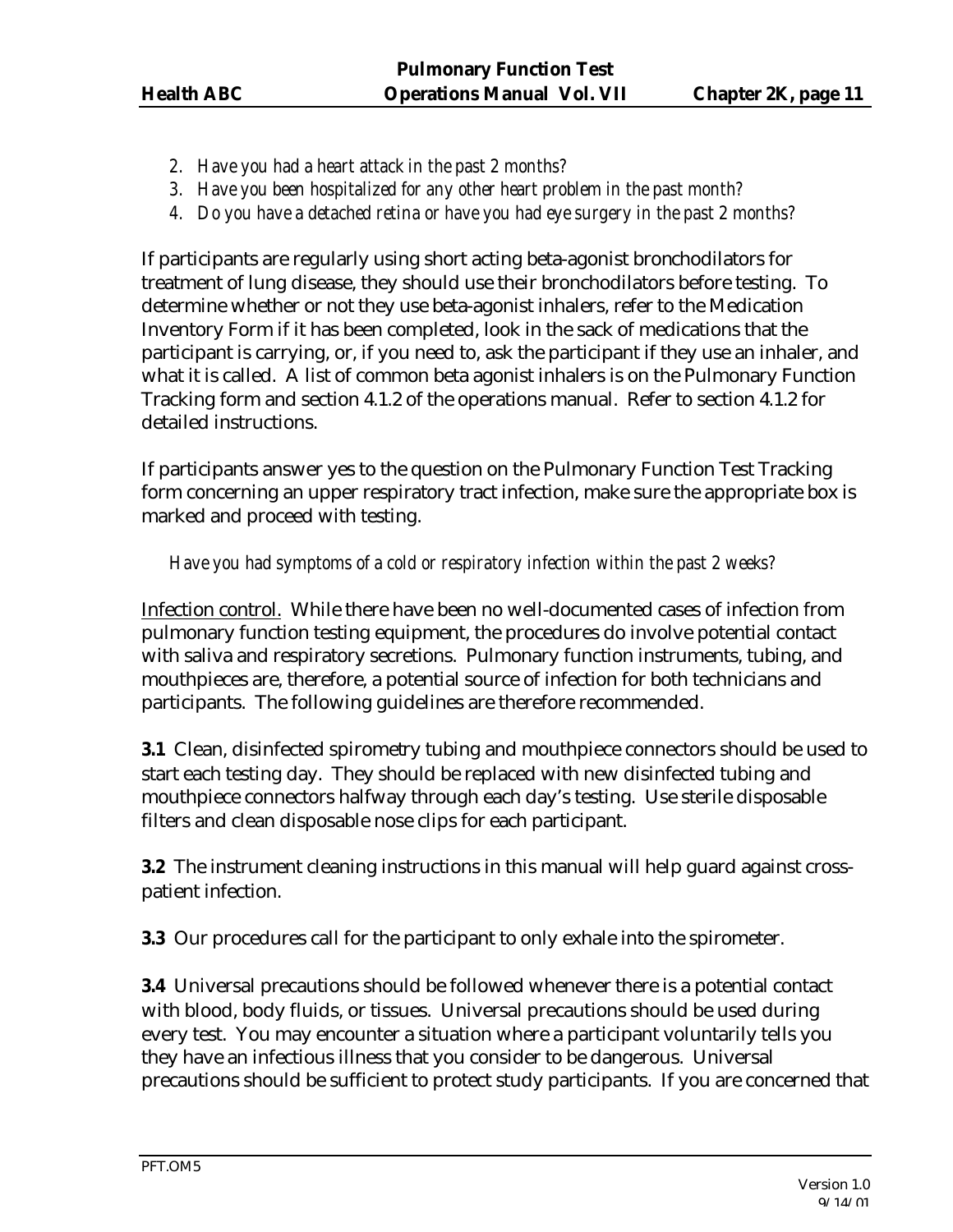universal precautions are not adequate, discuss the situation with your medical advisor in private.

**3.4.1** Take extra care to avoid accidental injury when handling instruments or other potentially contaminated items.

**3.4.2** Containers should be available for proper disposal of contaminated materials such as used mouthpieces/filters and nose clips

**3.4.3** A special, clearly labeled, container should be available to store used breathing tubes that need to be cleaned. A separate, labeled area or container should be used for cleaned, disinfected breathing tubes.

**3.4.4** Gloves should be used when there is potential for hand contact with saliva or other respiratory secretions. If the hands are contaminated, they should be washed immediately. Hands should be washed immediately when gloves are removed and before leaving the testing area. In pulmonary function testing that means that gloves should be worn when the spirometer and breathing tubes are cleaned. Mouthpieces or filters can be handled and discarded by the participant.

**3.4.5** Wash your hands before and after each participant.

**3.4.6** Facial and eye protection are only necessary if there is a risk of being splashed or sprayed with contaminated material or disinfectant solution. In pulmonary function testing this risk is small; however, take care to direct the flow of air away from you when the spirometer is emptying.

**3.5** The National Committee for Clinical Laboratory Standards (NCCLS) has produced several documents that address issues of protection from infectious disease risks. If your field center does not already have biohazard guidelines in place, we recommend you obtain copies of these statements from the NCCLS at 940 West Valley Road, Suite 1400, Wayne, PA 19087.

**3.5.1** M29-T2. Protection of laboratory workers from infectious disease transmitted by blood, body fluids, and tissue. Second edition; tentative guideline (1991).

**3.5.2** I17-P. Protection of laboratory workers from instrument biohazards; proposed guideline (1991)

#### **4. Participant and exam room preparation**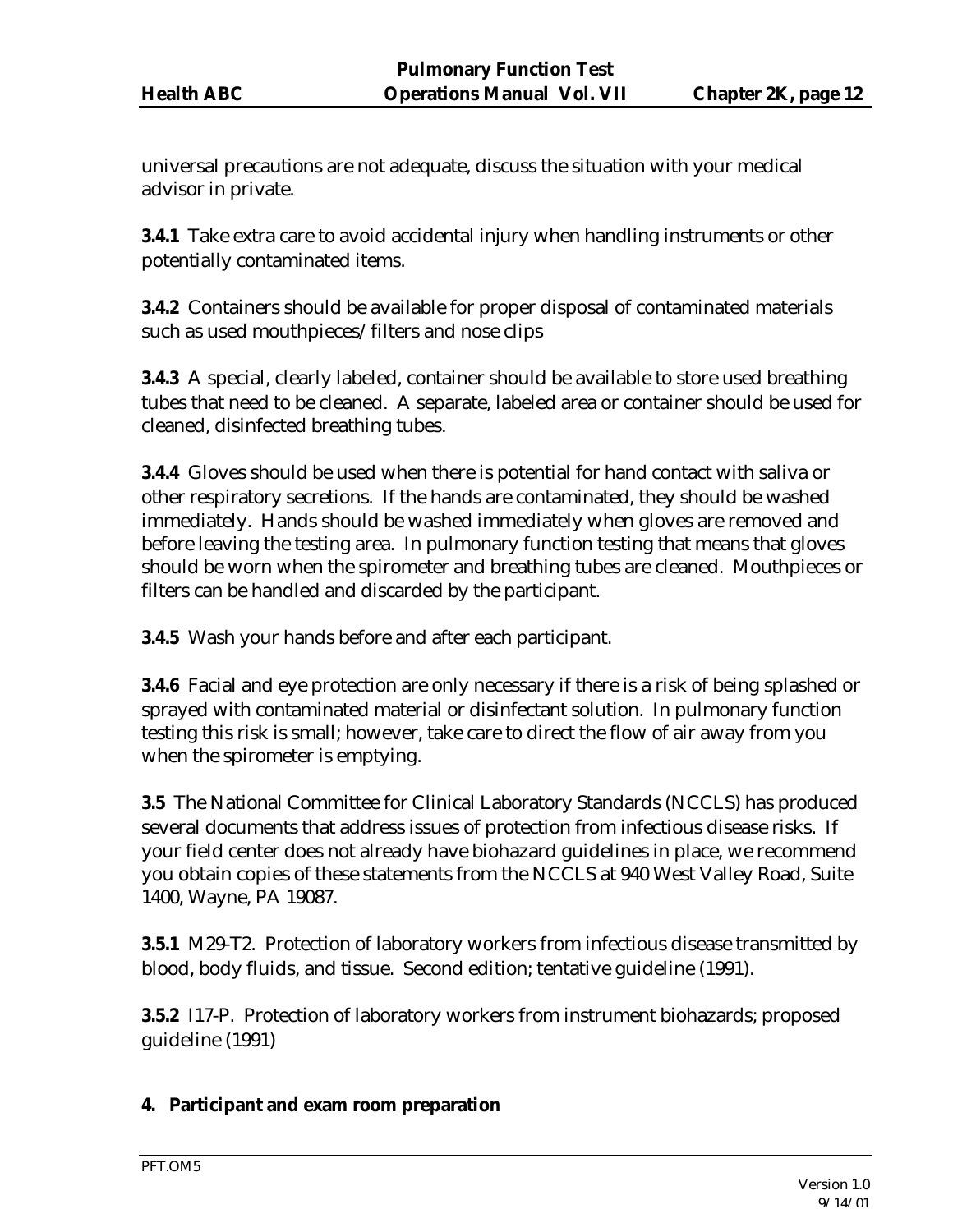## **4.1 Participant preparation**

### **4.1.1 Clothing and dentures**

Participants should loosen tight clothing. Dentures should remain in place unless they are observed to interfere with testing. If they are removed, place them in a clean container.

## **4.1.2 Bronchodilator administration**

If participants are regularly using short-acting beta agonist bronchodilators for treatment of lung disease and have not used the medication within 4 hours, they should take two puffs of their own bronchodilator, using their own technique, 15 minutes prior to testing. The dose is two puffs to be taken using a spacer. Record the use of the bronchodilator on the Pulmonary Function Test Tracking form. The use of bronchodilators for future testing cycles should be done in the same manner as in the first testing cycle.

For reference, some of the names of short-acting beta agonist bronchodilators are: albuterol (generic name), Alupent, Brethaire, Maxair, Proventil, Tornalate, or Ventolin.

Serevent is a long acting bronchodilator. If the participant has used Serevent within 10 hours, do not administer a short acting bronchodilator.

Atrovent is an anticholinergic medication. Do not have a participant use this medication as part of the spirometry test.

## **4.2 Equipment Set up**

## **4.2.1 Counter height**

The spirometer and MIP equipment should be on a table or counter top that is at a height of about 29 to 30 inches. If at all possible, participants should not have to bend to reach the spirometer hose. The spirometer should also not be positioned so that it is above the participant's head.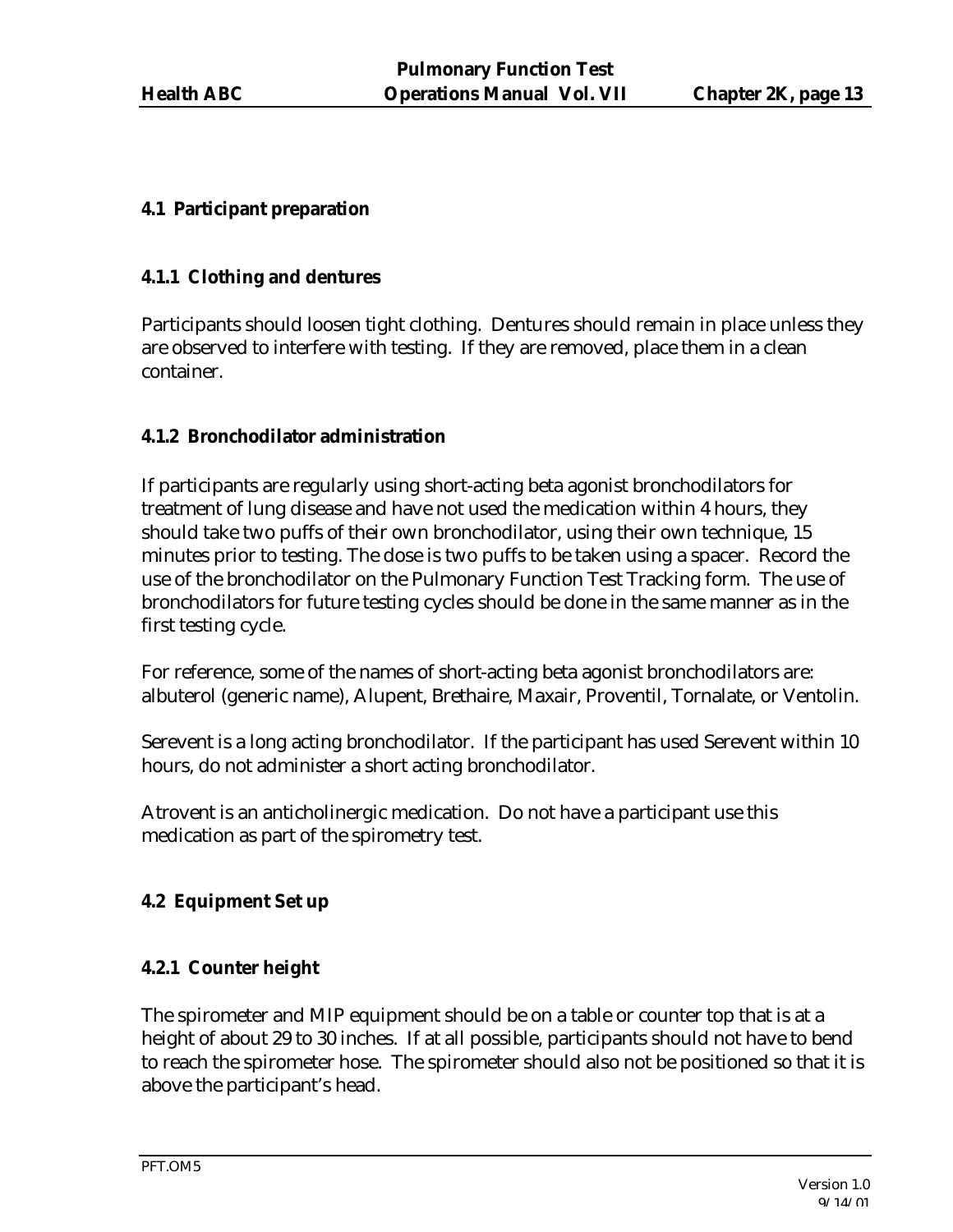## **4.2.2 Environmental conditions**

The spirometry testing area should be relatively dust free and private with a stable electrical supply and a stable temperature, which should be between 17 $\degree$  and 30 $\degree$  C (63 $\degree$ and 86° F). Spirometry should not be performed if room temperature is greater than or equal to 40° (104° F) because significant errors in the BTPS correction factor will occur. The thermometer should be located so that it will not be exposed to heat from a device such as a computer. The spirometer should be located away from direct exposure to heat such as heating vents.

## **4.2.3 Electrical requirements**

The instruments require conventional electrical power (110 - 120 volts AC). Plug the power cord into a properly grounded electrical wall receptacle (3 prong outlet).

## **4.2.4 Calibration syringe**

The 3.00 liter calibration syringe should be stored next to the spirometer so that it remains at the same temperature as the spirometer. Store the syringe with the plunger pushed all the way in. Take care not to drop the syringe.

DO NOT make any adjustments to the syringe. Do not loosen the metal rings on the shafts. This will spoil the factory calibration. If any evidence of physical damage is noticed, the Pulmonary Reading Center will check the accuracy of the syringe.

You should periodically check each syringe for leaks (every three months or if a problem is suspected). Fill the syringe with air, hold your palm against the outlet snout and try to empty it. If you can expel any air with the outlet plugged, the syringe has a leak and must be repaired.

#### **4.2.5 Spirometer set-up**

NOTE: Both the spirometer and the computer must be turned off when connecting or disconnecting the spirometer cable.

- 1. Spirometer 9 pin connector
	- a. Attach the 9 pin spirometer cable to serial/com port #1 in the rear of the computer and secure cable using locking screws on cable connector. It is important to make sure it is attached to com #1.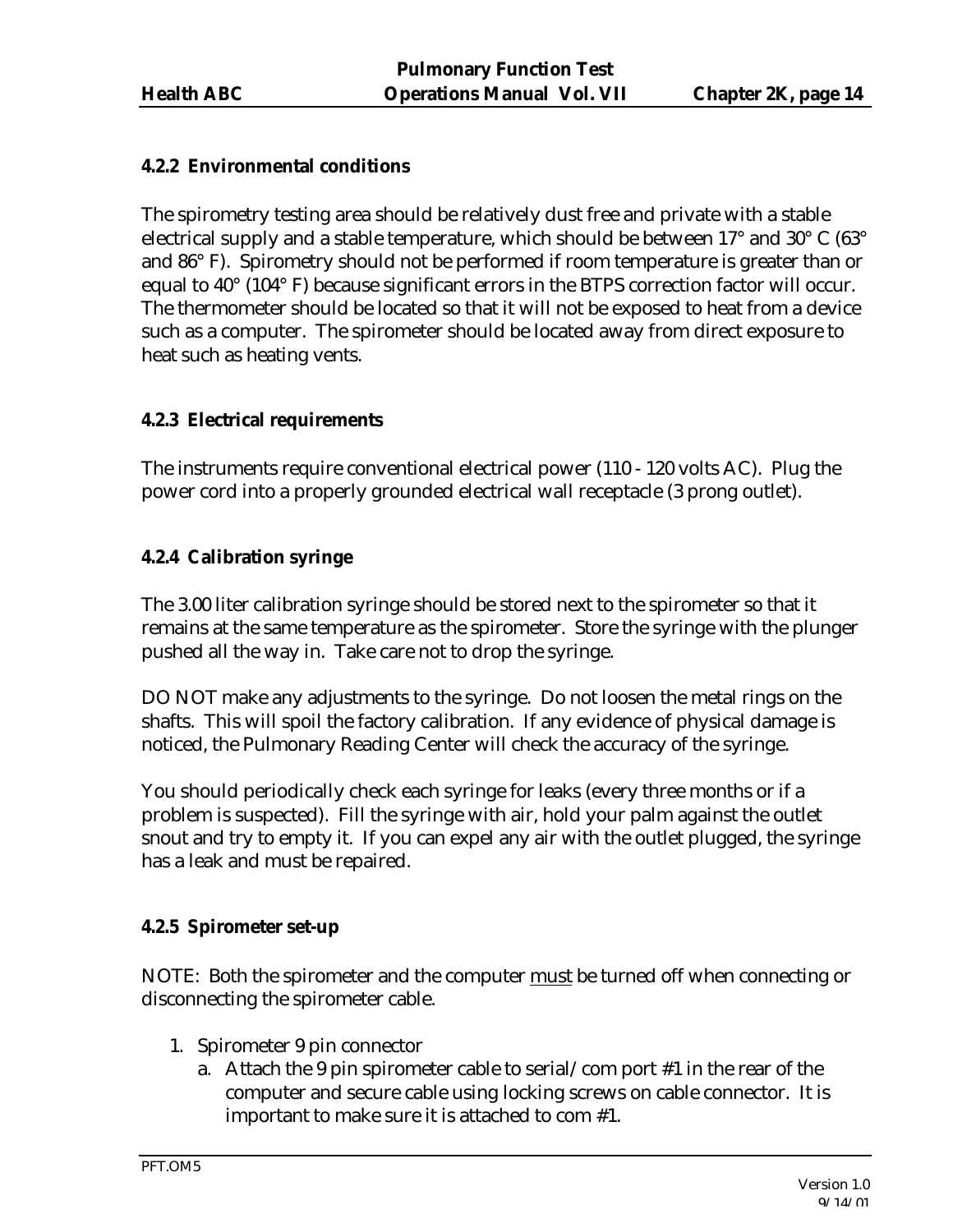- b. In the same manner attach the printer to the parallel port, if using printer.
- 2. The computer: The computer must be turned off during setup. Plug the pronged connector of the AC power cord into a properly-grounded AC outlet. Use the power cord adapter only when necessary.
- 3. No special set up is required for the MIP equipment.

#### **5. Detailed measurement procedure summary**

#### **Testing methods summary**

#### **Daily procedures**

- 1. Prepare the instruments Power-up the computer Run calibration and leak checks on the spirometer Calibrate MIP equipment
- 2. Identify the participant(s) Check for the presence of exclusion criteria Enter identification information
- 3. Measure MIP Obtain three acceptable efforts Evaluate for reproducibility and retest if necessary Discard the disposable mouthpiece and clean the mouthpiece adapter with isopropyl alcohol
- 4. Measure FVC (SVC if participant cannot do FVC maneuver) Attach a clean tube and mouthpiece adapter Use a clean disposable filter for each participant Obtain three acceptable quality FVC maneuvers Review acceptability and reproducibility and retest if necessary
- 5. Clean equipment at the end of the day Spirometer hoses, mouthpiece adapters, and nose clips MIP mouth piece adapter Air dry overnight

#### **Weekly procedures**

- 1. Create two floppy disk backups. Store one on site and one off site.
- 2. Send one of the disks as an e-mail attachment to the Reading Center.
- 3. Clean Spirometer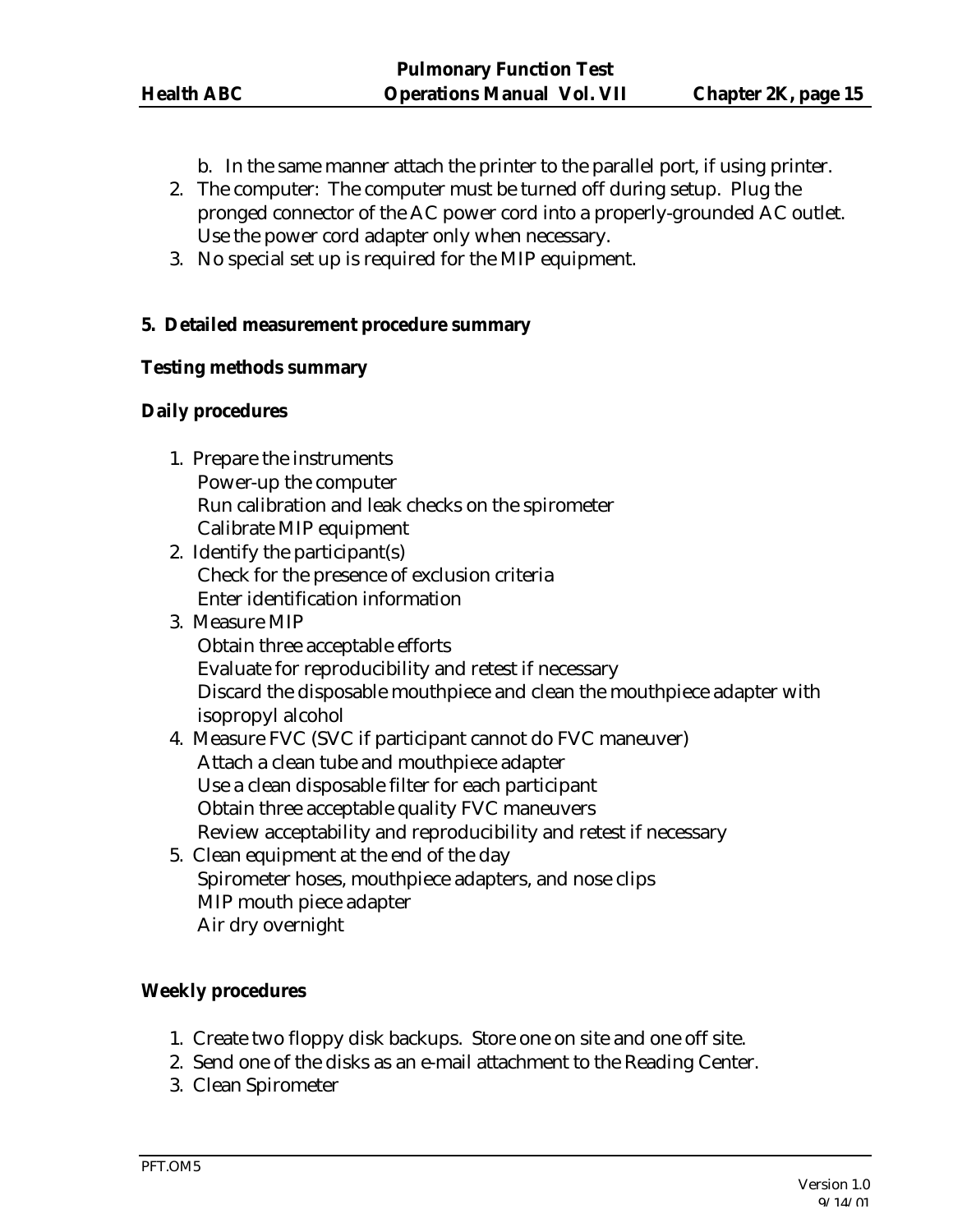### **5.1 MAXIMUM INSPIRATORY PRESSURE**

#### **5.1.1 Introduction**

Measuring maximal respiratory pressures is a simple way to measure respiratory muscle strength. In this study we will be measuring maximal inspiratory pressure (MIP) at residual volume. The average normal maximal inspiratory pressure measured from residual volume is about –100 cm  $H_2O$  for men and about –70 cm  $H_2O$  for women. The lower limits of normal are  $-70$  (men) and  $-50$  cm  $H<sub>2</sub>O$  (women). Maximal respiratory pressures are not well established for elderly persons.

#### **5.1.2 Starting the MIP program**

At the DOS prompt (C:>) type "**MIP**" and press **ENTER**. A menu will be displayed with three options across the top of the screen. **F1-Post Test**, **F2-Utilities**, and **F3-Exit**. You will use only the F1 and F3 options. Do not go into the F2 Utilities option without guidance from the Pulmonary Reading Center.

#### **5.1.3 Calibration**

Weekly calibration checks are recommended for the MIP measurements. We will check MIP calibration daily on participant test days for the first month of testing to confirm the calibration stability. After a review of the first month's data we will move to weekly calibration checks if it is deemed appropriate.

Use the following stops to calibrate the pressure transducer.

- 1. Make sure that you have a 60 ml syringe, the calibration gauge, and tubing configured for calibration as illustrated in Figure 1. At the main MIP menu, select **F1 Post Test**. A new menu will be displayed.
- 2. At the new menu, select option: **MRP Maximum Respiratory Pressure**
- 3. Select **#3**, Calibrate Pressure Transducer from the MRP menu

4. Verify that the calibration gauge is set to zero prior to attaching the syringe. Press **<Space Bar>**

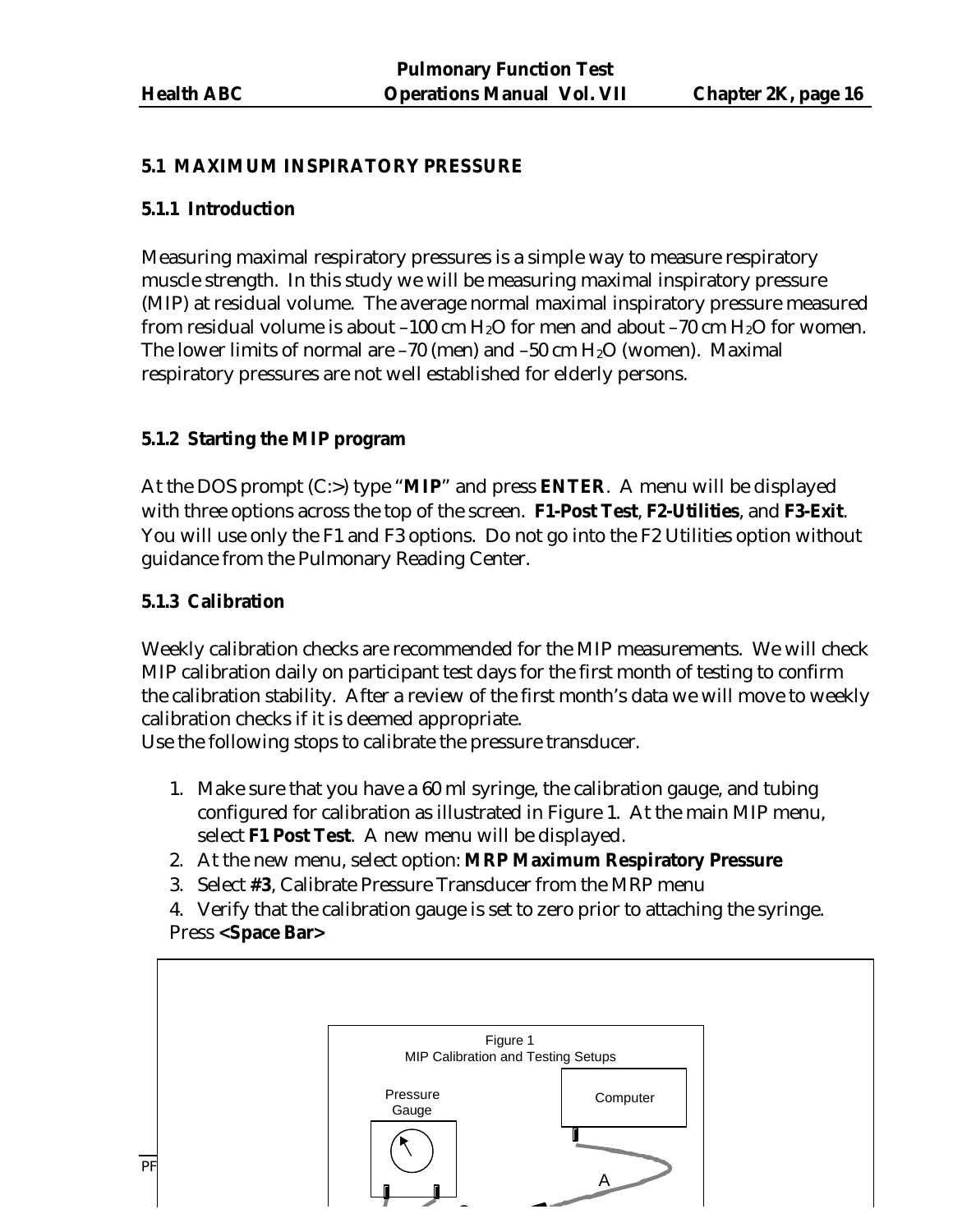- 5. Fill the 60 ml syringe with about 30 ml of air. Attach the syringe to the tubing coming from the pressure gauge as illustrated in Figure 1). Push in on the syringe plunger until the pressure gauge reads  $+160$  cm  $H<sub>2</sub>O$ . Hold the syringe plunger steady to keep the reading at +160 and press **<Space Bar>**.
- 6. Pull the syringe plunger out until the gauge reads  $-160$  cm  $H<sub>2</sub>O$ . Keep the pressure steady with the syringe plunger and press **<Space Bar>**.
- 7. The screen will now display the calibration information. The positive and negative pressure errors should both be within 5% of 160 cm H<sub>2</sub>O (between 152 and 168 cm  $H<sub>2</sub>O$ ).
- 8. Press **<Space Bar>** to return to the MRP menu.
- 9. The calibration can be checked at any time by selecting #1, Maximal Inspiratory Pressure, from the MRP menu. Connect the pressure gauge to the computer connector (tubing A and C should be connected). Push on the syringe plunger until the pressure gauge reads 100 cm  $H_2O$ . The MIP reading on the computer screen to the right of the graph should be between 95 and 105  $H_2O$ .

#### **5.1.4 Participant testing program operation**

- 1. Configure the tubing and patient mouthpiece for patient testing as illustrated in Figure 1. Tubing B from the mouthpiece adapter should be connected to tubing A which leads to the pressure transducer at the back of the computer.
- 2. Select MRP (Maximal Respiratory Pressure) from the **F1 Post Test** menu.
- 3. Press the <1> key to select the MIP test. The MIP incentive display will appear on the computer screen.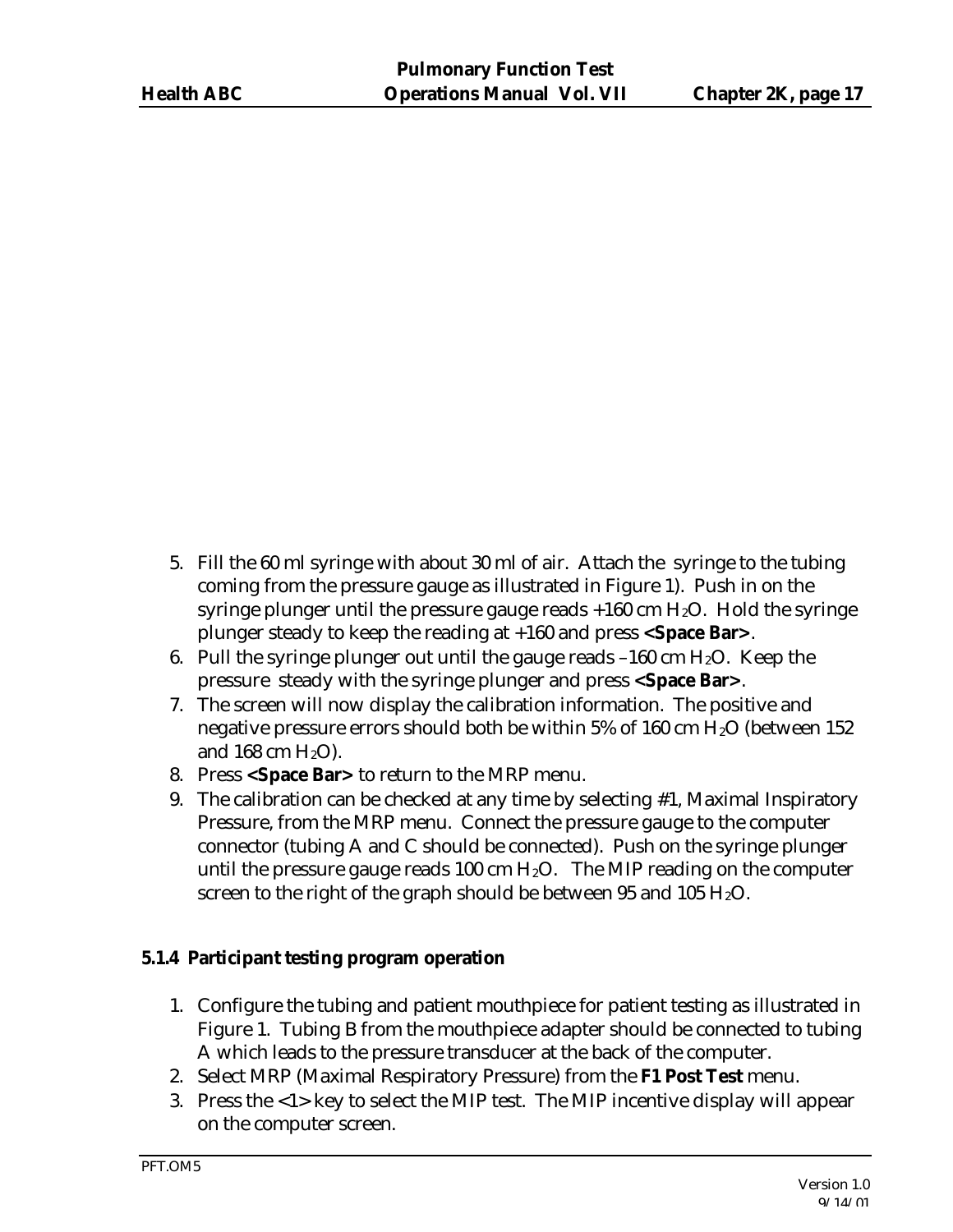## **5.1.5 MIP test procedure**

- 1. The participant should be sitting.
- 2. Explain that the test is just like trying to suck a thick chocolate milk shake through a narrow straw only they will be sucking with their lungs and not with their mouth. Demonstrate the MIP test using a spare mouthpiece.
- 3. Attach a mouthpiece to the pressure gauge mouthpiece adaptor.
- 4. Press the **<1>** key from the MRP Menu to select the MIP test. The MIP incentive display will appear on the computer screen.
- 5. Place the nose clips on the participant just prior to beginning the maneuver. Instruct the participant to exhale completely, connect them to the mouthpiece and instruct them to inhale with as much force as possible. Encourage them vigorously to try to inhale harder while watching the computer incentive display for feedback. Say, "That's enough" after 4 seconds, or earlier if the pressure on the incentive display starts to fall.
- 6. Coach and encourage the participant to try again, this time for better results. There is considerable learning effect so participants need vigorous encouragement.
- 7. Analyze the displayed MIP curve for acceptability, then repeat step 4 two more times.

Acceptable Test Criteria: At least three tries with the two highest pressures within 10% of each other. If acceptable test criteria are not met after a participant has made 5 tries, no further testing should be performed.

MIP reproducibility is calculated as follows:

Divide the second largest MIP (MIP2) from the largest MIP (MIP1) and multiply by 100. The number should be 90 or greater:  $[100(MIP2/MIP1] > 90$ 

This calculation is made for you on the MIP testing screen.

A small box appears near the top of the screen on the right side after the first test is completed. It contains the results for each trial ordered from highest to lowest. It contains three columns. The first labeled "#" contains the trial number. The second, labeled "MIP" contains the measured MIP. The third, labeled "%Best" contains the measured MIP for that trial expressed as a percent of the highest measured MIP. If the %Best for the MIP in the second position from the top is 90 or greater, the reproducibility criteria are met.

8. Record the three largest MIP values on the HABC Spirometry Checklist. (See Section 9.3: Forms). You will enter the three MIP values at the beginning of the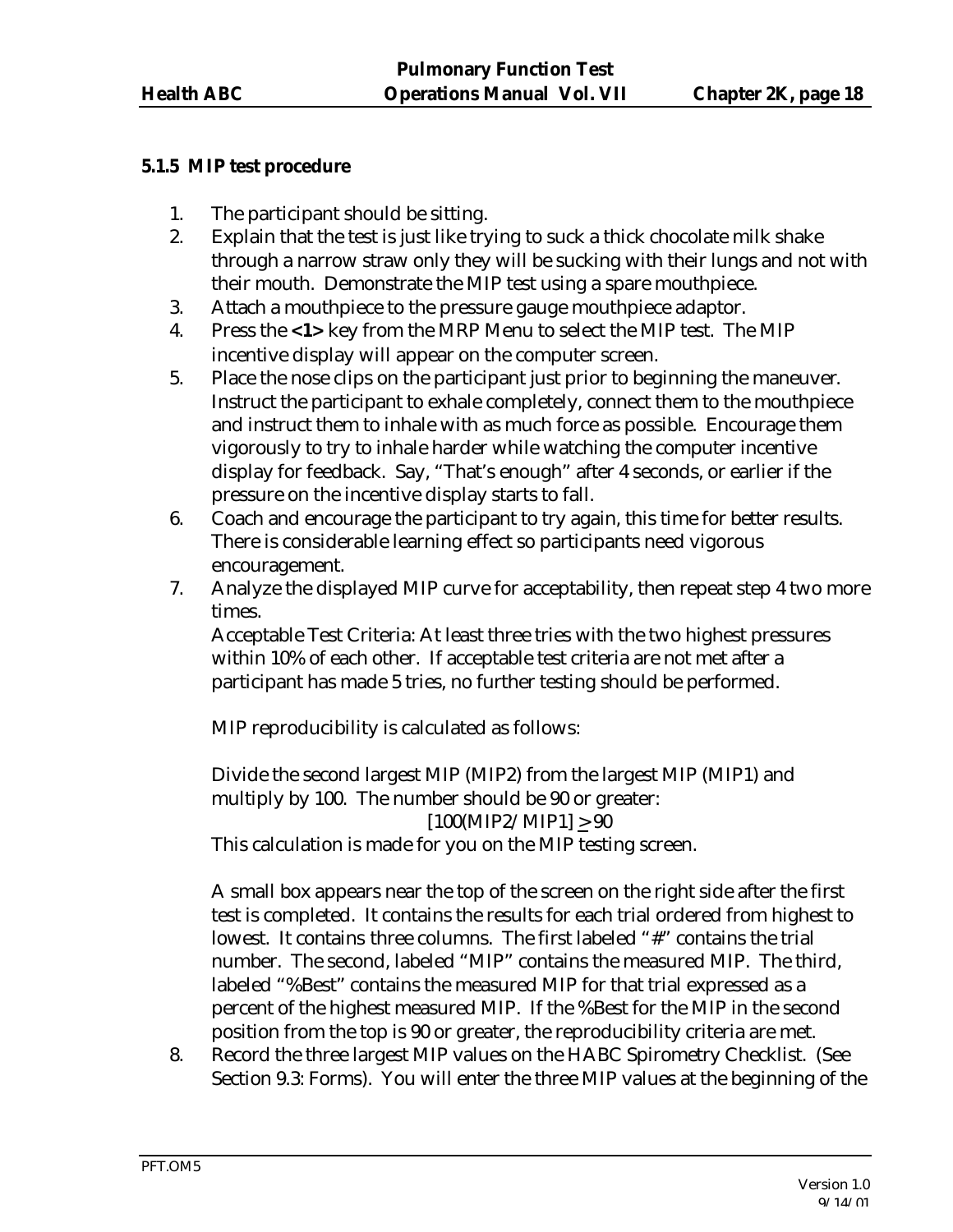spirometry testing as part of the New Subject Information screen (see section 5.1.7). Do not attempt to print the results.

- 9. Press **<ESC>** to return to the main MRP menu. The results of the MIP maneuvers will be stored to a data file. Press **<ESC>** again to return to the main menu. At this menu select **F3-Exit** to return to the DOS prompt.
- 10. At this point you can move to the spirometry testing program by typing PFT followed by ENTER or you can turn off the computer.

#### **5.2 SPIROMETRY**

#### **5.2.1 Power-up system**

- 1. Turn **ON** the spirometer power. The switch is located inside the back of the spirometer.
- 2. Turn **ON** the computer. Wait for the computer to "boot."
- 3. If a new 31/2 inch diskette is to be used, fill out a label as indicated below and attach it to the diskette.

Label Information:

| <b>HABC Study</b>  |     |        |
|--------------------|-----|--------|
| <b>DATE:</b> from: | to: |        |
| <b>LOCATION:</b>   |     | DISK#: |

- 4. Insert labeled diskette into the A drive.
- 5. Log Sheet: A log sheet (**Health ABC Pulmonary Function Q.C. Log**) is to be kept as a cross reference to double check the information asked for on the computer. Start a new set of log sheets for each disk. (See Section 9.3: Forms)

#### **5.2.2 Start HF6 program**

NOTE: **'CR'** stands for **C**arriage **R**eturn key or the **Enter** key. For example, **CR,Y** means pressing the **Enter** key is the same as typing **Y** for **Y**es; or **CR,N** means the **Enter** key is the same as typing **N** for **N**o.

1. After the system boots, and the DOS prompt is on the screen, type "**DATE**" and press "**ENTER.**" The current date will be displayed on the screen. If the displayed date is correct, press **Enter** key. If incorrect, enter correct date and then press the **Enter** key.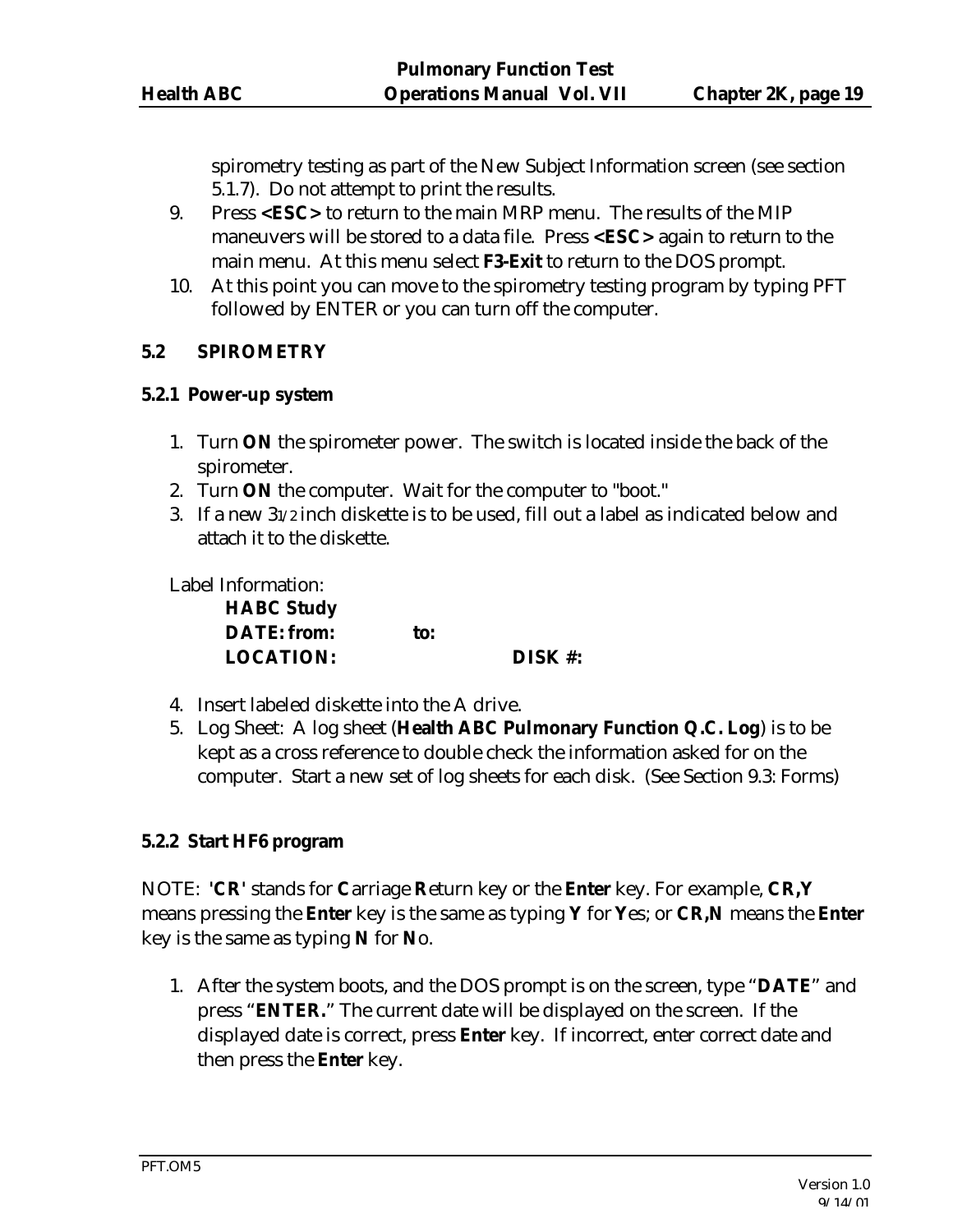- 2. Now type "**TIME**" and press "**ENTER**"; current time will be displayed. If displayed time is correct, press **Enter** key. If incorrect, enter correct time and then press the **Enter** key.
- 3. Type "**PFT**" and press Enter key at the prompt.
- 4. The computer screen will then ask, **Does this line appear in YELLOW? (CR,N or Y):** Answer "**N**o" if you do not have a color computer. Answer "**Y**es" if your screen is in color.
- 5. The next screen prints spirometer unit information. No evaluation of the information is required. Press any key to continue.
- 6. The next screen contains computer inquiries. Answer them as instructed in the next section.

## **5.2.3 Computer inquiries**

To move from one question to another, use **UP** or **Down** arrows or **Enter** or **Tab** keys.

1. **"Spirometer number xx temperature xxC.**

Please verify spirometer number and make note if not correct. Check the number on the front lower left of the spirometer. If the number does not match the number displayed on the screen, make a note of this on the log sheet and call the Pulmonary Reading Center (801-321-1620) after the testing session.

#### 2. **"Study Name (8 chars max):"**

Enter the participant's full Health ABC identification number, characters and all. For example, the number HA1234 might be entered for a participant at the Memphis Field Center. HB5321 might be entered for a Pittsburgh Field Center participant.

3. **"Technician ID Number:"** 

Enter your ID number. If you were not assigned a number, use 999 until you can be issued an ID. The general format is 100 where 1 indicates Memphis and 200 where 2 indicates Pittsburgh.

#### 4. **"Barometric Pressure (mm Hg or inches of Hg):"**

Enter the barometric pressure. If you enter the pressure in inches, it will automatically convert to millimeters.

#### 5. **"Room temperature (ie: 25.1): C."**

The computer will display temperature in degrees centigrade obtained from a thermistor in the spirometer. At the **beginning** of each testing day (**and only at the beginning of each day**), compare the displayed temperature with a measurement of room temperature obtained with a high quality thermometer. Enter the temperature displayed on the computer screen if the room temperature is within 4 degrees of the internal spirometer temperature (displayed temperature). If it is not, either wait an additional 10 minutes for the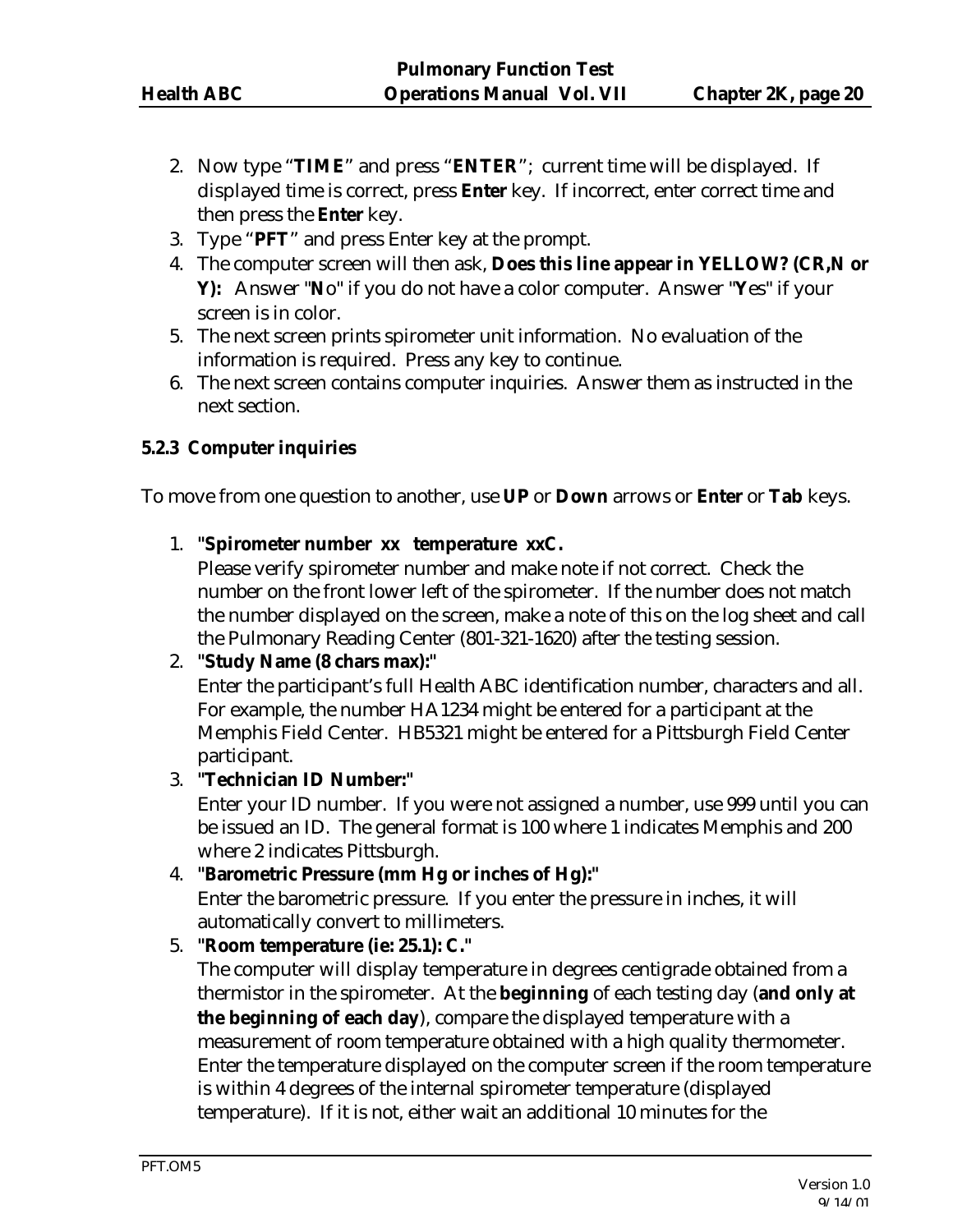temperature of the spirometer to acclimate to room temperature or move syringe air through the device several times (as if calibrating the system). If there is still a greater than 4 degree difference, enter the room temperature at the appropriate prompt. The program will convert Fahrenheit to Centigrade. This process recalibrates the thermistor measuring the internal temperature of the spirometer and should be performed **only** if you are sure the spirometer and the room are at the same temperature. Entering the room temperature at this point in the program also means you are sure that the room temperature is the correct temperature.

The spirometer will warm during the day as tests are performed. As a result of this warming, you will note differences between room temperature and spirometer temperature as you reenter the spirometry system with each new participant. Since the spirometer and the room are no longer at the same temperature, you should accept the internal spirometer temperature on all tests after the initial test of a day.

- 6. **Printer attached and turned on**: Make sure the statement is correct and answer "**Y**."
- 7. Press "**N**" for a **N**o response to the next two queries concerning Bronchodilator Study and Methacholine Study or step past them with down arrows.
- 8. Press the **ESC** key when all entries are correct.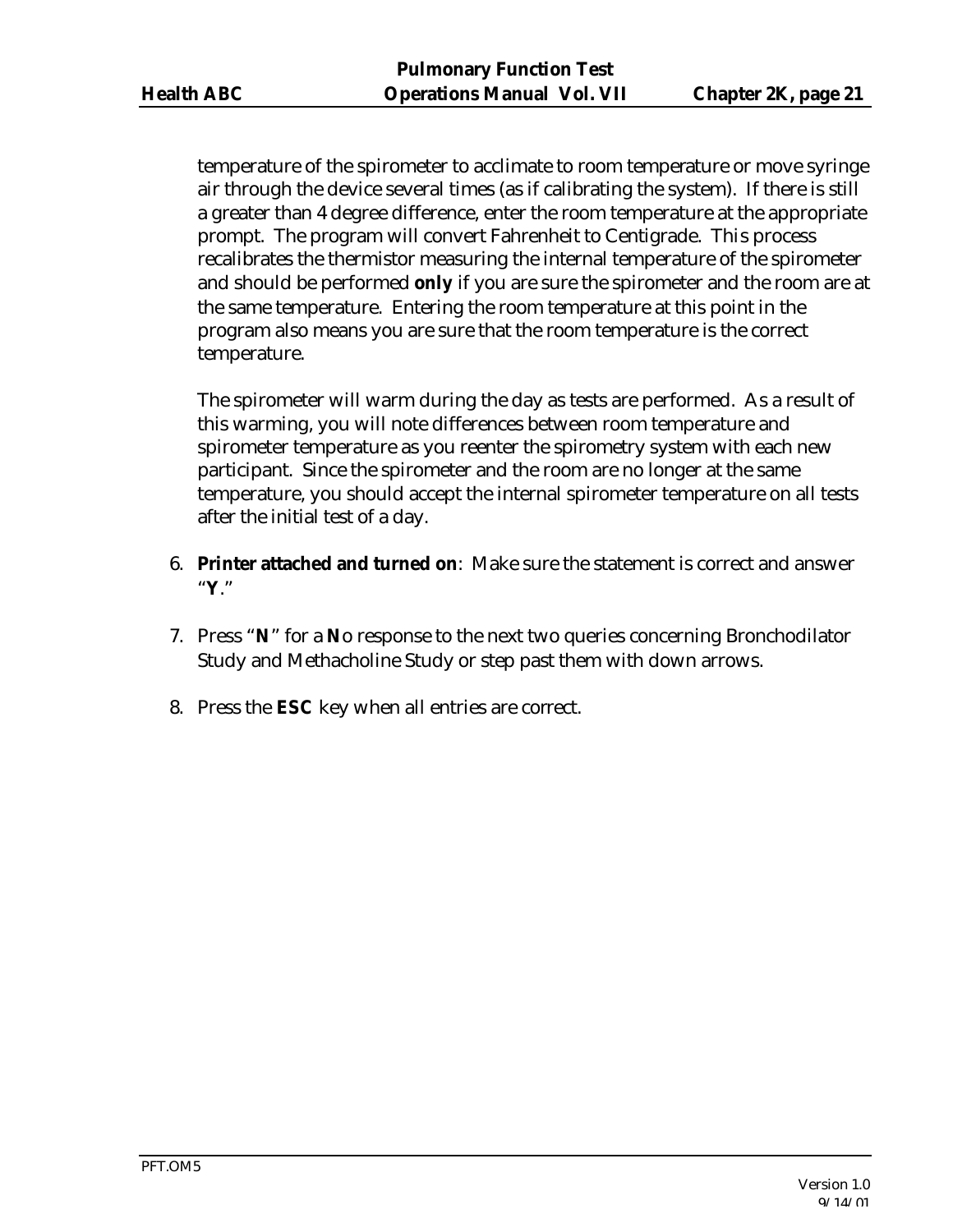#### Example of how this screen should look (responses are bolded)

 Spirometry HF6 ABC3/10/1997 Version 1.10NB National Institutes for Occupational Safety and Health

Spirometer number 38 temperature 20°C Please verify spirometer number and make note if not correct

Study Name (8 chars max): **HB5021** Technician ID Number: **201** Barometric Pressure: **752** Room Temperature (ie:25.1): **20.0** Printer attached and turned on:**Y** Bronchodilator Study during session:**N** Methacholine Study during session:**N**

Enter value followed by ENTER key. Press TAB or arrow keys to go to next field Press ESC key when all values have been entered correctly

#### **5.2.4 Data storage and transmission**

**5.2.4.1** As each participant is tested, the program will check the hard disk drive for space available for spirometry curves. Test data will be stored on the hard disk and on a floppy disk.

## **"xxxxxxxx bytes free, out of xxxxxxxx total bytes on disk drive C: Room for xxxxxx curves on disk drive C:"**

#### **"Continue? (CR, Y or N):"**

Press the **Enter** key if there is enough room on the hard disk to complete the testing session for that participant. Allow 10 curves per participant. If there is not enough space to complete the session, call the Pulmonary Reading Center.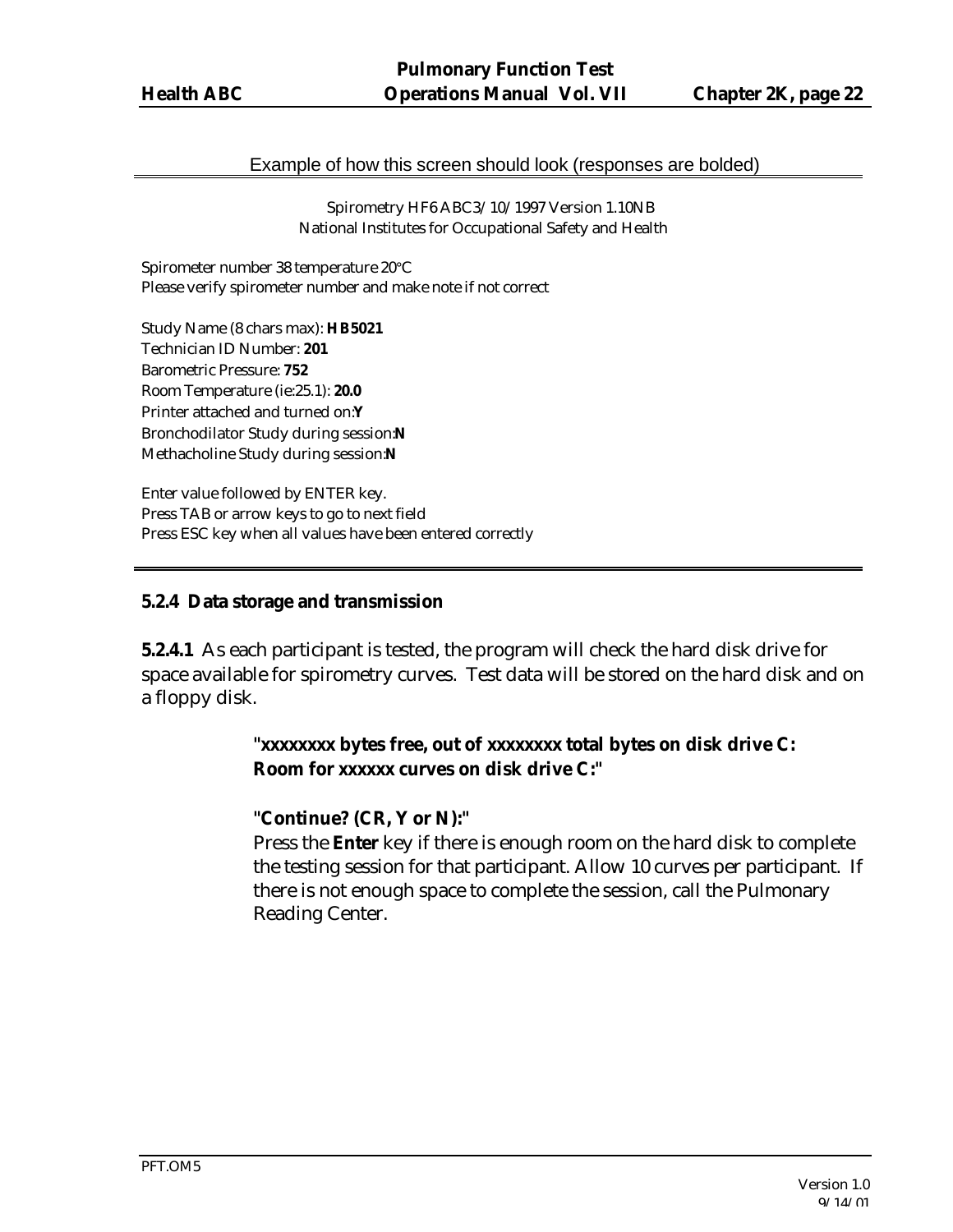## **"Data will be saved on floppy drive a: "Is this OK? (CR,Y or N)"**

Always store a copy of the data on a 31/2" floppy disk as a backup in case the hard drive fails. Begin a new floppy disk each week. If a floppy disk is to be used, respond by pressing the **ENTER** key. The program will then check the floppy disk for space available for spirometry curves. If you answer **N** or no, then the program will ask you two times if you are sure that you do not want the data saved to a floppy.

## **xxxxxxx bytes free, out of xxxxxxx total bytes on disk drive a: Room for xxx curves on disk drive a:**

**"You may change the floppy disk in drive a: at this time and type N to try again or CR, Y to continue."**

## **"Do you wish to continue? (CR, Y or N) :"**

Press the **Enter** key if there is enough room on the floppy disk to complete the session. Allow at least 10 curves per participant. If there is not enough space to store 10 curves for the participant you are testing, insert a new formatted disk in Drive A and begin a new log sheet. Typically, only about 50% of the space on a floppy disk will be used.

#### **5.2.4.2 Log sheets.**

Record the date, participant Health ABC identification number, name and the technician identification code on the Participant Log (see Section 9.3, Forms).

#### **5.2.4.3 Transfer of copies of data to the Pulmonary Reading Center.**

At the end of each week, send a copy of the week's testing data, via e-mail to the Reading Center as an e-mail attachment.

e-mail address: LDRJENS1@IHC.COM

Mail **copies** of the Participant Logs and Q.C. Logs to the Reading Center.

Dr. Robert Jensen Pulmonary Function Reading Center LDS Hospital Pulmonary Division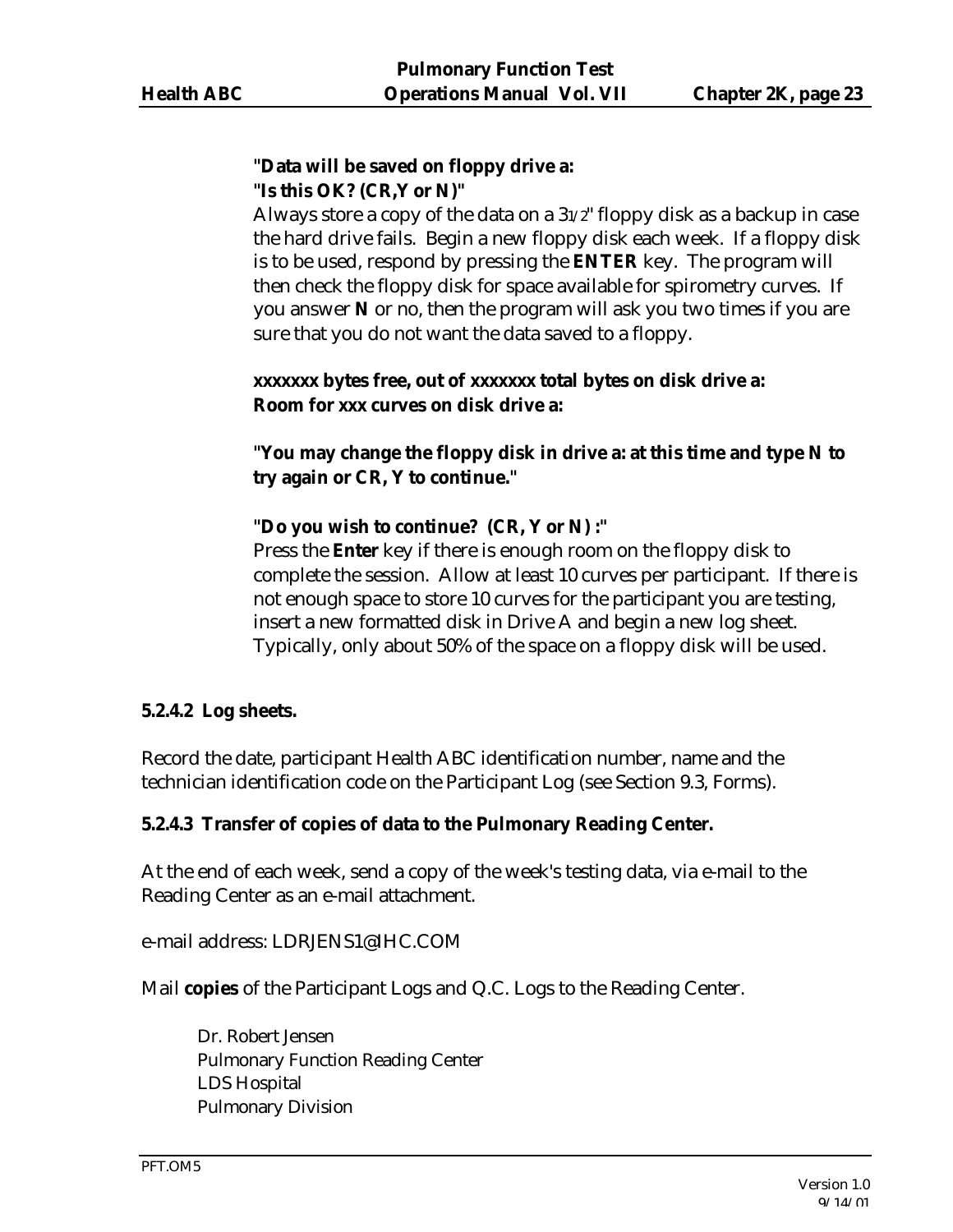Eighth Ave. and C Street Salt Lake City, UT 84143

Use the program **DUPFLOP** to make the copies. With the original floppy disk in the A:drive, simply type "**DUPFLOP**" at the **C>** prompt. The program will copy the floppy disk to the hard drive and ask you to place a formatted floppy disk in the A:drive. Replace the original disk with the new floppy and press **ENTER**. Wait until the light on the floppy drive goes out; then remove and label the floppy disk copy.

**5.2.4.3.1** Keep the original disks and Participant Logs in a secure, cool, dry place.

**5.2.4.3.2** The Participant Logs will be returned with an evaluation of test quality for each participant.

## **5.2.5 Syringe calibration check**

Although the computer prompts suggest that calibrations are occurring, the process actually only checks the calibration. If the system is out of calibration and no simple explanation is found (such as the presence of a leak in the hose or calibration syringe), the system will have to be returned to the Reading Center to be recalibrated. We do not expect any of the spirometers to require recalibration during the Health ABC study.

#### **"Do you wish to perform a syringe calibration? (CR,Y or N):"**

Respond by pressing **Enter**. Syringe calibration checks must be done at the start of each testing day. They do not need to be performed more than once a day. Therefore, after the initial calibration checks, you should answer "**N**" to this question for all participants tested on that day unless you suspect a calibration problem.

**"Enter syringe volume (i.e. 3000):"** The program will accept either **3** liters or **3000** milliliters.

**"Empty syringe into spirometer at beep. Wait for beep, then disconnect syringe.**

**Perform syringe calibration check 3 times. Syringe calibration check number: 1**

#### **Attach full syringe, type any key when ready:**

Attach a full syringe, then follow computer instructions. Type any key to start calibration. Wait for the beep to push a full syringe volume of air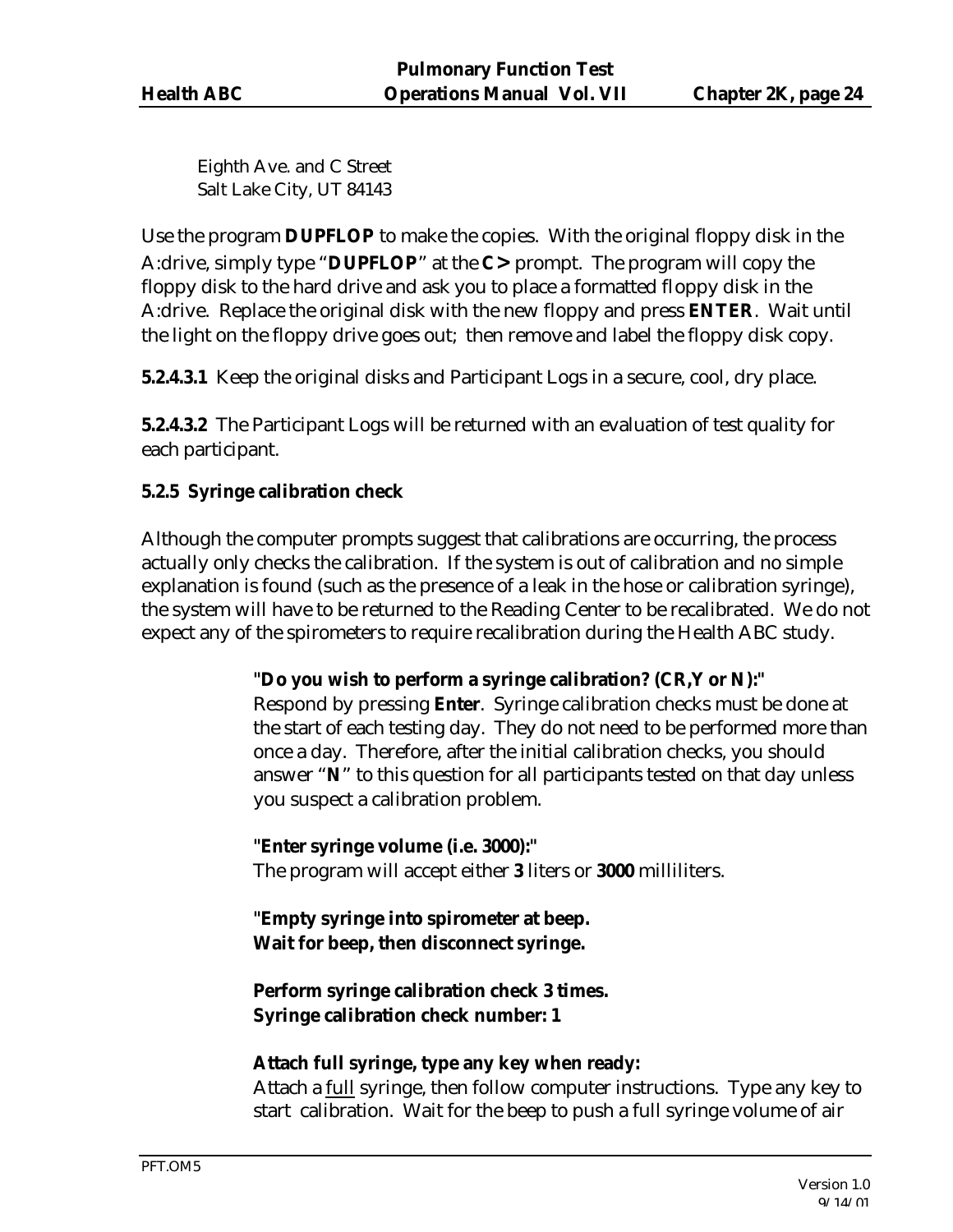into the spirometer. The computer will signal you with another beep when calibration is complete. Disconnect the syringe.

#### **"Save current calibration? (CR,Y or N):"**

If the maneuvers were done without any problem that could cause incorrect calibration, respond **CR,Y** to this question. Save all calibrations, even if results are out of range. If a problem occurred during this procedure (e.g., syringe not full at start or syringe accidentally disconnected before syringe volume was completely delivered to the spirometer), press **N** and repeat the calibration.

#### **"Perform another syringe calibration check? (CR,Y or N):"**

Three syringe checks must be done. Each push should be done at a different rate (one fast, one medium, and one slow). When three calibration checks have been performed, review the data and record the volumes on the **Health ABC Pulmonary Function Q.C. Log**. The calculated differences should not be greater than  $\pm$  3% ( $\pm$  0.09 liters) between actual syringe volume and volume calculated by the spirometer. When you have three acceptable calibration checks answer **N**o to the question: **Perform another syringe calibration check?**

Typically, your system will have an error rate much less than 3%. Keep track of the calibration errors and call the Pulmonary Reading Center if errors are greater than 3% and are not readily explained by a problem such as a leak in the connecting tubing.

After the syringe calibration:

# **"Perform a leak calibration check? (CR,Y or N):"**

Respond by pressing **ENTER.**

In the center of the screen there is a space bordered by two lines. Fill the 3 liter calibration syringe with air and hold the hose ready to attach to the full syringe (they cannot be connected at this time). Pull back the spirometer piston shaft in the back of the spirometer until the line that appears is inside the space bordered by two lines. Connect the hose to the syringe (this will get easier with practice). Then type any key when you are ready to go to the next screen.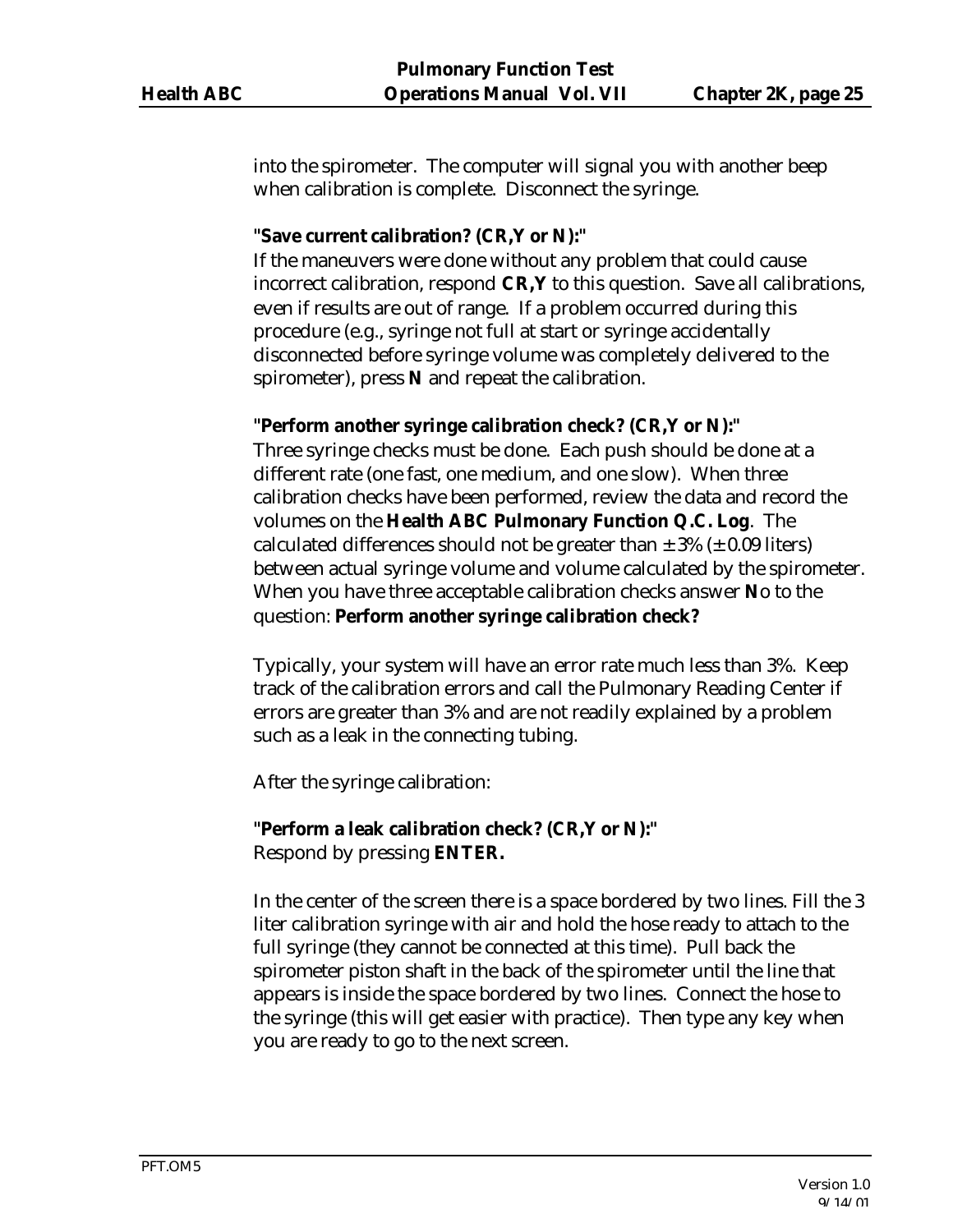The calibration screen is divided into **push** (empty syringe) and **pull** (fill syringe) columns, or time lines. The maneuver should be performed three times within 20 seconds. Disconnect the hose at the beep.

## **NOTE: Try not to move the hose during this procedure. Measurement errors will occur if hose volume is added to or subtracted from the spirometer.**

| Push | Pull | Push | Pull | Push | Pull | <b>STOP</b>  |
|------|------|------|------|------|------|--------------|
|      |      |      |      |      |      |              |
|      |      |      |      |      |      |              |
|      |      |      |      |      |      |              |
|      |      |      |      |      |      |              |
|      |      |      |      |      |      | <b>START</b> |
|      |      |      |      |      |      |              |
|      |      |      |      |      |      |              |
|      |      |      |      |      |      |              |
|      |      |      |      |      |      |              |
|      |      |      |      |      |      |              |

Computer Screen for the Leak Calibration

## "**Save current calibration? (CR,Y or N):**"

If maneuvers were done without problems which could cause incorrect calibration, (syringe not full at start or syringe accidentally disconnected from the hose) respond **Y** to this question. If a problem occurred during this procedure, press **N** and repeat the calibration.

## "**Repeat leak calibration check? (Y or CR,N):**"

If there was "no leak detected" and the average difference between syringe volume and measured volume was not greater than ±3% of the syringe volume  $(\pm 90 \text{ ml} \text{ using the 3 liter calibration syringe})$ , press **N**. If not within this range, stop and try to locate leak before repeating the syringe calibration. Call the Pulmonary Reading Center if you are unable to correct leak problem and save all calibrations.

After you press **N**, the next screen will give you menu selections.

## **5.2.6 Choose from the menu selection:**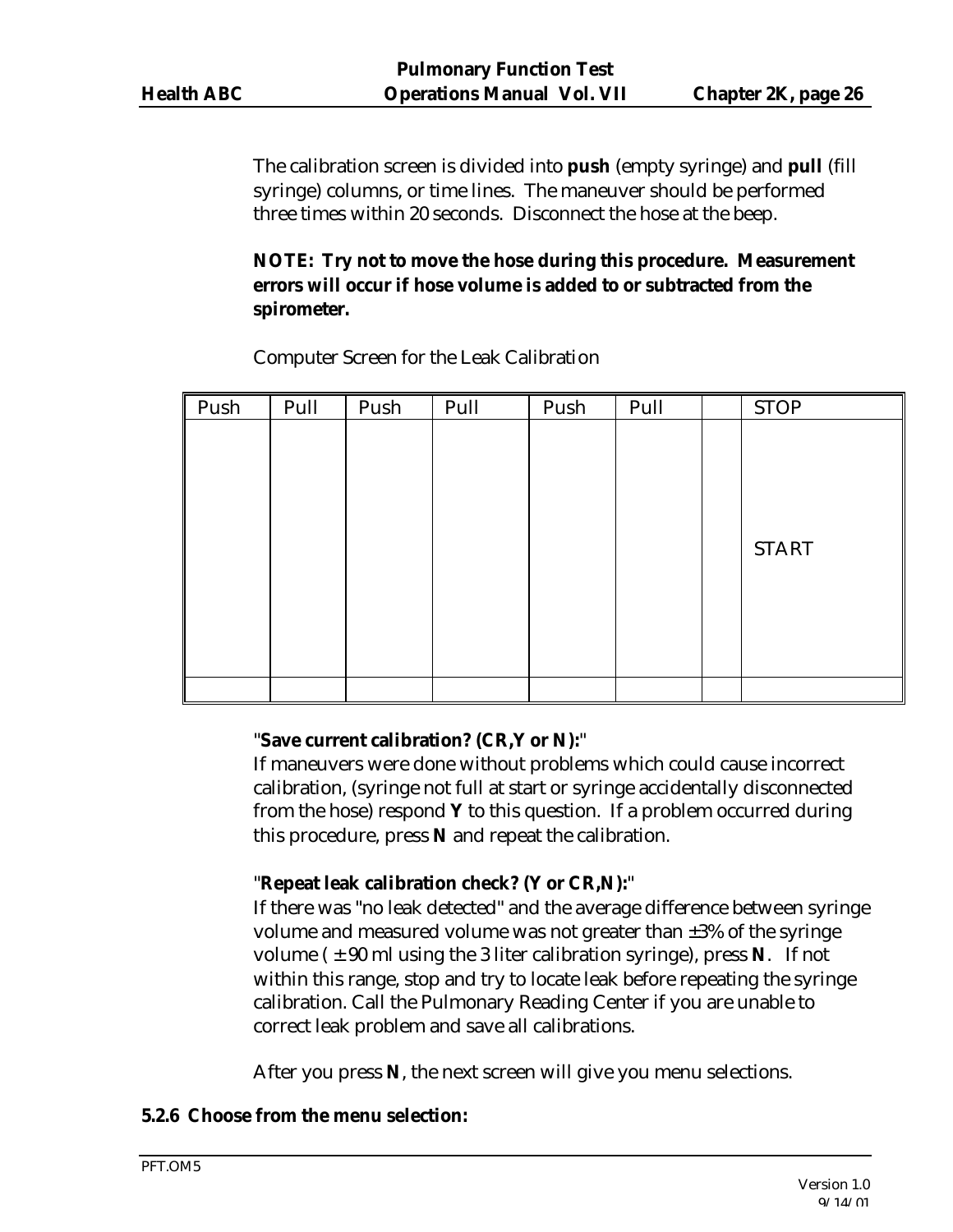**Syringe Calibration Check Enter New Participant Data Obtain Flow Volume Curve Monitor Spirometer Volume Print Participant's Results Enter Methacholine Mode Display Spirometer Status Exit Program**

#### **Use space bar to select, Enter**

The Cursor will default to the "E" for "Enter New Subject Data." Press the Enter key to begin subject or technician testing and to enter demographic information. If you want to change the selection, use the "space bar" or arrow keys to move through the menu to change the selection and then press the **Enter** key at the desired selection.

"Syringe Calibration Check" allows the technician to do another calibration check and leak check, if a problem develops, without exiting the program.

**"Obtain Flow Volume Curve"** will allow the technician to perform another trial on the participant who has just been tested, before entering new demographic data on the next participant.

**"Monitor Spirometer Volume"** allows the technician to check the spirometer number and temperature. Also, a line moving across the bottom of the screen allows you to see if a leak is occurring. A dip in the line indicates a leak. Hit any key, except the space bar, twice to escape back to the menu.

**"Print Subject's Results"** After a participant has been tested, the cursor will automatically go here. The results will be printed, if you responded in the beginning of the program that you wanted the results printed. Otherwise, the cursor will go to "Enter New Subject Data" to begin a new participant. The program will not allow you to select **Print Subject's Results** at this point, if you did not choose this in the beginning of the program. It is mandatory that the participant's results be printed.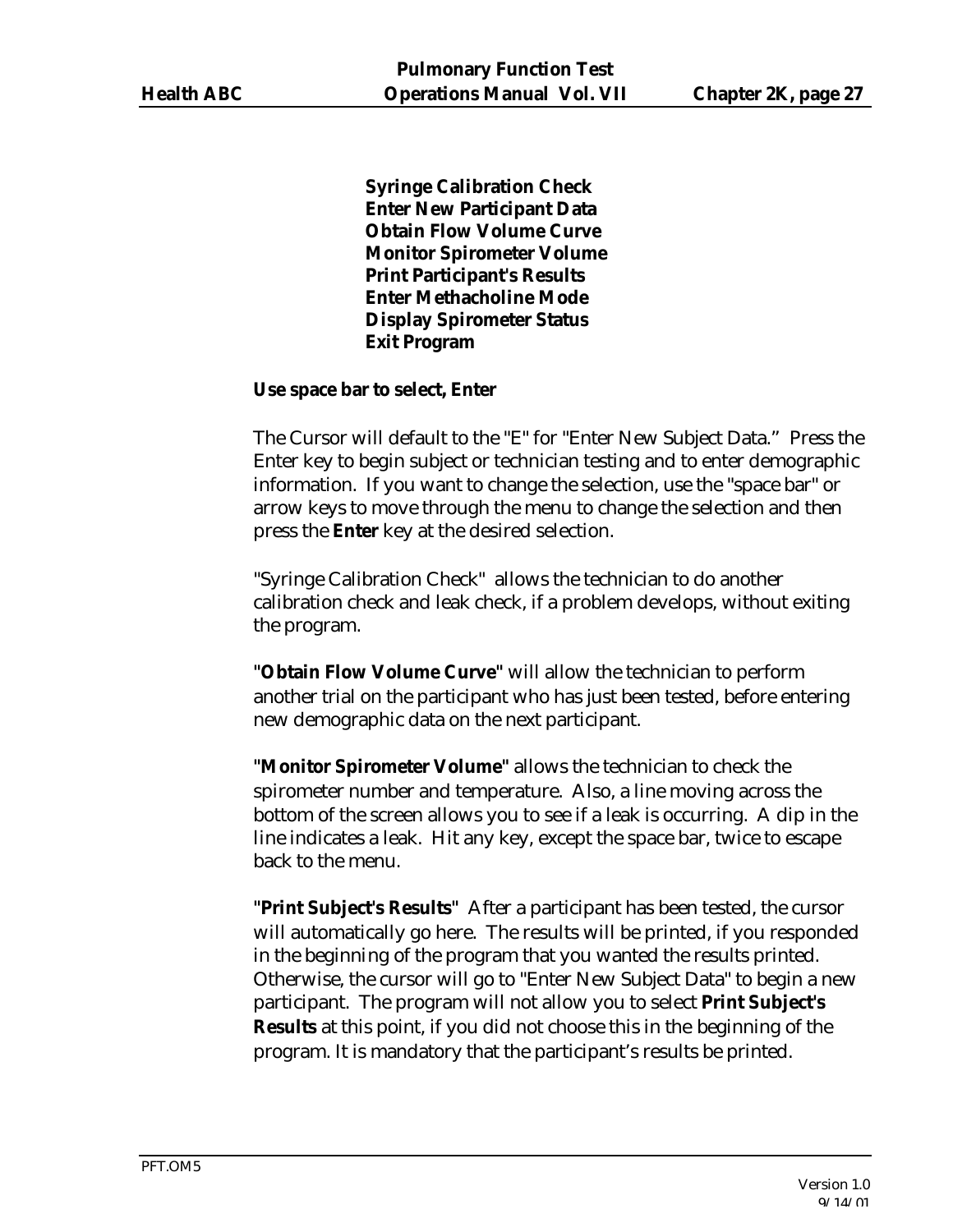"**Exit Program**" terminates the program, stores the participant files to the floppy disk, and returns you to the **C>** prompt.

To perform spirometry, select "**Enter New Subject Data**." You should have the MIP data in hand before you reach this point.

#### **5.2.7 Patient information**

**Enter New Subject Information, Spirometer Temperature: xx** °**C Tech ID: Subject's ID: Special Code: (Replicate ID) Subject's Age: Subject's Ht: Subject's Sex (M or F): Hispanic Origin (Y or N): Race Code:(Race Codes: 0=White 1=Black 2=Asian/Pacific 3=American Indian/Eskimo 4=Other) Shift Code: 0 MIP1 MIP2 MIP3** 

**Enter value followed by ENTER key. Press Tab key or arrow keys to go to next field. Press ESC key when all values have been entered correctly.** 

Enter participant information described below. **NOTE! The information you must enter will not necessarily correspond to the information titles as listed. Follow the directions below carefully.** When each data field is filled, — the cursor automatically drops to the next field. If the data you enter does not completely fill the field, you must press **Enter** to move the cursor to the next field. If you need to change any of the entered data, use the Tab or arrow keys to go back to that field and make the corrections.

## **Tech ID:**

Tech ID will default to entry made at the beginning of the program (section 5.1.3.4). If no change is needed, press the TAB, ENTER, or up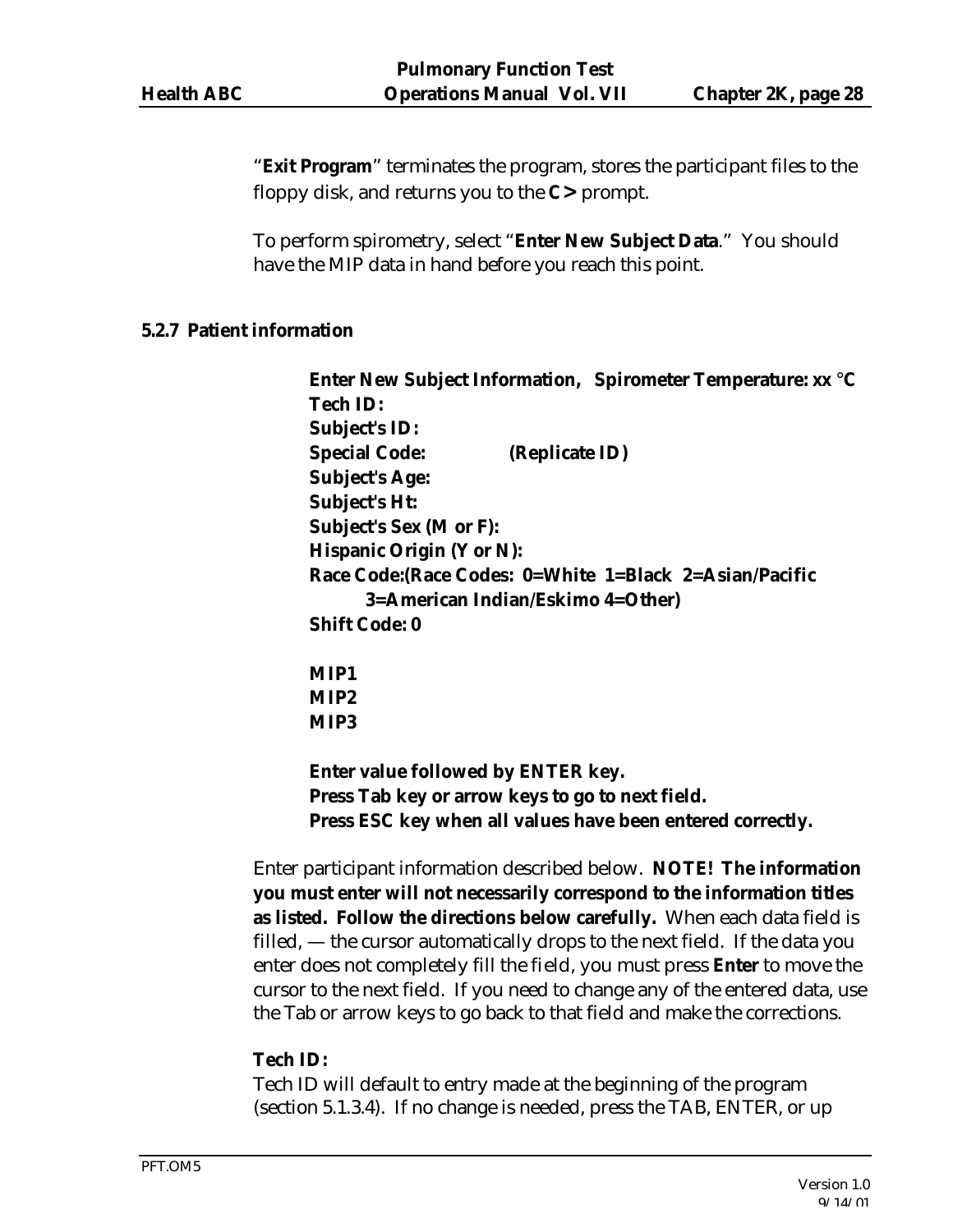(down) arrow key. To change entry, type over display. ID must be number characters and can be up to four digits.

#### **Subject's ID:**

Enter the clinic visit year. The first visit session was 1; this visit is 5.

### **Special Code (Replicate ID)**:

Enter the participant's full Health ABC number, a semicolon (no spaces), and their Acrostic.

For example: HB5021;HDOL

## **Subject's age:**

Enter participant's age in years.

## **Subject's Ht:**

Enter participant's height (inches or cm). Use only one decimal place. Inches will be converted to centimeters automatically; however, you must enter the height of someone who is 80 inches (6'8") or more in centimeters because it will not convert.

#### **Subject's Sex (M or F):**

Enter "M" for male or "F" for female.

#### **Hispanic Origin (Y or N):**

Enter "Y" if participant is of Hispanic origin, "N" if not of Hispanic origin.

#### **Race Code:**

Select and enter code from display list.

#### **Shift Code:0**

Skip this field.

## **MIP1**

## **MIP2**

#### **MIP3**

Enter the participant's three maximal inspiratory pressures here.

Press "**Esc**" when all entries are correct and to go to the next screen.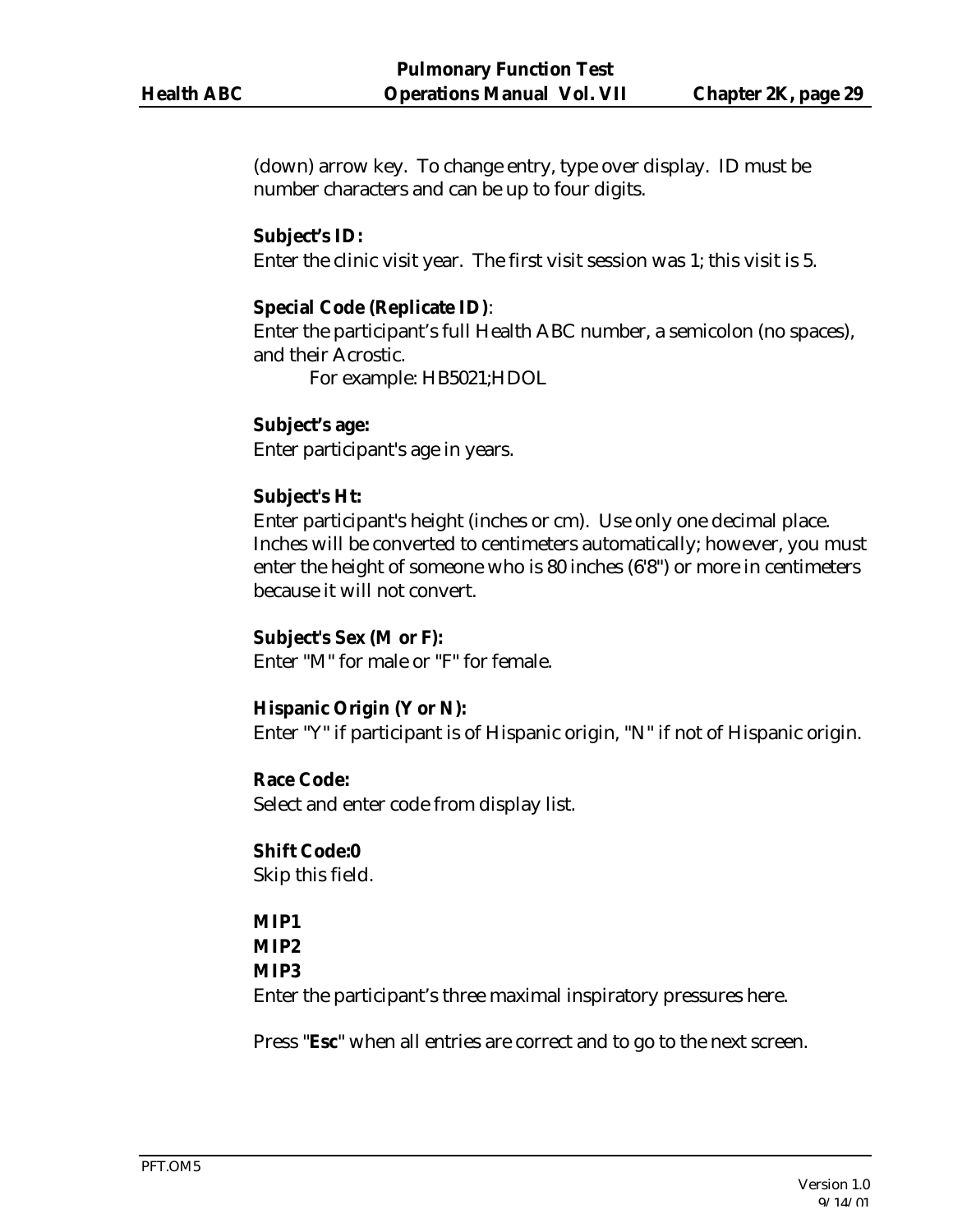## **An example of how the New Subject Data screen should look follows (Responses are bolded)**

Enter New Subject Information, Spirometer Temperature: 20C

Tech ID:**201** Subject's ID:**1** Special Code:**HB5031;DHOL** (Replicate ID) Subject's Age:**68** Subject's Height:**175** Subject's Weight (lbs)**180** Subject's Sex (M or F):**M** Hispanic Origin (Y or N):**N** Race Code:**0** Race Codes: 0=White 1 = Black 2=Asian/Pacific Shift Code:**0** 3=Am Indian/Eskimo 4=Other MIP1:**142** MIP2:**131** MIP3:**138**

Enter value followed by ENTER key. Press TAB or arrow keys to go to next field. Press ESC key when all values have been entered correctly

#### **5.2.8 Spirometry testing**

#### **"Perform FVC maneuver? (CR,Y or N):"**

At this screen, explain and demonstrate the maneuver to the participant. Keep explanations simple. Press the **Enter** key when both technician and participant are ready.

The screen will display a Flow-Volume grid as illustrated below. After a short delay, a beep sounds and the words "**BLAST THE AIR OUT**" are displayed at the upper right side of the grid as illustrated below.

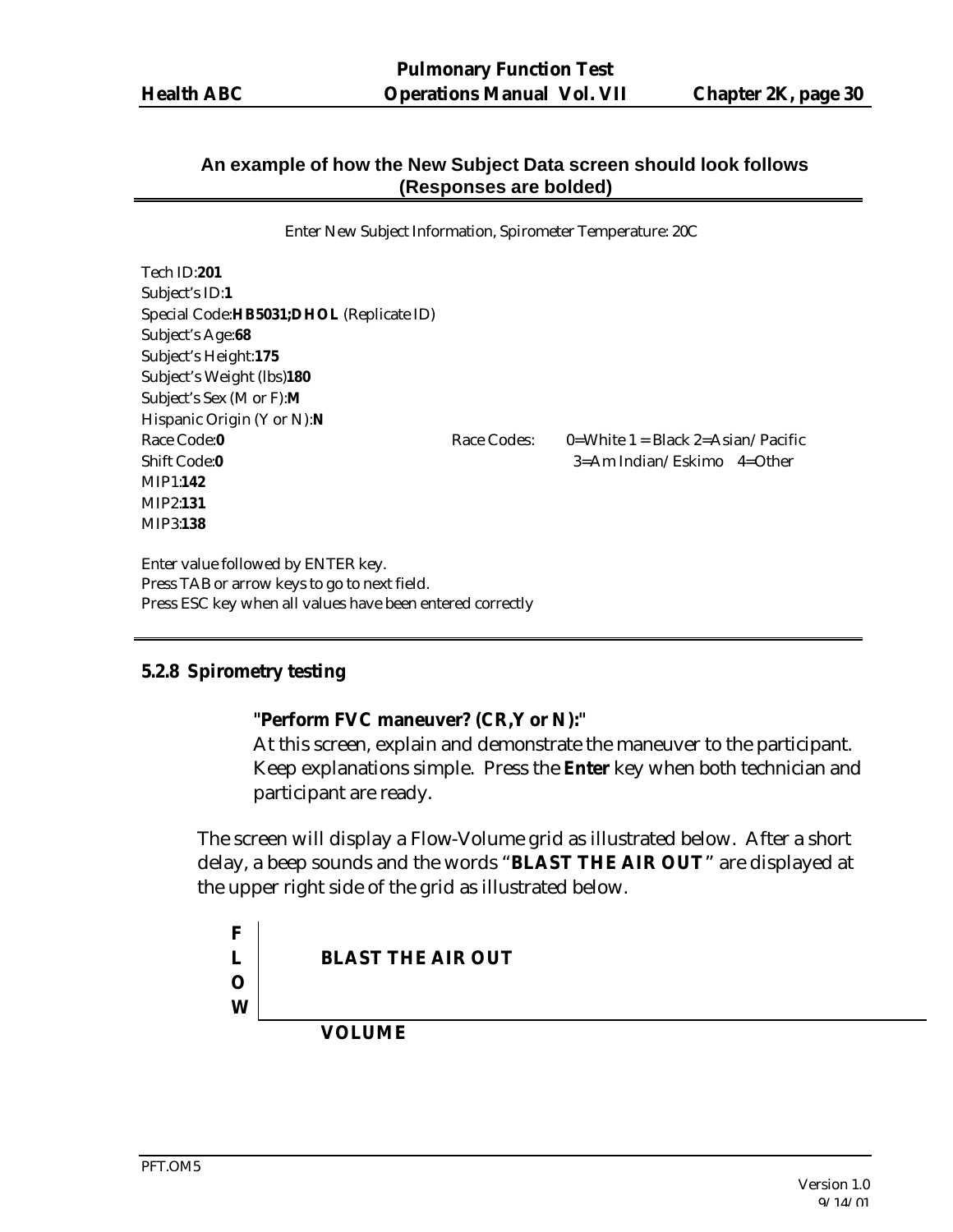Do not have the participant start their inhalation until you see the BLAST THE AIR OUT instruction because the computer is not ready to receive the information and lost data will result. Place a nose clip on the participant. Instruct the participant to inhale maximally, vigorously coaching them to do so. Once at total lung capacity (the volume at a maximal inhalation), they should quickly insert the mouthpiece in their mouth just past their teeth and seal their lips around it. Then instruct them to blast their air out into the mouthpiece. Encourage them to exhale for at least 6 seconds, try to get 8 seconds of exhalation from each participant. After they have exhaled for 6 seconds, a small display labeled "6 seconds" will appear. It will show a magnified flow volume loop so you can see flow better. Encourage the participant two more times to keep going and you will be close to 8 seconds and can stop the test. **DO NOT** allow participants to inhale from the spirometer at the end of the maneuver. Have them remove the mouthpiece from their mouth and aim it away from their faces so the spirometer does not push exhaled air back at them.

## **Three elements are critical to getting good tests at this point:**

- **1) The inhalation maneuver may be the most important element. If they do not inhale completely, nothing else really matters.**
- **2) Second, they must start the blast of air quickly and with maximal force.**
- **3) Third, they need to get at least a 6 second exhalation.**
- 1. Review of coaching issues
	- a. No tight clothing.
	- b. Participant should be seated in a non-rolling chair
	- c. Teeth and lips sealed around the mouthpiece.
	- d. Do an exaggerated demonstration of the maneuver. Tell them: ... "Our results will be different, but effort should be the same."
	- e. Keep explanations short.
	- f. Make sure participant gets on the mouthpiece quickly.
	- g. Watch for maximum effort (both during inhalation and exhalation). Instruct the participant to blast air out. After about 3 seconds have them continue to blow but ease up the effort.
	- h. The exhalation time should be at least 6 seconds. An 8 second time is optimal and the test should be terminated as soon as they reach the 8 second mark.
	- i. Listen for fixed obstructions (tongue, teeth, etc.).
	- j. Participants should be seated for the test. EXCEPTION: Participants whose weight/height (kg/cm) is greater than 0.8 (morbid obesity) should stand. A non rolling chair should be placed behind a standing patient.
	- k. Make sure the participant's mouth is relatively wide open during inspiration.
	- l. Make sure the participant does not inhale while on the mouthpiece.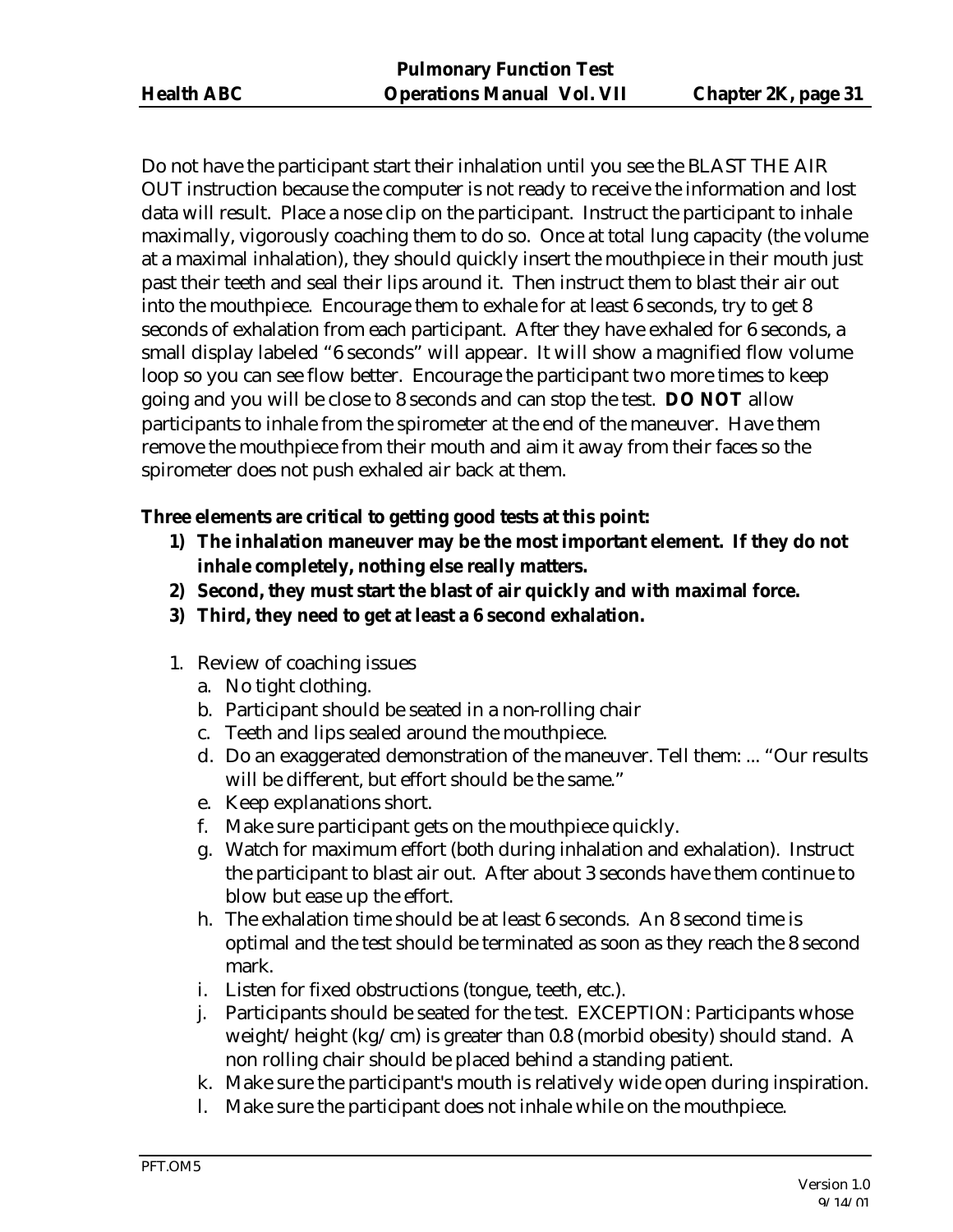- m. If participant is terminating early, tell him that even if he feels empty he is still getting out small amounts of air and should keep pushing and blowing. (You only feel air coming out of the large airways, not the small airways.)
- n. Correcting technique should always be done in a positive manner, e.g., "You did a great job that time; next time do just the same, but blow a little harder at the start."
- o. Prior to each test, check to make sure the piston has returned to the zero volume position. If necessary, manually return it to the zero position.
- 2. After each trial the message on the screen will read -- **"Enter a Quality Code or CR to proceed.**" Curves should not be deleted unless there is a completely failed attempt (For example: the participant stops blowing or takes their mouth off the mouthpiece or inhales within the first second). We can deal with unacceptable curves at the Reading Center so if you are uncertain, keep the curve and repeat the test as needed.

The only quality code to be used in this study is **11**. Enter the number 11 if you see extra breaths at the end of the maneuver. Extra breaths at the end of the maneuver will falsely increase vital capacity. Entering the number 11 as a quality code will prevent that curve from being processed further.

The next screen shows the calculated results of the trial.

#### **"More trials on this participant? (CR,Y or N or V):"**

If you want to see the participant's curve as a volume-time curve, enter **V**. Otherwise, enter **Y** or **N,** depending upon the technician's decision whether more trials are needed. If you enter N, you will be returned to the menu screen. The following is a review of test factors which assist the technician in this decision about whether to continue testing an individual participant.

## PERCENT DIFFERENCES

After the first trial the percent differences will be calculated between the best and second best FVC,  ${\rm FEV}_1$ , and Peak Flow on each of the trials. Differences will not be calculated on trials with coughs or extrapolated volumes of greater than 5%.

If an extra breath occurs at the end of the maneuver, enter the code **11** to keep the FVC from being falsely elevated. It would be very hard to meet the reproducibility criteria with this occurrence.

A minimum of 3 and maximum of 5 trials should be done on each participant. If the first three curves are not acceptable, continue testing until you have three acceptable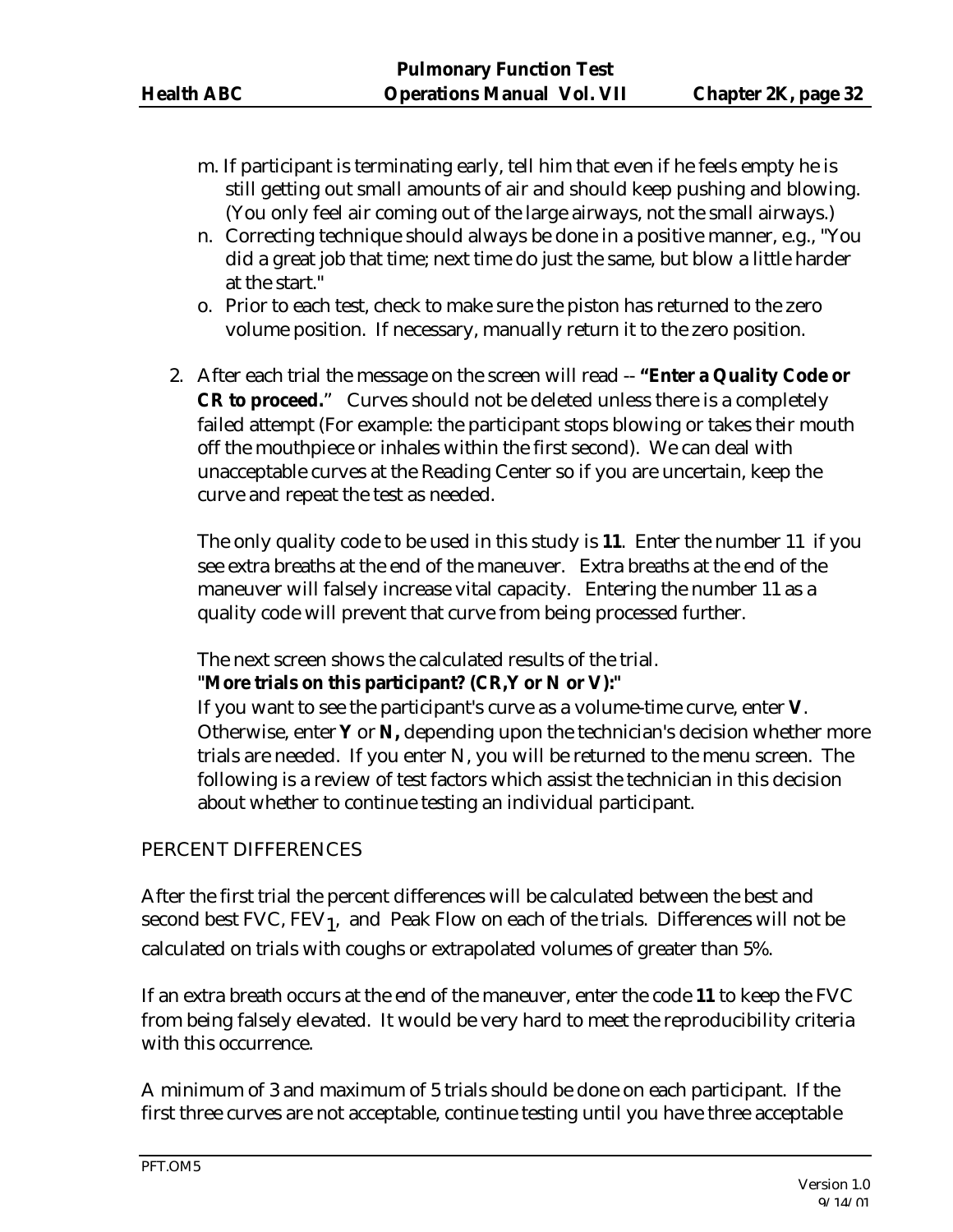trials or the participant has tried 5 times. Each of the three acceptable curves must meet all of the acceptability and reproducibility criteria.

- a. To meet the acceptability criteria there must be 3 curves free of: (1) early coughs; (2) large extrapolated volume; or (3) early termination.
- b. To meet the reproducibility criteria the largest and the second largest FVC's must be within 200 ml (0.2 liters); the largest and the second largest  $\rm{FEV_1's}$ must be within 200 ml.
- 3. Slow Vital Capacities will be performed only if a participant cannot perform the forced vital capacity maneuver properly and, in the judgment of the technician, the participant will be able to adequately do an unforced vital capacity maneuver. The spirometer does not have a separate program for SVC; therefore, SVC testing will be done in the FVC maneuver mode. The SVC mode will be indicated by entering the number 20 when asked to enter a quality code.
	- a. The "slow vital capacity is performed in exactly the same manner as the FVC maneuver up to the point of the forced exhalation. At that point the participant (who has previously been instructed in the unforced maneuver) will encourage the participant to exhale smoothly and completely. Slowness should not be emphasized. If the exhalation is too slow, vital capacity will be underestimated.
	- b. If a SVC maneuver is performed, the quality code #20 should always be entered (see Section 2).
	- c. FVC acceptability do not apply to SVC maneuvers. However, the reproducibility criteria for the FVC maneuver apply: The largest SVC and the second largest SVC should be within 200 ml. No more than 5 attempts should be made.
- 4. End of Session

At this point you should be looking at the main menu.

- a. Select **Print results** to print a hard copy of the participant's results.
- b. Return to the main menu.
- c. Select **Exit program** after you are through testing each individual participant. This assures that data will be properly stored.

## **"Exit program,**

#### **Are you sure? (CR, Y or N):"**

Press **Enter**, if you are ready to exit program. The program will then write the participant's data to the floppy disk and terminate the program returning you to the C> prompt. Be sure you DO NOT remove the floppy disk until the disk drive light shuts off. Early removal of the floppy disk can results in improper storage of a participant's data on the floppy disk.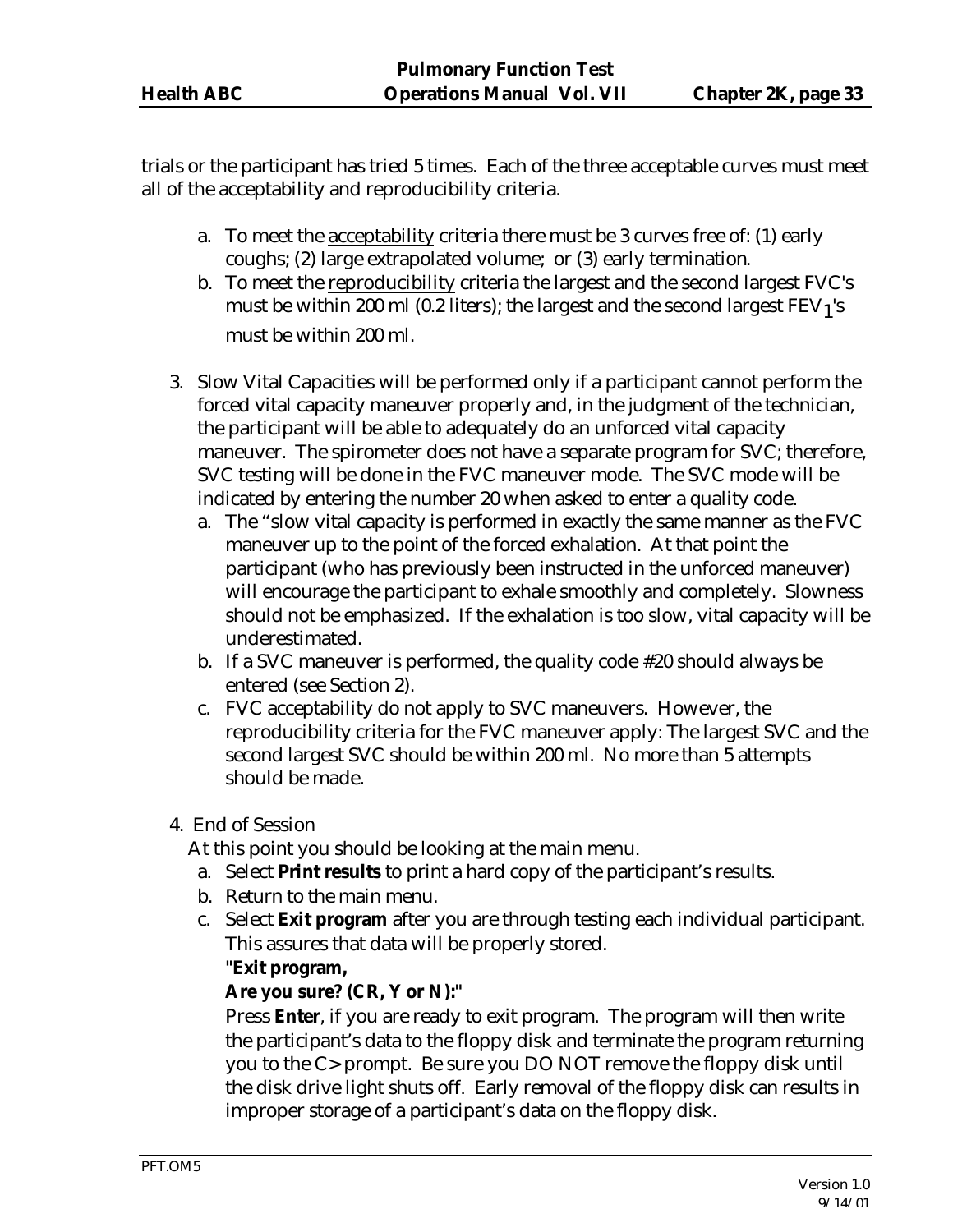Remove the disk from the drive and turn the computer off.

## **6. Alert values/follow-up/report**

## **6.1 Spirometry**

For tests of acceptable quality (See section 5.2.8), make the judgment about alert values using the largest FEV1 regardless of the test from which it comes. The alert value is an FEV1 < 1.0 liter or < 40% of predicted (whichever is the smaller number [see report form]).

## **6.2 Maximum inspiratory pressures**

No alerts are necessary

## **7. Quality assurance**

## **7.1 MIP**

For every participant the following criteria should be met:

- 1. At least three attempts should be made.
- 2. The two largest pressures should be within 10% of each other.
- 3. No more than five attempts should be made.

## **7.2 Spirometry**

On every test you will be looking for these elements:

- 1. 6 seconds duration (The computer will put a **T** in QF column, if blow is less than 6 seconds.)
- 2. Acceptability (3 good trials--free of coughs, early termination, or extrapolated volume)
- 3. Free of coughs (The computer will put a **C** in the QF column if someone coughs and flags [\*] the results of the trial, indicating this trial will not be used in the calculations.)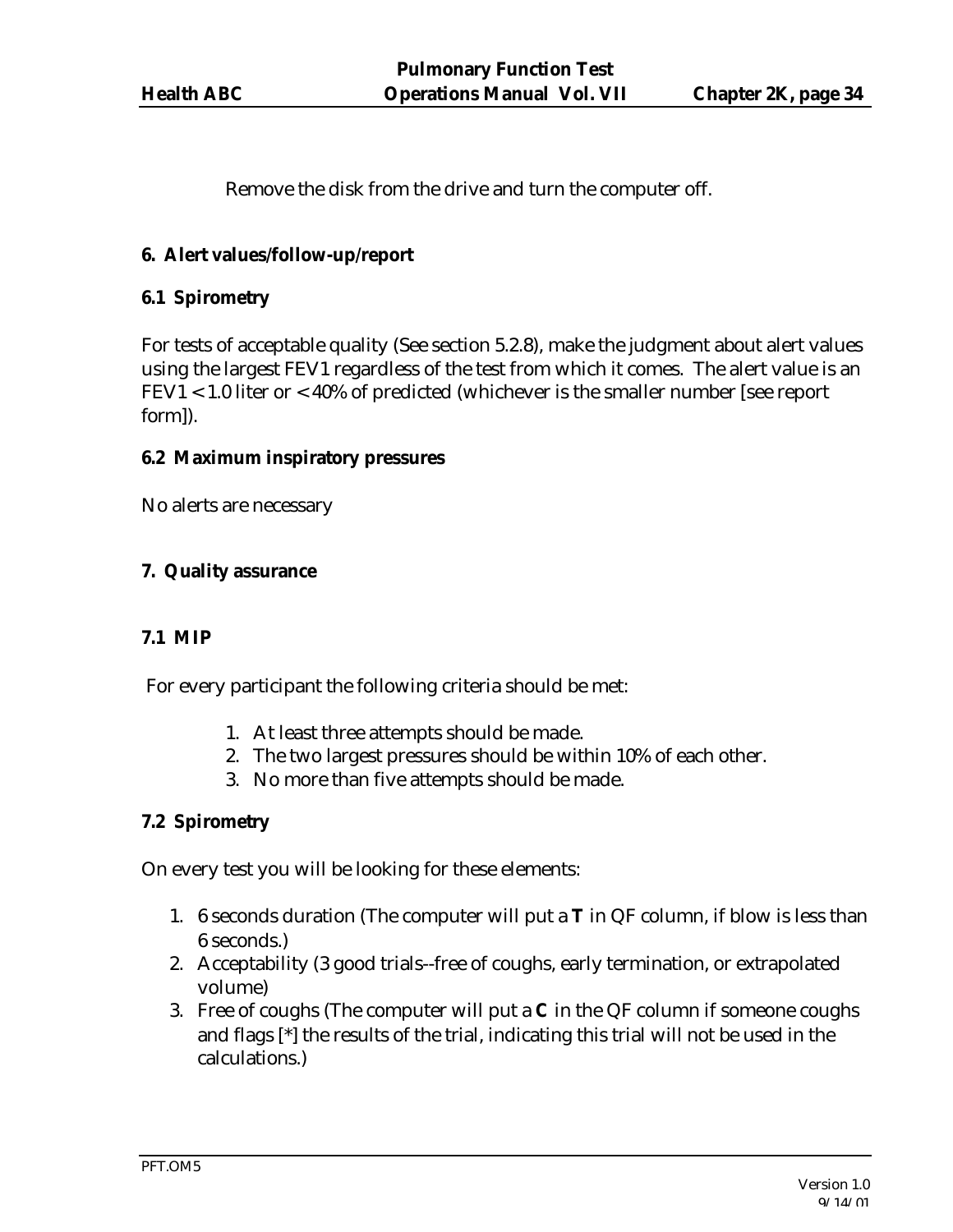- 4. Free of early termination (The computer will put a **T** in the QF column if the participant is exhaling more than 20 ml of air during the last second of the maneuver.)
- 5. Free of extrapolated volume. (The computer will put an **E** in QF column and flags [\*] the results of the trial, if the extrapolated volume is more than 5% of FVC. This trial will not be used in the calculations.)
- 6. Reproducible Tests (Largest 2 FVCs and FEV1s are within 200 ml of each other.)
	- a. 2 FVCs within .2 liters
	- b.  $2$  FEV  $_1$ s within .2 liters
	- c. 2 Peak Flows within 10%
- 7. A minimum of 3 trials must be done.
- 8. No more than 8 trials should be done.

Note: The two best tests for FVC may be on different curves than the two best tests for FEV1.

#### **7.3 Biological standards**

Two pulmonary function technicians will act as biologic controls. They will perform three acceptable spirometric and MIP maneuvers each week in which they test participants. The curves will be submitted to the Reading Center. Tests should be coded by entering the technician's formal ID code exactly where you would enter the participant's Health ABC number (see item 5.2.3 and item 5.2.7, Special Code) so that they can be identified by the Reading Center.

Biologic control testing need not be performed on technicians who, in their judgment, have active respiratory tract infections.

## **7.4 Reading Center review**

The Pulmonary Reading Center will assess quality on the tests submitted and return those assessments to the test centers and the testing technicians. A report of the Reading Center review of field center spirograms should be returned to the field centers within 7 working days of receipt by the Reading Center. There will be infrequent occasions where this deadline is not met because of travel or illness.

Each field center will maintain a Spirometry Review Log to document receipt of each review and to verify that each technician involved in any of the tests for a given report has reviewed their quality scores (see section 9.3 Forms).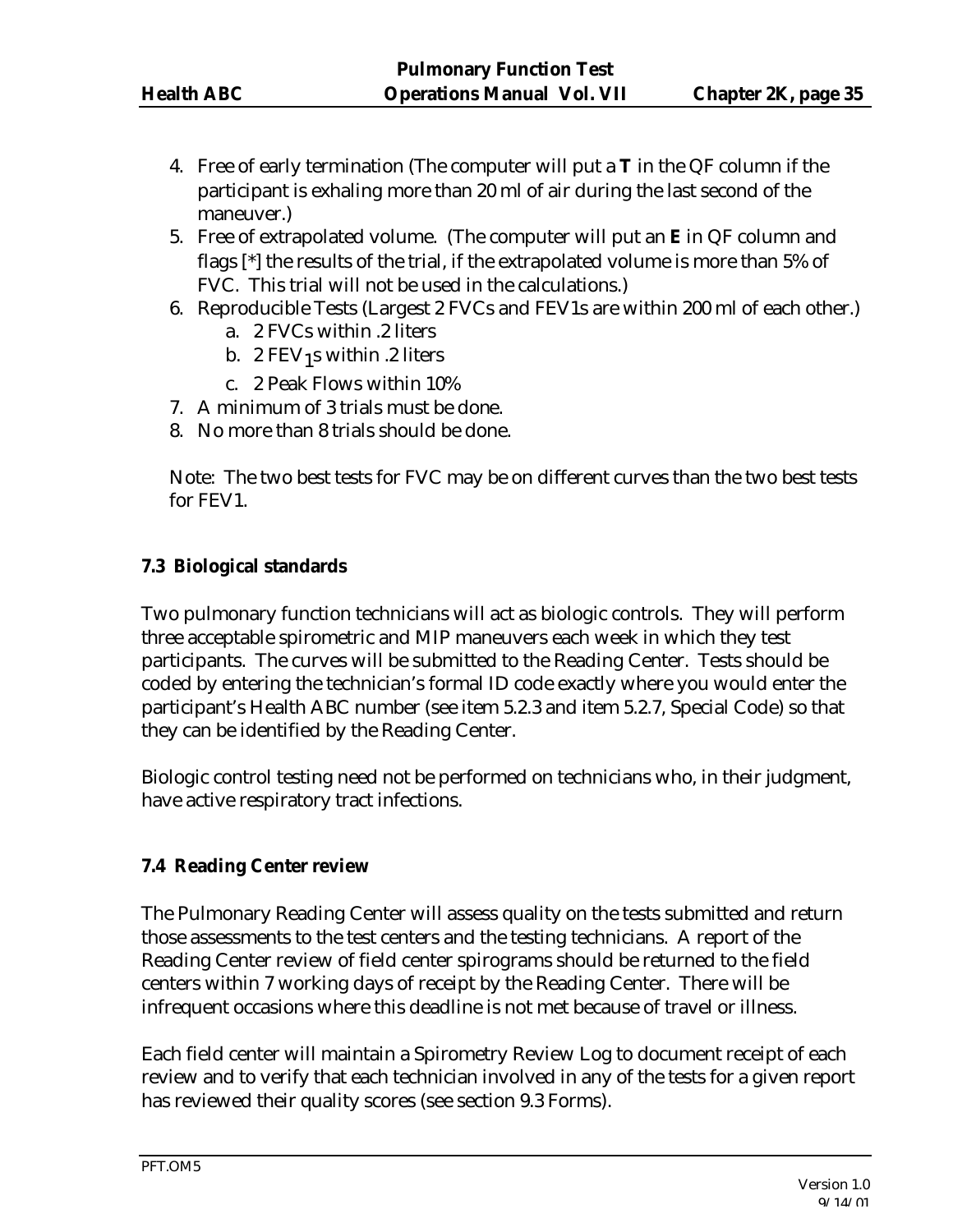#### **7.5 Quality control checklist**

#### **Before participant arrival:**

- $\Box$  Turns on the spirometer power
- $\Box$  Inserts diskette into the A drive or makes sure that the diskette is already in the A drive and properly labeled
- $\square$  Starts HF6 program and submits data (study name, technician ID, barometric pressure, etc.
- $\Box$  Makes sure that the printer is attached and turned on
- $\square$  Runs calibration and leak checks on the spirometer
- $\Box$  Calibrates the MIP equipment

#### **After participant arrival:**

- $\Box$  Explains procedure to participant
- $\Box$  Asks exclusion questions
- $\Box$  Asks participant if they use a beta-agonist inhaler and follows procedure if the answer is "yes."
- $\square$  Asks participant to loosen tight clothing
- $\Box$  Follows universal precautions
- $\Box$  Properly enters ID information on computer
- $\Box$  Positions participant properly (sitting position and head position)
- $\square$  Measures MIP (obtains three acceptable efforts)
	- $\square$  Enthusiastically coaches
	- $\Box$  Properly records data
	- $\square$  Evaluates for reproducibility and retests if necessary
- $\Box$  Discards disposable mouthpiece and cleans mouthpiece adapter with isopropyl alcohol
- $\Box$  Attaches clean filter and uses new nose clip for each participant.
- $\Box$  Obtains three acceptable quality FVC maneuvers (SVC if participant cannot do FVC maneuver)
	- $\Box$  Enthusiastically coaches
	- $\Box$  Does exaggerated demonstration of the maneuver
	- $\Box$  Watches for maximum effort
	- $\Box$  Makes sure piston has returned to the zero volume position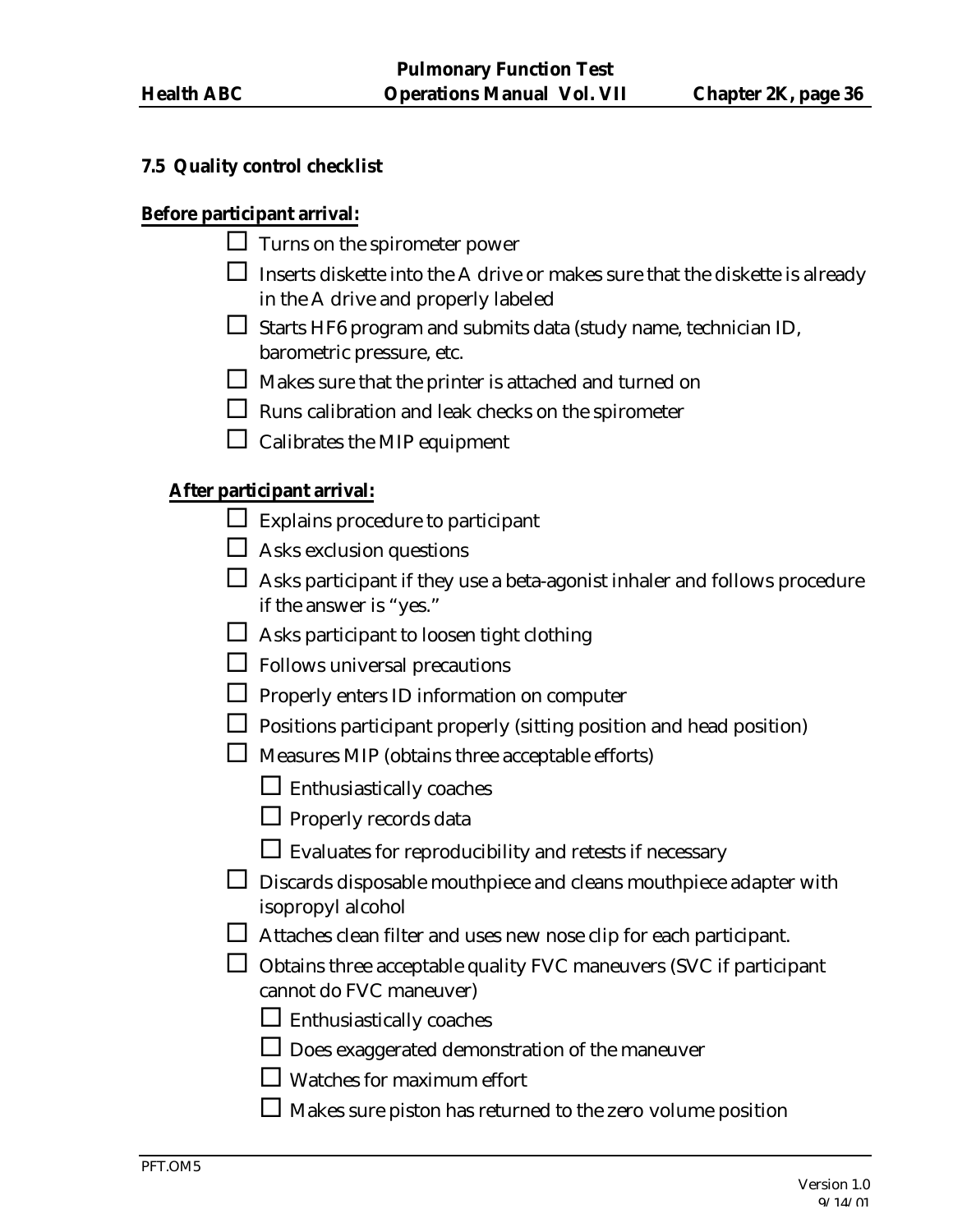- $\Box$  Enters Quality Code or CR
- $\square$  Evaluates for reproducibility and retests if necessary
- $\Box$  Prints results
- $\hfill\Box\ \text{Exists program properly}$
- $\Box$  Reviews forms for completeness
- $\square$  Correctly completes forms

#### **8. Instructions for completing forms**

**8.1** Data will be copied to a computer disk and will be e-mailed to the Pulmonary Reading Center in Salt Lake City, UT.

**8.2** The data will be accompanied by a log of the patients on each disk.

**8.3** Participants will be given a "report" of their results at the completion of their clinic visit.

**8.4** Daily and weekly maintenance and calibration logs will be kept.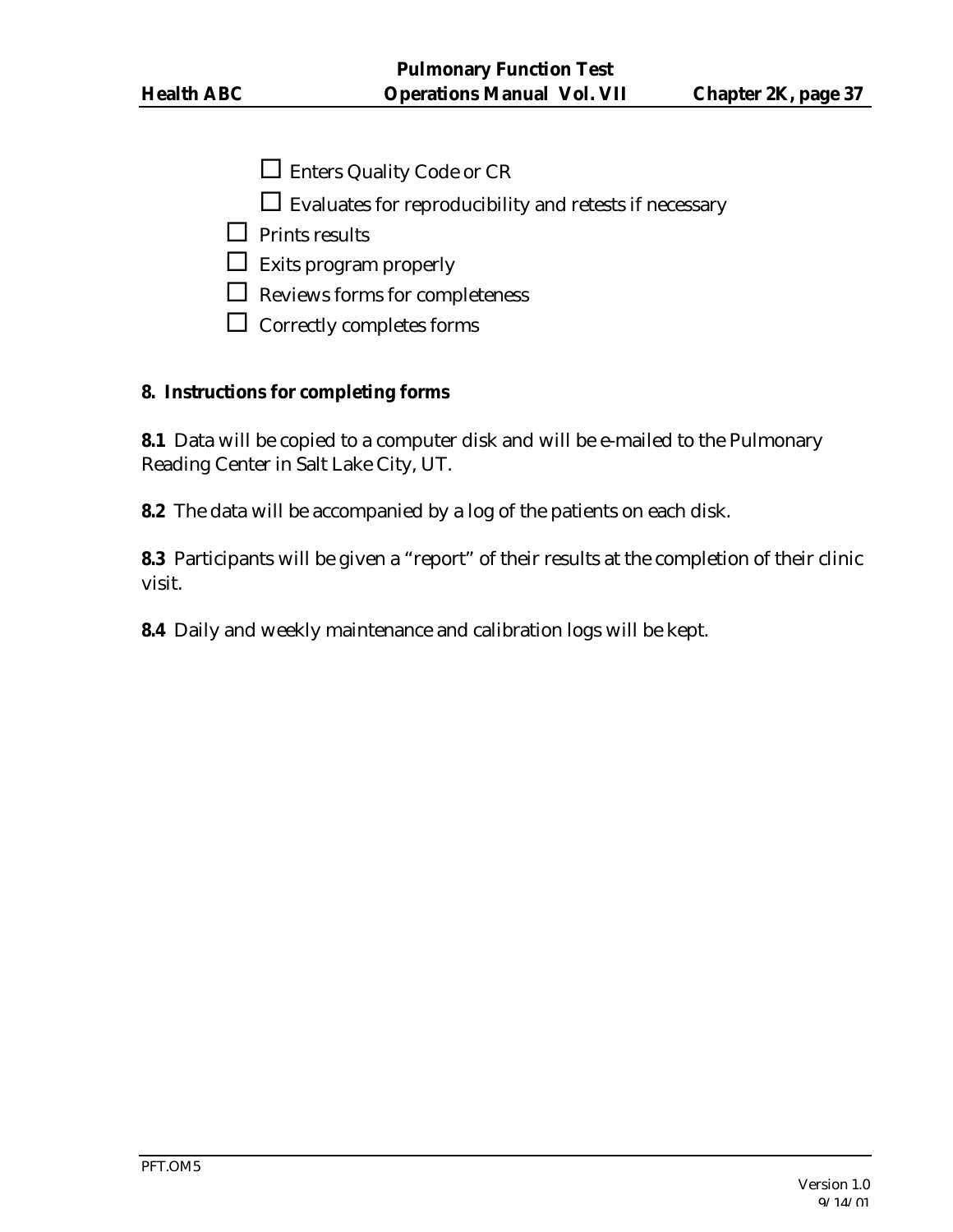## **9. Appendices**

### **9.1 Definitions**

*ATPS* is the condition of air inside the spirometer - Ambient Temperature and Pressure, and Saturated with water vapor. The ambient temperature of the spirometer is usually lower than body temperature; this has the effect of cooling and contracting the volume of air exhaled into the spirometer.

*ATS* is short for American Thoracic Society, the scientific branch of the American Lung Association. The ATS promotes accurate spirometers by recommending spirometer standards.

*BACK EXTRAPOLATION* is the standard method used to determine "time zero" when measuring FEV1. The amount of exhaled volume at the start of the maneuver excluded from the FEV1 by this technique is called the back extrapolated volume (BEV). The BEV should be less than 5% of the vital capacity.

*BTPS* stands for Body Temperature (usually 37 degrees C) and Pressure, Saturated with water vapor (100% humidity). It is the condition of air inside the lungs before it is exhaled into a spirometer. ATS standards require that volumes and flows be reported at these conditions.

*CALIBRATION SYRINGE* is a large (usually 3.00 liters) extremely accurate syringe used to check the volume accuracy of spirometers and, if necessary, to re-calibrate them.

*COPD* stands for Chronic Obstructive Pulmonary Disease, a general term for lung disease caused by cigarette smoking - a mixture of emphysema and bronchitis.

*FET* is short for Forced Exhalation Time. The FET should be at least six seconds for the FVC maneuver to be considered acceptable, otherwise the FVC may be underestimated. An eight second FET is optimal for this study.

*FEV1* is the most important spirometry variable, short for Forced Expiratory Volume in one second. It is convenient to think of it as the average flow rate during the first second of the FVC maneuver. It is reduced with airflow obstruction.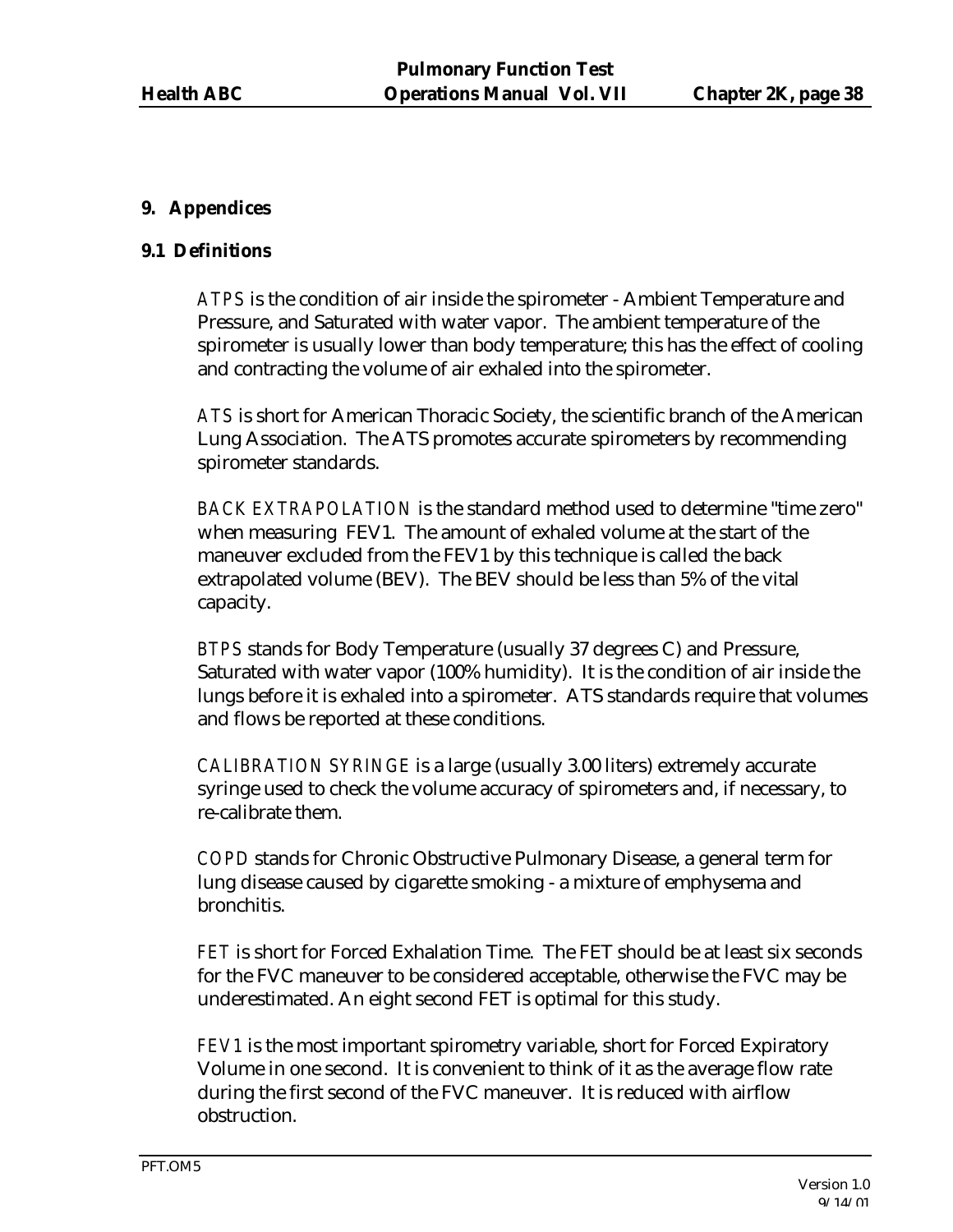*FEV1/FVC RATIO* is the most sensitive and specific index of airways obstruction measured by a spirometer.

*FLOW-VOLUME CURVE* is the graph obtained from a forced exhalation maneuver plotted with flow on the vertical axis and volume on the horizontal axis. When compared with the traditional spirogram, it has the advantage of allowing easy recognition of unacceptable or poorly reproducible maneuvers and disease patterns.

*FVC* is the Forced Vital Capacity, the volume of air exhaled during the maneuver named after it. The participant takes as deep a breath as possible and then quickly exhales as much air as possible. The FVC is reduced with restrictive disorders.

*MAILER FLOPPY DISK* is the diskette sent from the Field Center to the Pulmonary Function Reading Center with the current week's results.

*OBSTRUCTION* is a decrease in maximal airflow rates caused by airway narrowing. The FEV1/FVC ratio is decreased.

*PEFR* stands for Peak Expiratory Flow Rate, the highest flow measured during the FVC maneuver. It is a good index of effort used at the onset of the maneuver. It can be seen on a flow-volume display but not on a volume-time display.

*PF* is short for Pulmonary Function.

*PRED* is short for the predicted value of a PF parameter. It is determined from a regression equation from a large population study of healthy people.

*RESTRICTION* is a decrease in lung volumes. Scarring of lung tissue (fibrosis), heart failure, pneumonia, and simple obesity are some of many causes. The FVC is reduced while the FEV1/FVC ratio is normal or increased.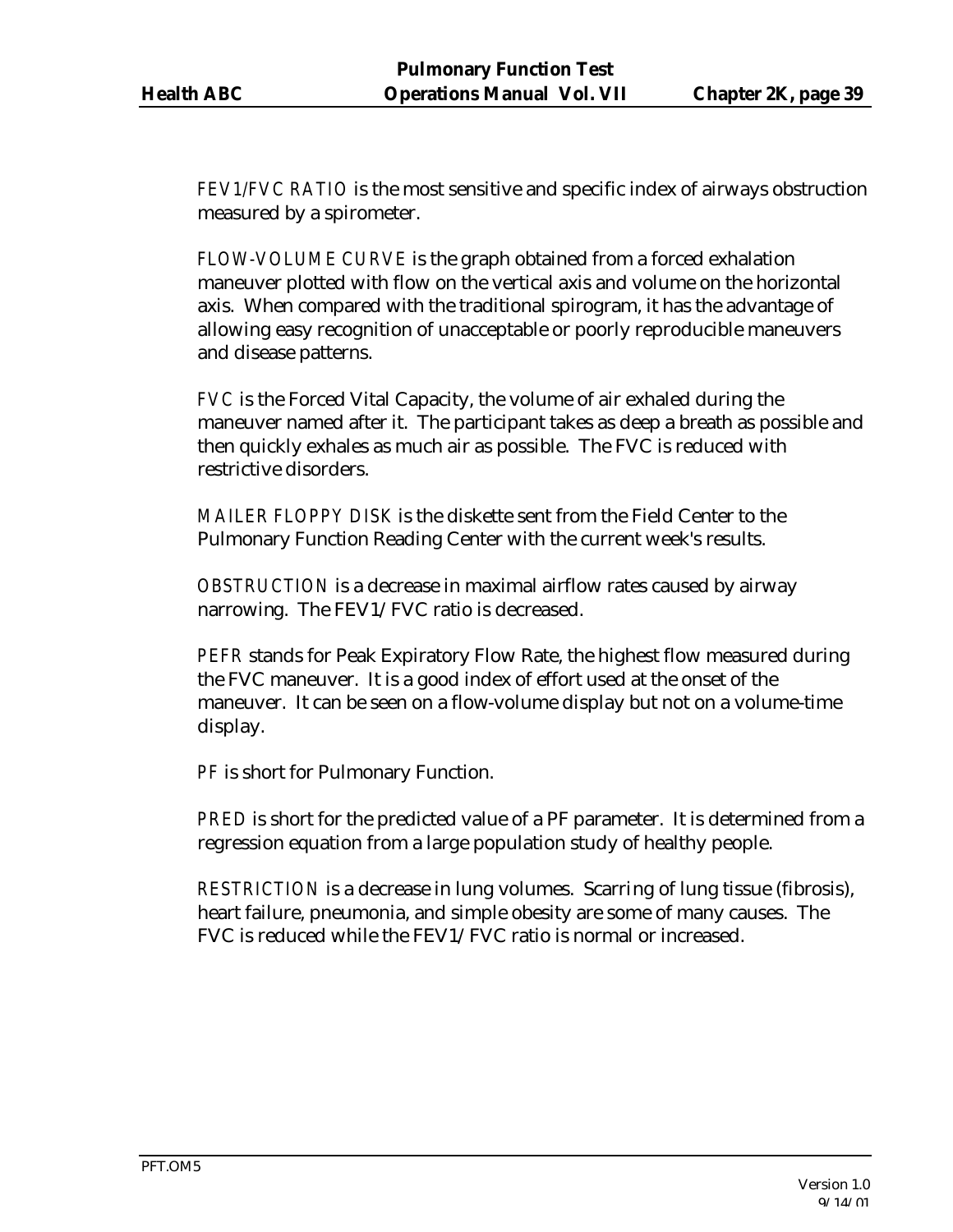### **9.2 Equations**

BTPS Correction Factor (ATPS to BTPS):

 $[(273 + 37)/(273 + T)]$  x  $[(PB - PH20)/(PB - 47)]$ 

 $T =$  spirometer temperature (20-30 °C) PB = barometric pressure (625-760 mm Hg) PH2O = water vapor pressure (17-30 mm Hg)

Factor to convert inches to centimeters: Inches x 2.54

To convert degrees Fahrenheit to Centigrade:

(5/9) x (°F - 32)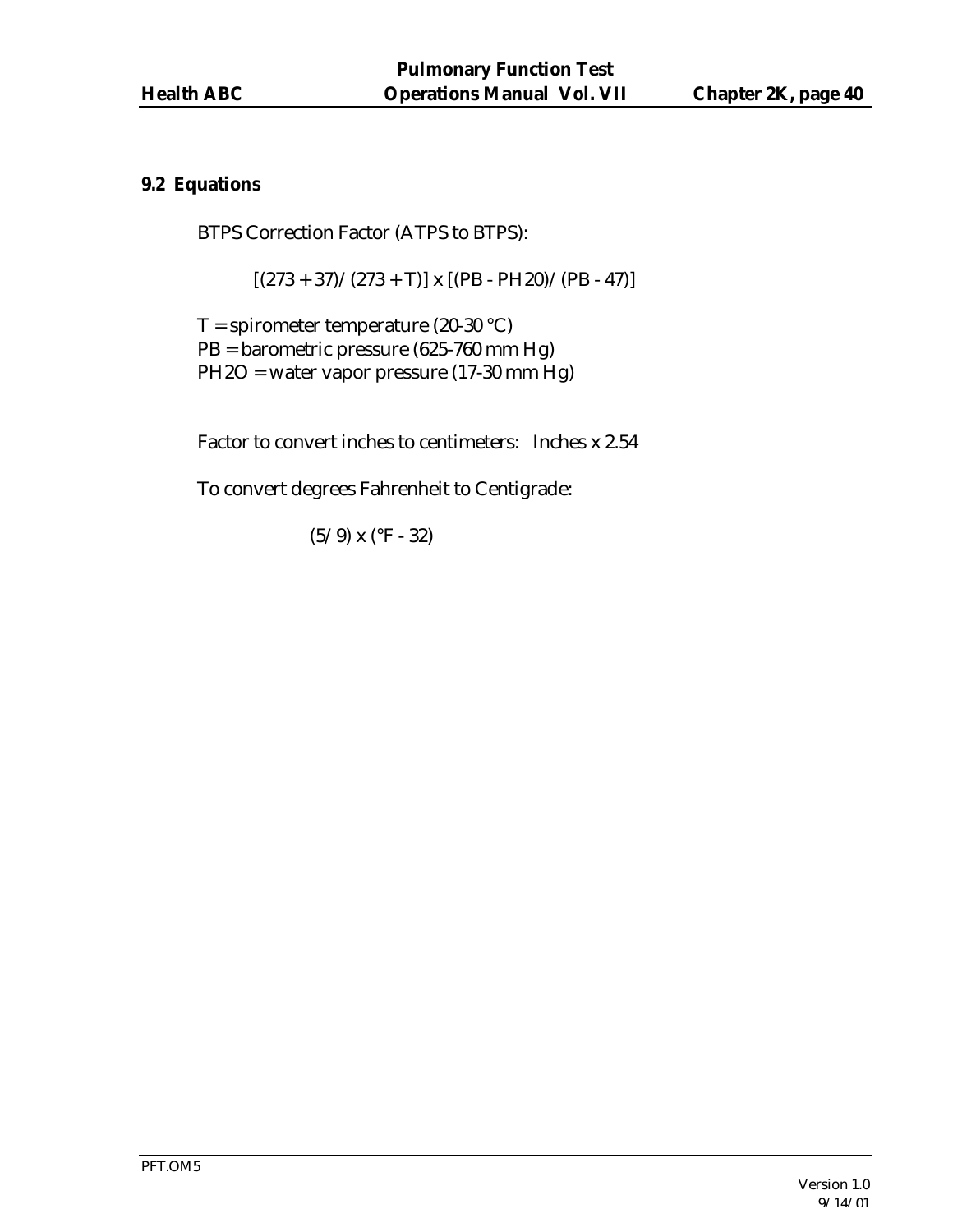## **9.3 Forms**

Health ABC Study Pulmonary Function Report Health ABC Pulmonary Function QC Log Health ABC Participant Log Pulmonary Function Test Tracking Form Health ABC Spirometry QC Reading Center Log Health ABC Spirometry Checklist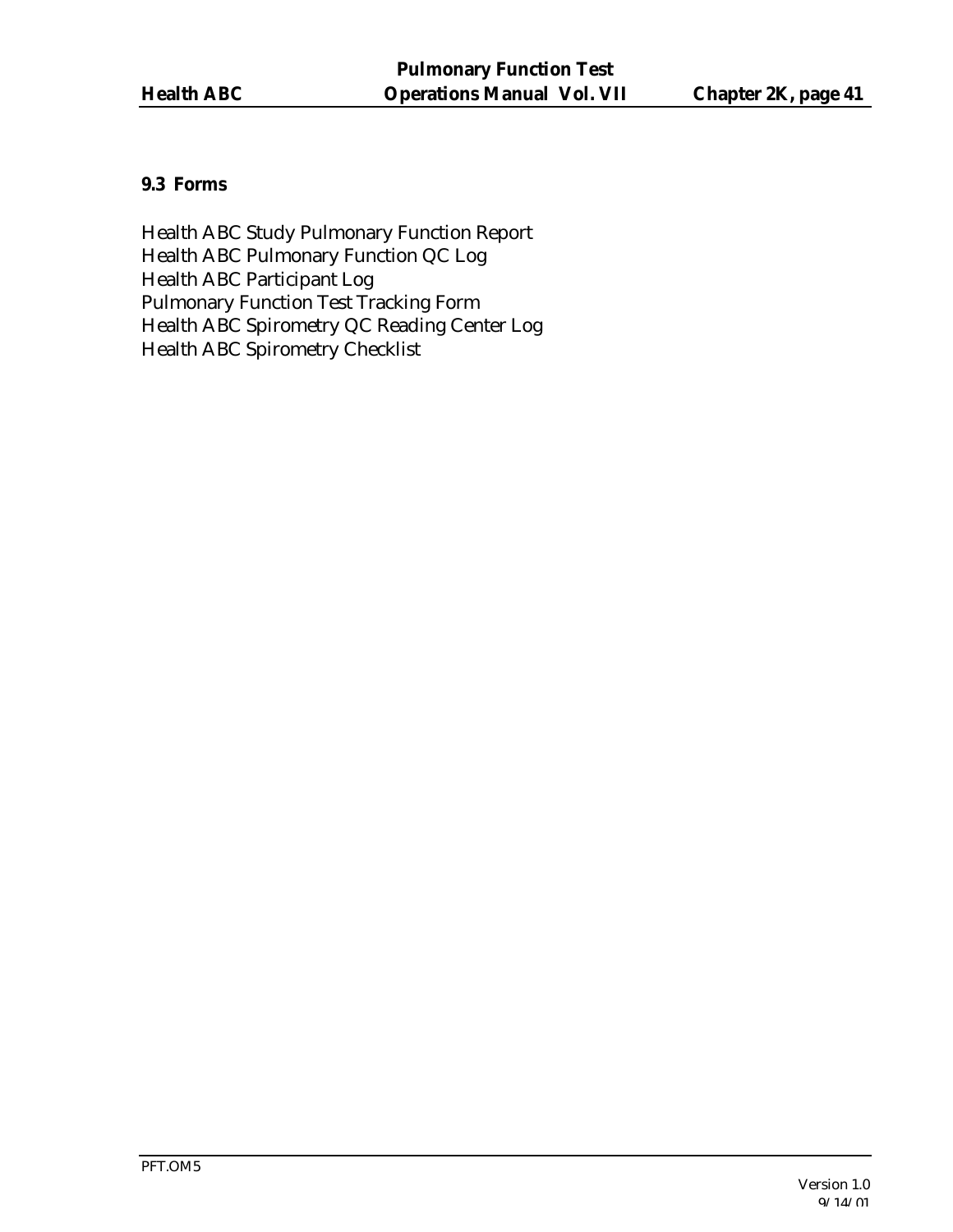## **Health ABC Study Pulmonary Function Report**

| <b>Lung Function Test</b>                                                                            | <b>Your Value</b> | <b>Usual Normal Range</b> |
|------------------------------------------------------------------------------------------------------|-------------------|---------------------------|
| FVC:<br>total amount of air you blew<br>our of your lungs                                            | % of Predicted    | 80% and greater           |
| FEV <sub>1</sub> :<br>FEV1 is the amount of air<br>you were able to blow out in<br>the first second) | % of Predicted    | 80% and greater           |
| FEV1/FVC:<br>FEV1/FVC is the ratio of the<br>other two volumes                                       |                   | 65% and greater           |

- $\square$  The lung function test was not performed or lung function could not be determined accurately.
- $\square$  Your values are within the normal range or above; your lung function is normal.
- $\square$  Your values are below the usual range; your lung function is somewhat below normal. About 5% of healthy people have values just below the normal range.
- $\square$  If either of your values is less than 50% of your predicted normal value, or if your FEV1/FVC ratio is less than 50%, your function is substantially reduced.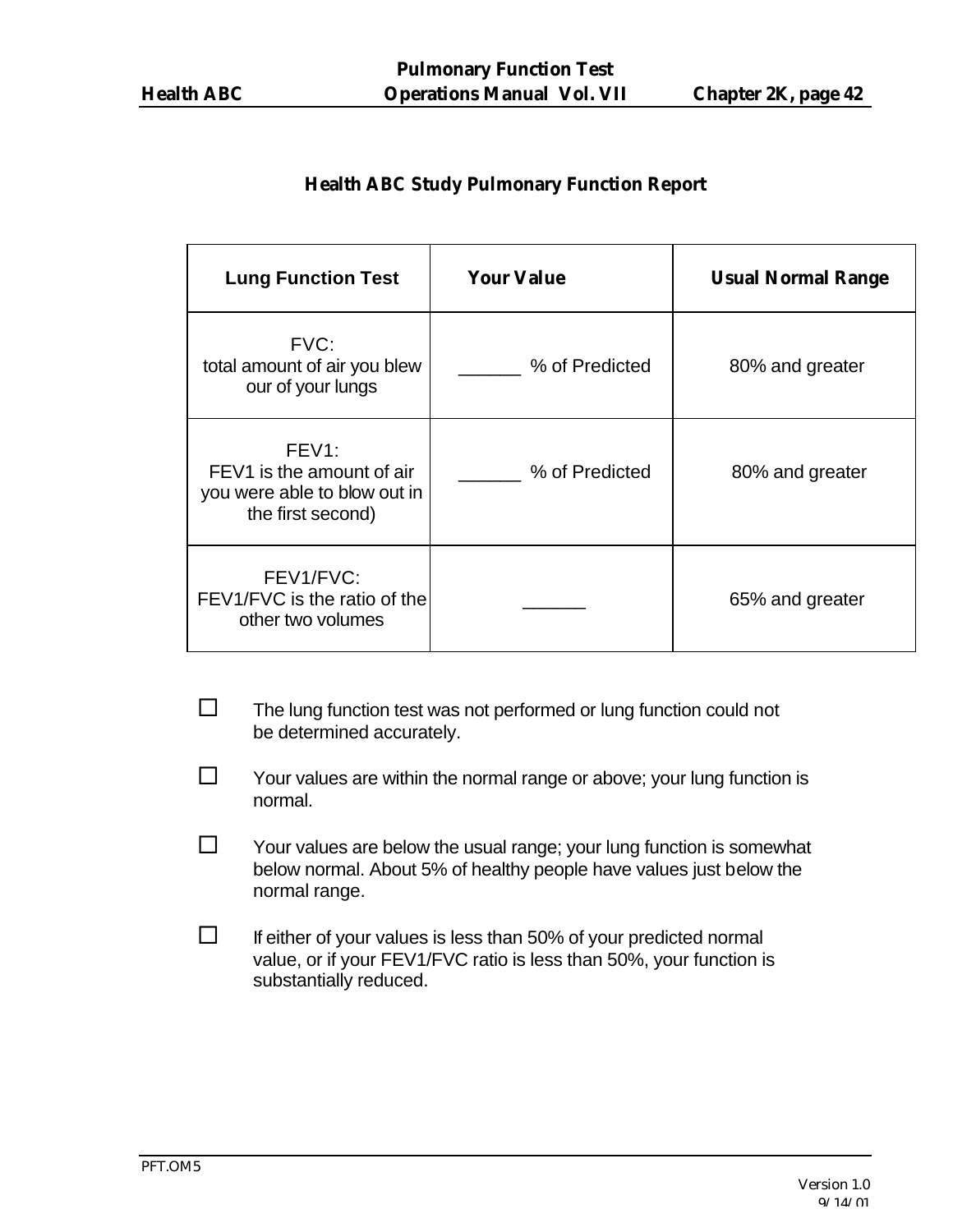## **Health ABC Pulmonary Function Q.C. Log**

CENTER: WEEK BEGINNING:

Daily Checks

| Date (ddmmyy)         |                  |                  |                |                  |                  |   |                  |
|-----------------------|------------------|------------------|----------------|------------------|------------------|---|------------------|
| Time (hhmm)           |                  |                  |                |                  |                  |   |                  |
| <b>Barometric</b>     |                  |                  |                |                  |                  |   |                  |
| Pressure (mm          |                  |                  |                |                  |                  |   |                  |
| Hg                    |                  |                  |                |                  |                  |   |                  |
| Room Temp             |                  |                  |                |                  |                  |   |                  |
| $(^0C)$               |                  |                  |                |                  |                  |   |                  |
| <b>Syringe Volume</b> | $\mathbf{1}$     | $\mathbf{1}$     | $\mathbf{1}$   | $\mathbf{1}$     | $\mathbf{1}$     |   | $\mathbf{1}$     |
| Calibration (x3)      | $\boldsymbol{2}$ | $\boldsymbol{2}$ | $\overline{c}$ | $\boldsymbol{2}$ | $\boldsymbol{2}$ | 2 | $\boldsymbol{2}$ |
|                       | 3                | 3                | 3              | 3                | 3                | 3 | 3                |
| <b>Leak Check</b>     |                  |                  |                |                  |                  |   |                  |
| $(N=no$ leak;         |                  |                  |                |                  |                  |   |                  |
| $L =$ leak)           |                  |                  |                |                  |                  |   |                  |
| Cleaning              |                  |                  |                |                  |                  |   |                  |
| Spirometer            |                  |                  |                |                  |                  |   |                  |
| <b>Hoses</b>          |                  |                  |                |                  |                  |   |                  |
| <b>Nose Clips</b>     |                  |                  |                |                  |                  |   |                  |
| <b>MIP Device</b>     |                  |                  |                |                  |                  |   |                  |

Weekly Check

Date (ddmmyy) Time (hhmm)

MIP Calibration (Record calibration pressures)

| Target                  | Measured |
|-------------------------|----------|
| $-160$ cm H2O           |          |
| 160 cm H <sub>2</sub> O |          |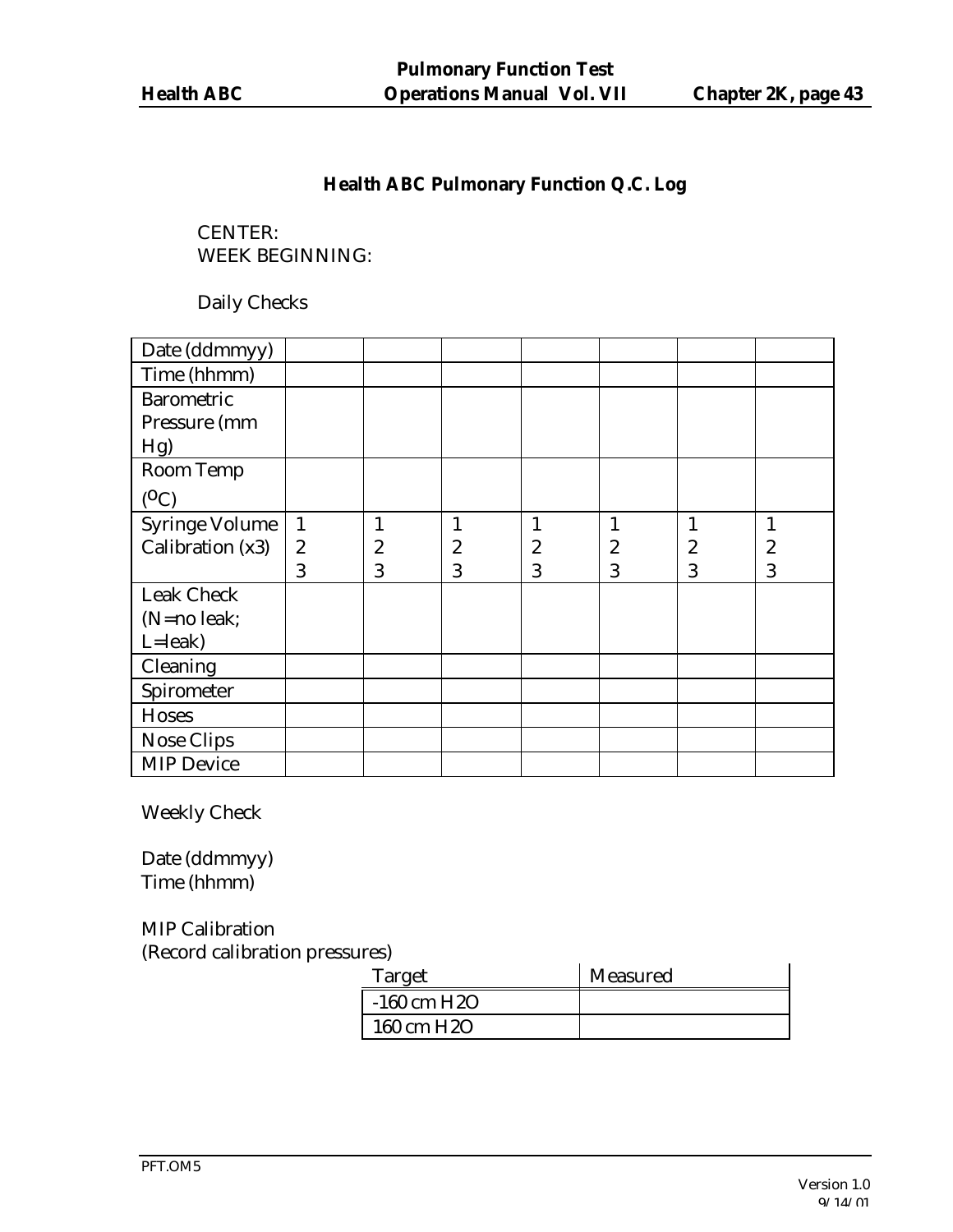## **Center: Pulmonary Function Reading Center Disk: Health ABC**

## **Reviewed: Participant Log**

| <b>DATE</b> | ID<br><b>NUMBER</b> | <b>NAME</b> | <b>TECH</b> | $\operatorname{READING}$<br>$\sf CENTER$<br>${\rm FLOW}$<br>$\operatorname{SCORE}$ | $\operatorname{READING}$<br>$\sf CENTER$<br><b>VOLUME</b><br>$\operatorname{SCORE}$ | TECH COMMENTS | <b>COMMENTS FROM</b><br>READING CENTER |
|-------------|---------------------|-------------|-------------|------------------------------------------------------------------------------------|-------------------------------------------------------------------------------------|---------------|----------------------------------------|
|             |                     |             |             |                                                                                    |                                                                                     |               |                                        |
|             |                     |             |             |                                                                                    |                                                                                     |               |                                        |
|             |                     |             |             |                                                                                    |                                                                                     |               |                                        |
|             |                     |             |             |                                                                                    |                                                                                     |               |                                        |
|             |                     |             |             |                                                                                    |                                                                                     |               |                                        |
|             |                     |             |             |                                                                                    |                                                                                     |               |                                        |
|             |                     |             |             |                                                                                    |                                                                                     |               |                                        |
|             |                     |             |             |                                                                                    |                                                                                     |               |                                        |
|             |                     |             |             |                                                                                    |                                                                                     |               |                                        |
|             |                     |             |             |                                                                                    |                                                                                     |               |                                        |
|             |                     |             |             |                                                                                    |                                                                                     |               |                                        |
|             |                     |             |             |                                                                                    |                                                                                     |               |                                        |
|             |                     |             |             |                                                                                    |                                                                                     |               |                                        |
|             |                     |             |             |                                                                                    |                                                                                     |               |                                        |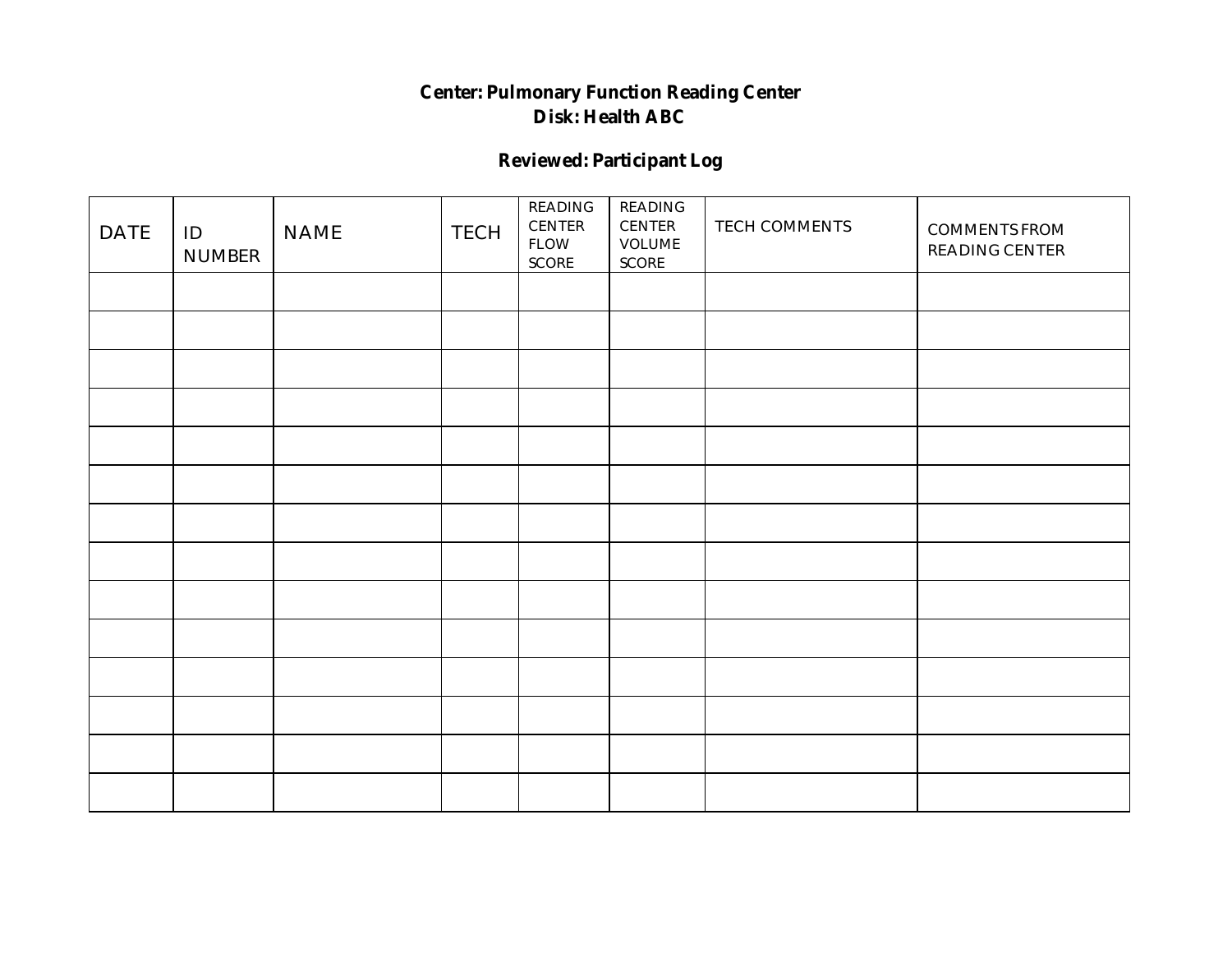| <b>Pulmonary Function Test Tracking Form</b>                                    |       |                                  |                                                                                                                                                                                           |                       |  |  |  |  |
|---------------------------------------------------------------------------------|-------|----------------------------------|-------------------------------------------------------------------------------------------------------------------------------------------------------------------------------------------|-----------------------|--|--|--|--|
| $4$ ealth                                                                       |       |                                  | <b>HABC Enrollment ID #</b>                                                                                                                                                               | Acrostic<br>Staff ID# |  |  |  |  |
|                                                                                 |       | н                                |                                                                                                                                                                                           |                       |  |  |  |  |
|                                                                                 |       |                                  | <b>PULMONARY FUNCTION TEST TRACKING</b>                                                                                                                                                   |                       |  |  |  |  |
| greater than 109 mm Hg?<br>Visit Workbook).                                     |       |                                  | Is the participant's systolic blood pressure greater than 199 mm Hg or diastolic blood pressure<br>Examiner Note: Check the Blood Pressure data collection form (page #7 in Year 5 Clinic |                       |  |  |  |  |
|                                                                                 | Yes   | ONo                              |                                                                                                                                                                                           |                       |  |  |  |  |
|                                                                                 |       | Do NOT test. Go to Question # 8. |                                                                                                                                                                                           |                       |  |  |  |  |
| Have you had any surgery on your chest or abdomen in the past 2 months?         |       |                                  |                                                                                                                                                                                           |                       |  |  |  |  |
|                                                                                 |       | $O$ No                           | $\bigcirc$ Don't know                                                                                                                                                                     | $\bigcap$ Refused     |  |  |  |  |
|                                                                                 |       | Do NOT test. Go to Question #8.  |                                                                                                                                                                                           |                       |  |  |  |  |
|                                                                                 |       |                                  |                                                                                                                                                                                           |                       |  |  |  |  |
| Have you had a heart attack in the past 2 months?                               |       |                                  |                                                                                                                                                                                           |                       |  |  |  |  |
|                                                                                 |       | $\bigcirc$ No $\blacksquare$     | ◯ Don't know                                                                                                                                                                              | ◯ Refused             |  |  |  |  |
|                                                                                 |       | Do NOT test. Go to Question #8.  |                                                                                                                                                                                           |                       |  |  |  |  |
|                                                                                 |       |                                  |                                                                                                                                                                                           |                       |  |  |  |  |
| 49<br>in the past 30 days?                                                      |       |                                  | Now please think about the past 30 days. Have you been hospitalized for any other heart problem                                                                                           |                       |  |  |  |  |
|                                                                                 |       |                                  | ◯ Don't know                                                                                                                                                                              | ◯ Refused             |  |  |  |  |
|                                                                                 |       | Do NOT test. Go to Question #8.  |                                                                                                                                                                                           |                       |  |  |  |  |
|                                                                                 |       |                                  |                                                                                                                                                                                           |                       |  |  |  |  |
| Do you have a detached retina or have you had eye surgery in the past 2 months? |       |                                  |                                                                                                                                                                                           |                       |  |  |  |  |
|                                                                                 | ) Yes | $O$ No                           | O Don't know                                                                                                                                                                              | ◯ Refused             |  |  |  |  |
|                                                                                 |       |                                  |                                                                                                                                                                                           |                       |  |  |  |  |
|                                                                                 |       | Do NOT test. Go to Question #8.  |                                                                                                                                                                                           |                       |  |  |  |  |
|                                                                                 |       |                                  |                                                                                                                                                                                           |                       |  |  |  |  |
| G                                                                               |       |                                  | Have you had symptoms of a cold or respiratory infection within the past 2 weeks?                                                                                                         |                       |  |  |  |  |
|                                                                                 | ○ Yes | О№                               | $\bigcirc$ Don't know                                                                                                                                                                     | $\bigcirc$ Refused    |  |  |  |  |
|                                                                                 |       |                                  |                                                                                                                                                                                           |                       |  |  |  |  |
|                                                                                 |       |                                  |                                                                                                                                                                                           | 40210                 |  |  |  |  |
| Page Link #                                                                     |       | ◆Page 26◆                        | Y5CVW Version 1.0, 4/6/2001 pjm                                                                                                                                                           |                       |  |  |  |  |
|                                                                                 |       |                                  |                                                                                                                                                                                           |                       |  |  |  |  |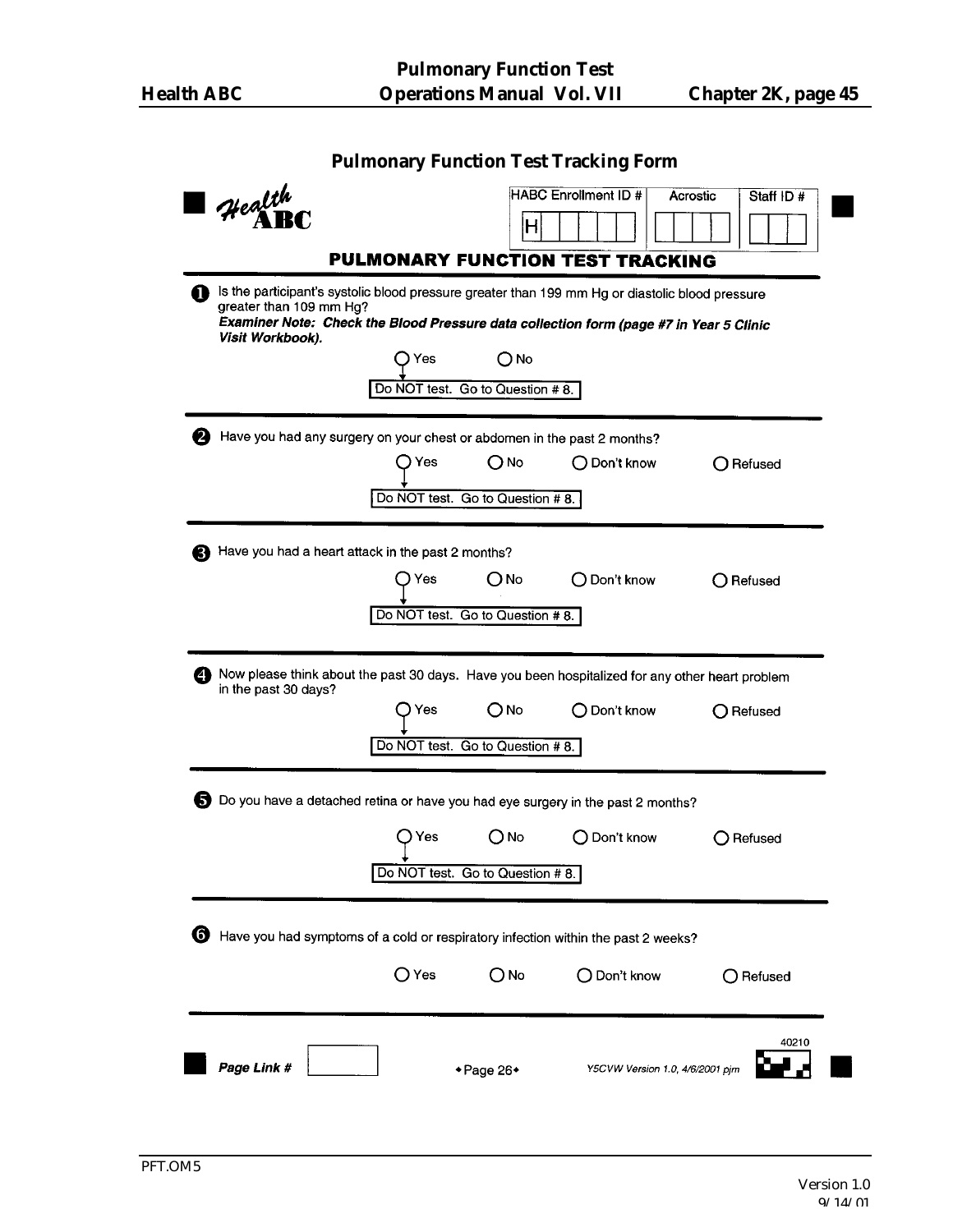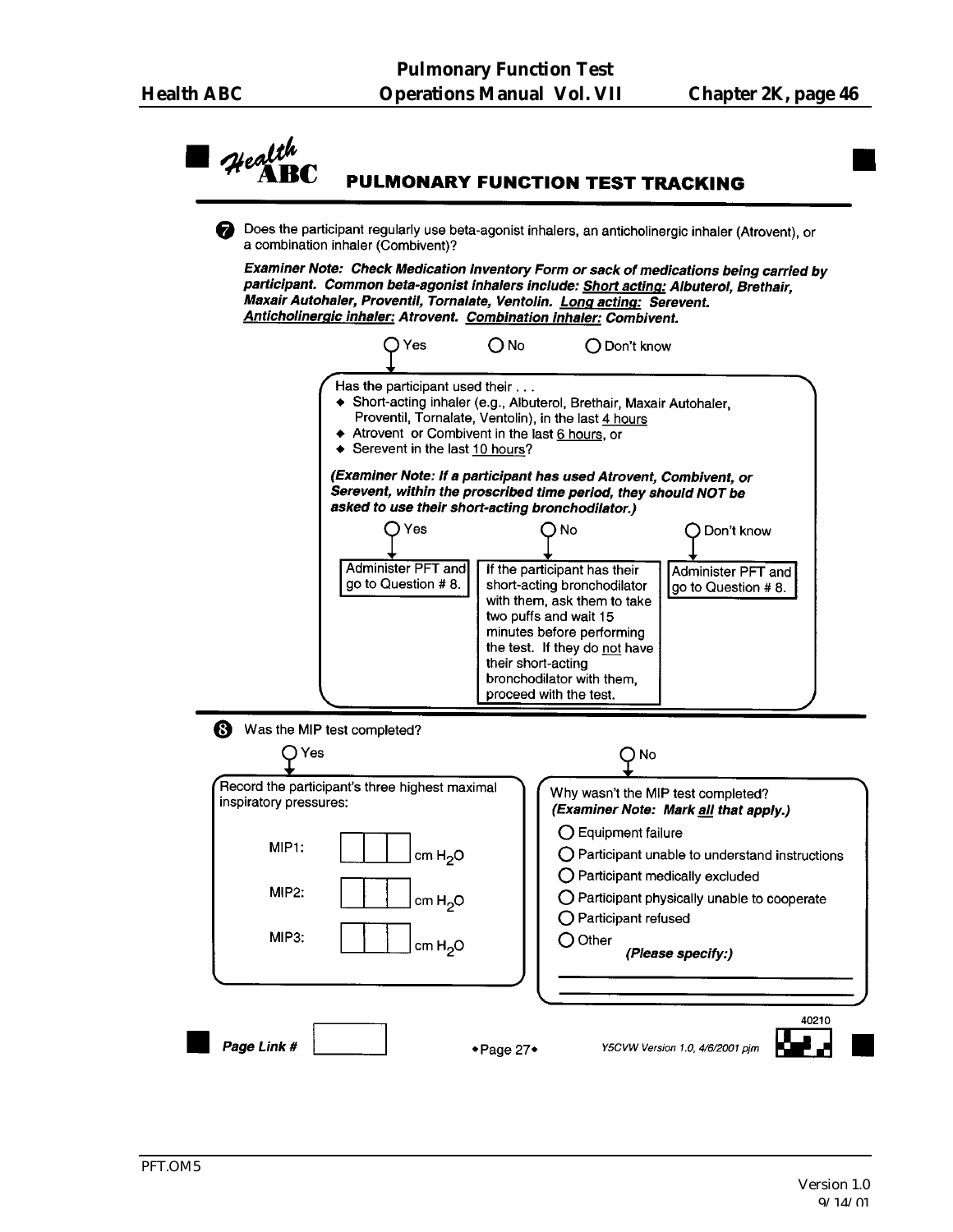#### $\mathcal{H}$ ealth PULMONARY FUNCTION TEST TRACKING Was the spirometry test completed?  $O$  Yes  $O$  No Record the results: Why wasn't the spirometry test completed? (Examiner Note: Mark all that apply.) FVC Best value: liters ○ Equipment failure FVC Percent predicted: percent O Participant unable to understand instructions O Participant medically excluded FEV, Best value: liters O Participant physically unable to cooperate FEV Percent predicted: percent O Participant refused O Other (Please specify:) FEV / FVC%: percent

Page Link #

◆ Page 28◆

Y5CVW Version 1.0, 4/6/2001 pjm

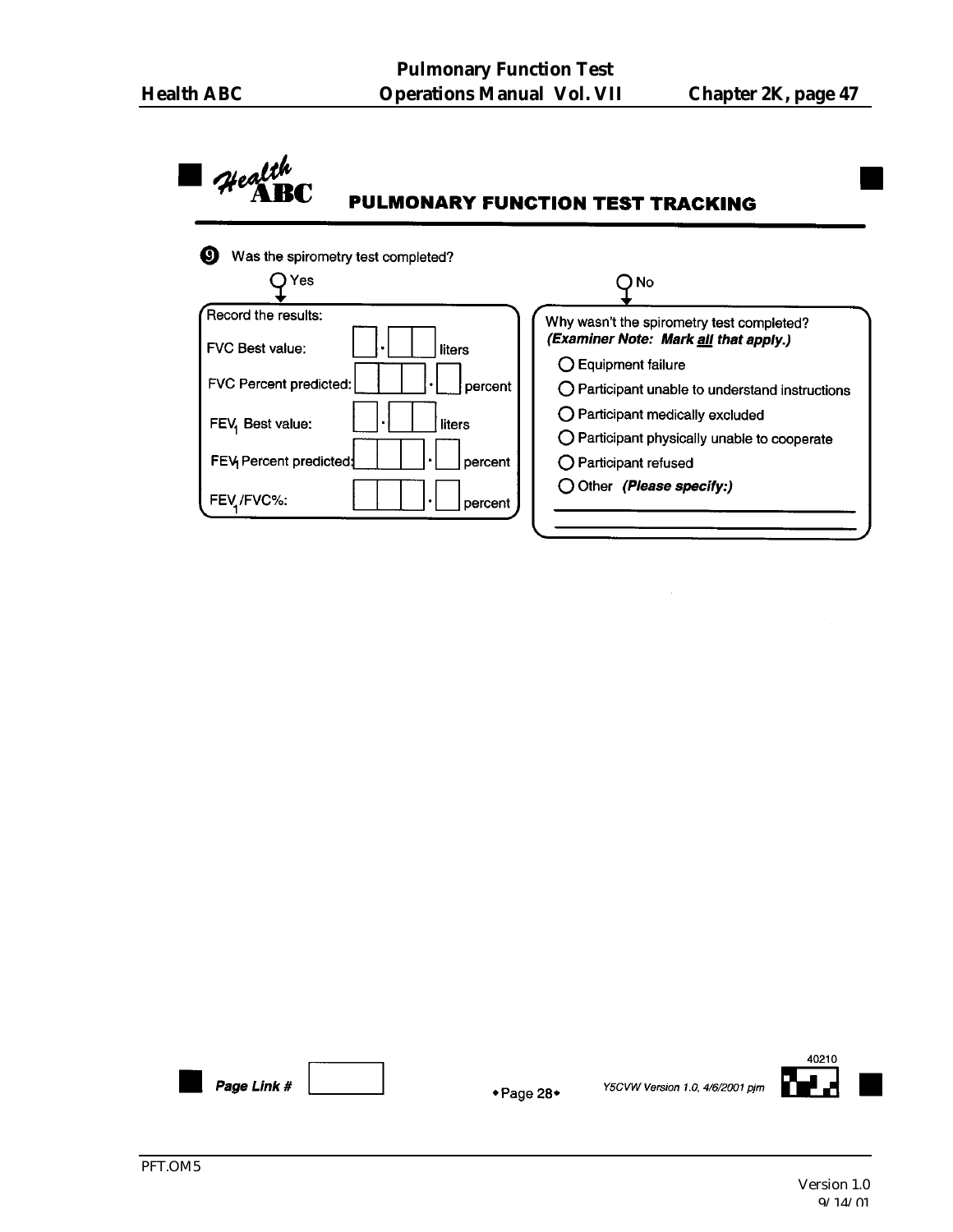## **Health ABC Spirometry QC Reading Center Log Memphis Field Center**

| <b>Disk</b><br><b>Number</b> | <b>Sent to</b><br><b>Pulmonary</b><br><b>Reading Center</b><br>(Date) | <b>Reading Center</b><br><b>Review Returned</b><br>to Clinic (Date) | <b>Technical Staff</b><br><b>Initials after</b><br><b>Reviewing QC</b><br><b>Report</b> | <b>Comments</b> |
|------------------------------|-----------------------------------------------------------------------|---------------------------------------------------------------------|-----------------------------------------------------------------------------------------|-----------------|
|                              |                                                                       |                                                                     |                                                                                         |                 |
|                              |                                                                       |                                                                     |                                                                                         |                 |
|                              |                                                                       |                                                                     |                                                                                         |                 |
|                              |                                                                       |                                                                     |                                                                                         |                 |
|                              |                                                                       |                                                                     |                                                                                         |                 |
|                              |                                                                       |                                                                     |                                                                                         |                 |
|                              |                                                                       |                                                                     |                                                                                         |                 |
|                              |                                                                       |                                                                     |                                                                                         |                 |
|                              |                                                                       |                                                                     |                                                                                         |                 |
|                              |                                                                       |                                                                     |                                                                                         |                 |
|                              |                                                                       |                                                                     |                                                                                         |                 |
|                              |                                                                       |                                                                     |                                                                                         |                 |
|                              |                                                                       |                                                                     |                                                                                         |                 |
|                              |                                                                       |                                                                     |                                                                                         |                 |
|                              |                                                                       |                                                                     |                                                                                         |                 |
|                              |                                                                       |                                                                     |                                                                                         |                 |
|                              |                                                                       |                                                                     |                                                                                         |                 |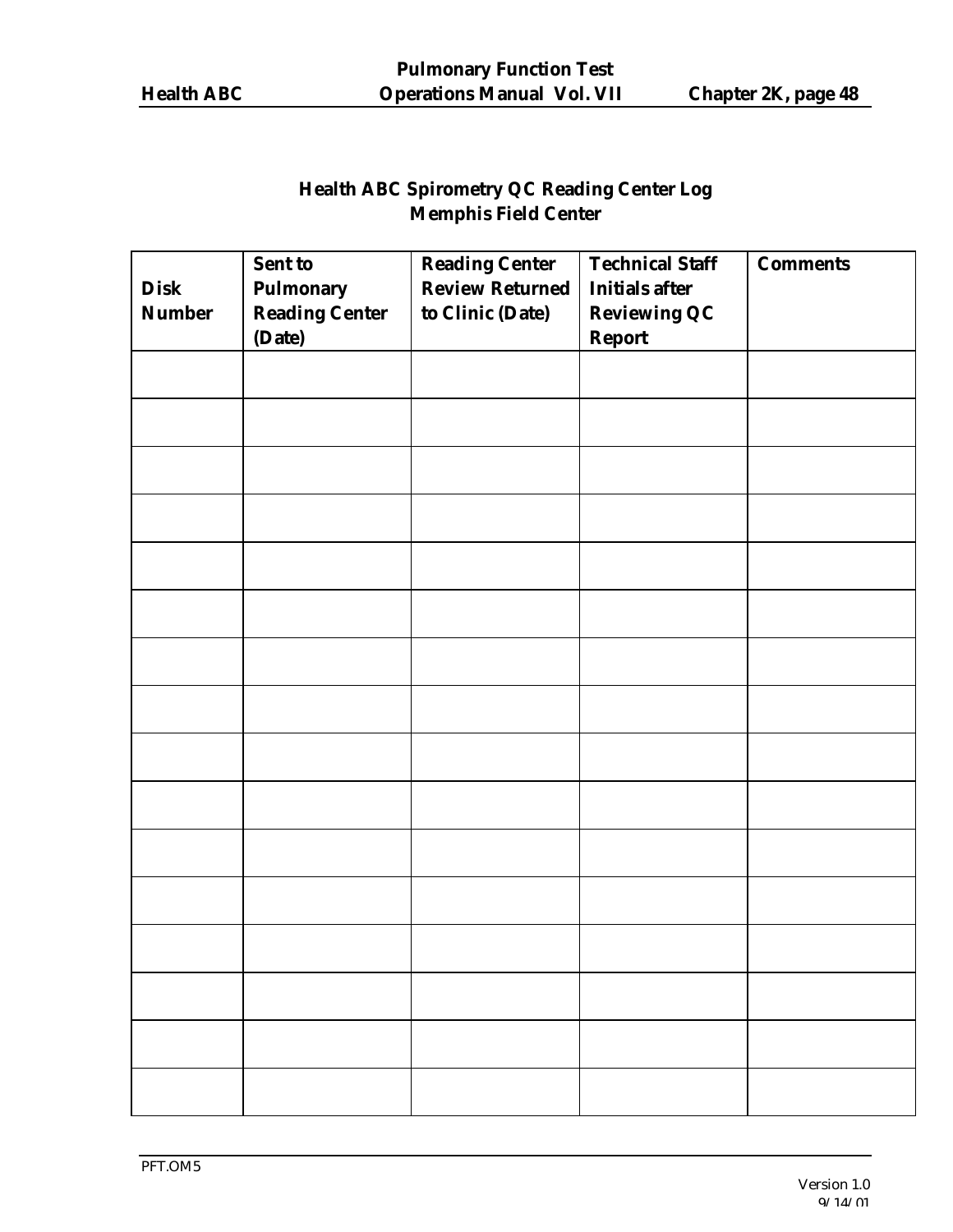**Pulmonary Function Test Health ABC Operations Manual Vol. VII Chapter 2K, page 49**

| <b>Health ABC Spirometry Checklist</b>          |  |  |  |  |                               |  |  |
|-------------------------------------------------|--|--|--|--|-------------------------------|--|--|
|                                                 |  |  |  |  |                               |  |  |
| Health ABC ID Number __________________________ |  |  |  |  | Staff ID Number _____________ |  |  |
| <b>Spirometry QC Information</b>                |  |  |  |  |                               |  |  |
| <b>Tracing Number</b>                           |  |  |  |  |                               |  |  |
| BEV < 5%                                        |  |  |  |  |                               |  |  |
| Acceptable<br><b>Initial Effort</b>             |  |  |  |  |                               |  |  |
| Acceptable<br>Inspiration                       |  |  |  |  |                               |  |  |
| No cough in<br>1st second                       |  |  |  |  |                               |  |  |
| No glottic closure<br>in 1st second             |  |  |  |  |                               |  |  |
| Exhalation<br>> 6 seconds                       |  |  |  |  |                               |  |  |
| No early<br>termination                         |  |  |  |  |                               |  |  |
| Three acceptable<br>tests                       |  |  |  |  |                               |  |  |
| FVC & FEV1<br>Vary < $0.2 L$                    |  |  |  |  |                               |  |  |
| MID Information                                 |  |  |  |  |                               |  |  |

#### **MIP Information**

| MIP Trial $#$                                   |  |  |  |
|-------------------------------------------------|--|--|--|
| Acceptable<br>Effort? (Y or N)<br>(Observation) |  |  |  |